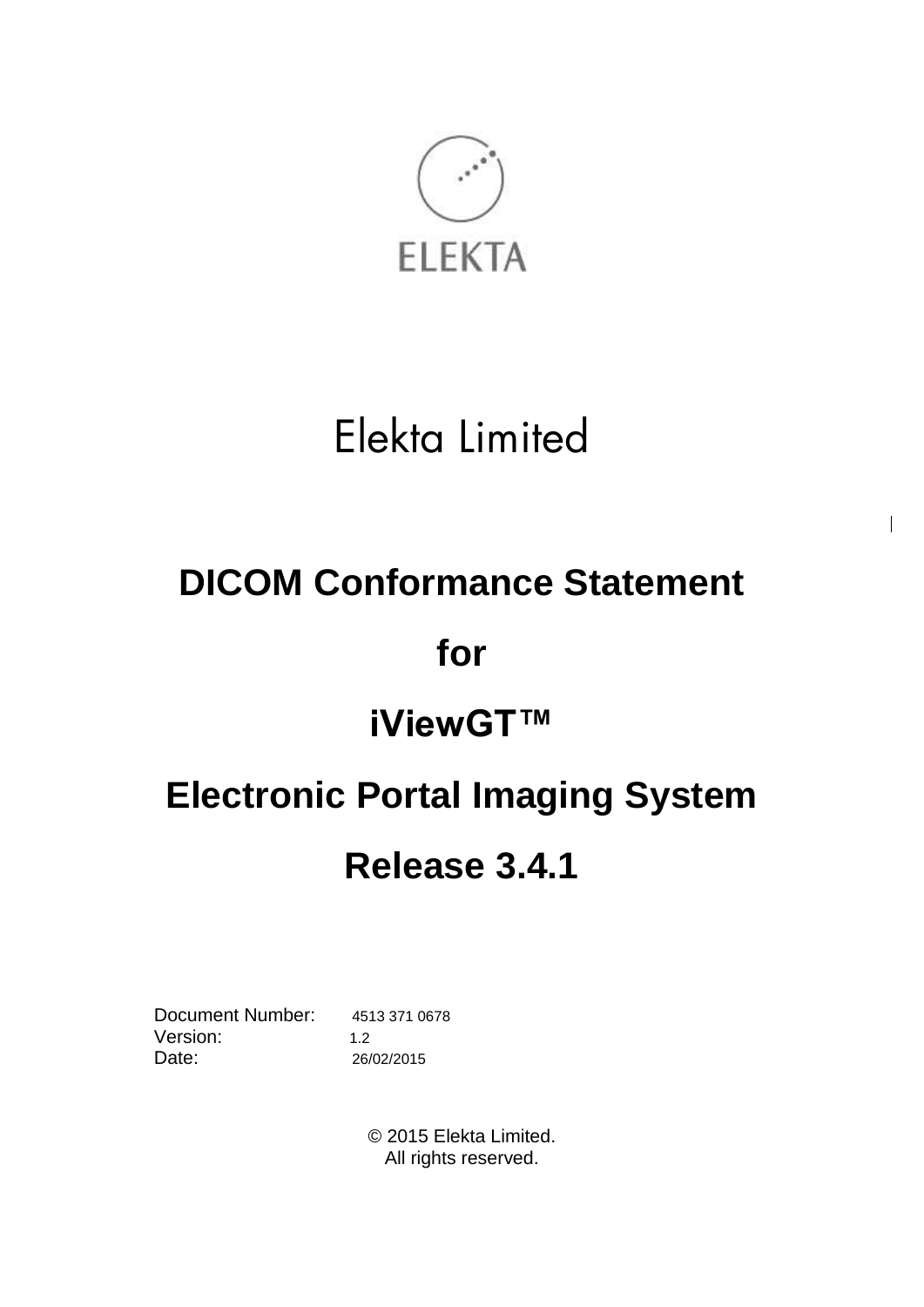# **Issued By:**

Elekta Limited Linac House Fleming Way **CRAWLEY** West Sussex RH10 9RR United Kingdom

Tel: +44 (0)1293 544422 Fax: +44 (0)1293 654321 [http://www.elekta.com](http://www.elekta.com/)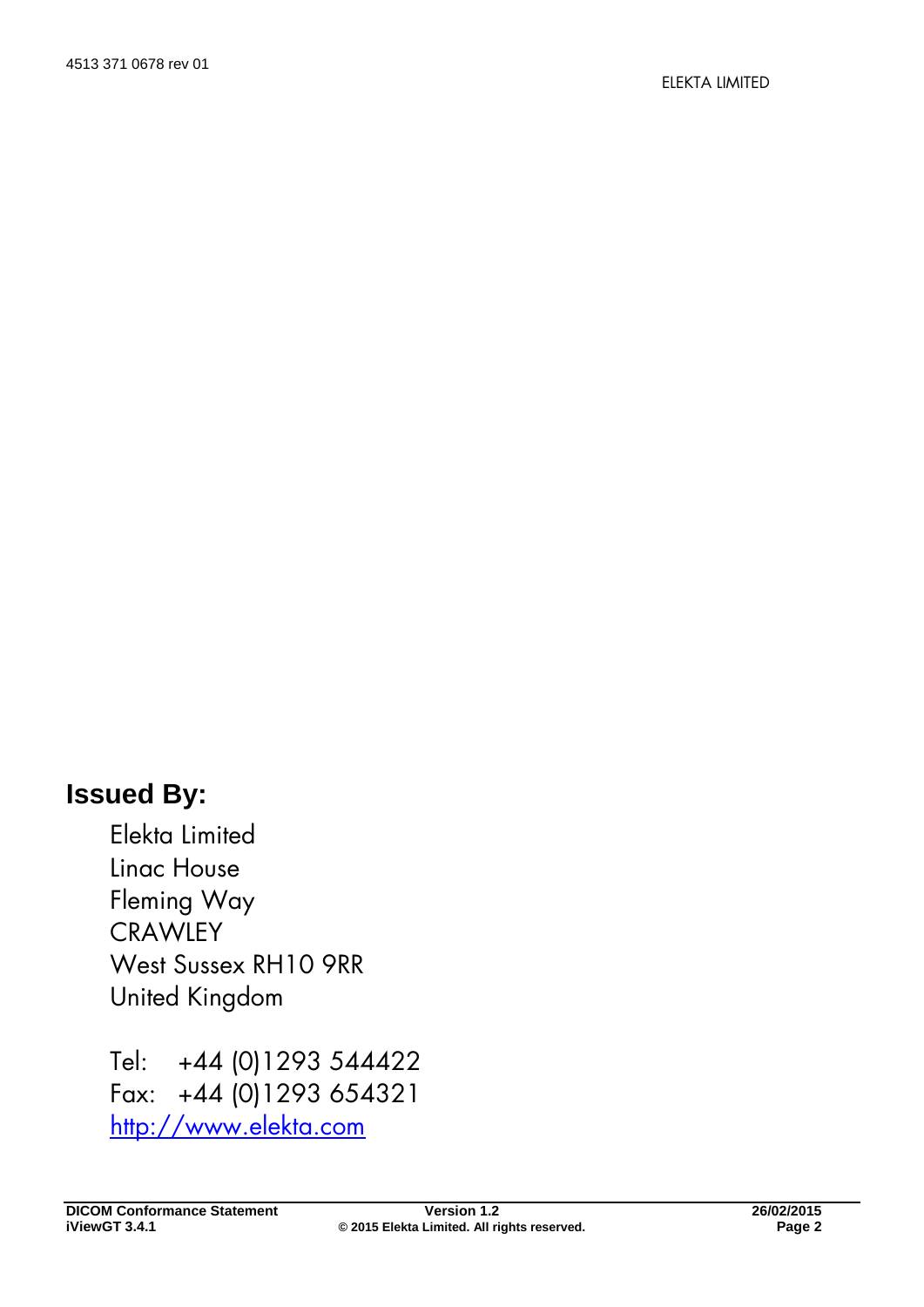# <span id="page-2-0"></span>**CONTENTS**

| 1                                      |  |
|----------------------------------------|--|
| 1.1<br>1.2<br>1.3<br>1.4<br>1.5<br>1.6 |  |
| $\mathbf{2}$                           |  |
| 2.1<br>2.2<br>2.3                      |  |
| 3                                      |  |
| 3.1<br>3.1.1<br>3.1.2<br>3.1.3         |  |
| $\overline{4}$                         |  |
| 4.1<br>4.2<br>4.3                      |  |
| 5                                      |  |
| 6                                      |  |
| 6.1<br>6.1.1<br>6.1.2<br>6.2           |  |
| 7                                      |  |
| <b>APPENDIX A</b>                      |  |
| A.1<br>A.2                             |  |
| <b>APPENDIX B</b>                      |  |
| B.1<br>B.2                             |  |
| <b>APPENDIX C</b>                      |  |
| C.1                                    |  |
| <b>APPENDIX D</b>                      |  |
| D.1<br><b>APPENDIX E</b>               |  |
|                                        |  |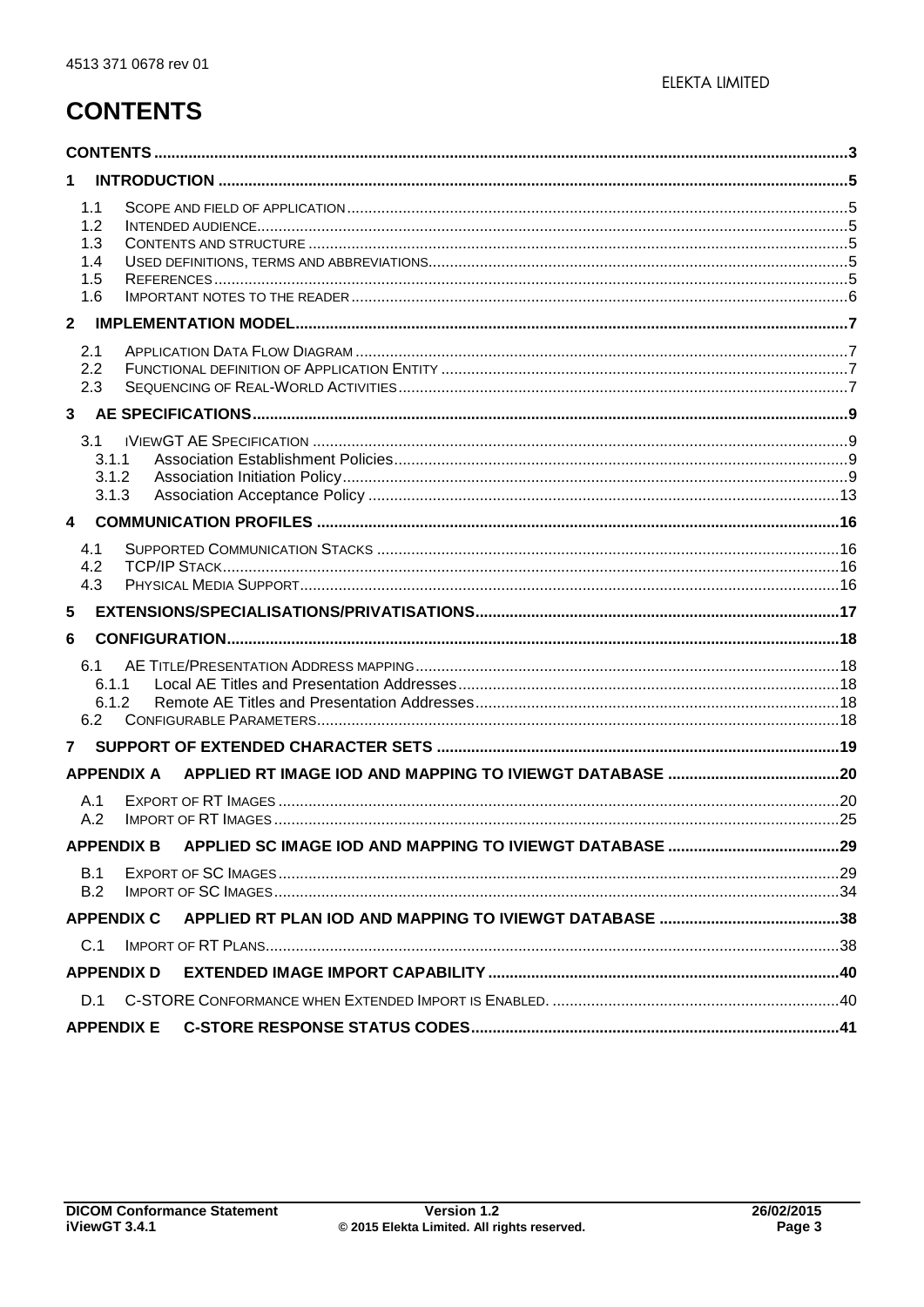| Table 1  |                                                                                        |  |
|----------|----------------------------------------------------------------------------------------|--|
| Table 2  |                                                                                        |  |
| Table 3  |                                                                                        |  |
| Table 4  |                                                                                        |  |
| Table 5  |                                                                                        |  |
| Table 6  |                                                                                        |  |
| Table 7  |                                                                                        |  |
| Table 8  |                                                                                        |  |
| Table 9  |                                                                                        |  |
| Table 10 |                                                                                        |  |
| Table 11 | Acceptable Presentation Contexts for Image Storage (Extended Import Option Enabled) 14 |  |
| Table 12 |                                                                                        |  |
| Table 13 |                                                                                        |  |
| Table 14 |                                                                                        |  |
| Table 15 |                                                                                        |  |
| Table 16 |                                                                                        |  |
| Table 17 |                                                                                        |  |
| Table 18 |                                                                                        |  |
| Table 19 |                                                                                        |  |
| Table 20 |                                                                                        |  |
| Table 21 |                                                                                        |  |
| Table 22 |                                                                                        |  |
| Table 23 |                                                                                        |  |
| Table 24 |                                                                                        |  |
| Table 25 |                                                                                        |  |
| Table 26 |                                                                                        |  |
| Table 27 |                                                                                        |  |
| Table 28 |                                                                                        |  |
| Table 29 |                                                                                        |  |
| Table 30 |                                                                                        |  |
| Table 31 |                                                                                        |  |
| Table 32 |                                                                                        |  |
| Table 33 |                                                                                        |  |
| Table 34 |                                                                                        |  |
| Table 35 |                                                                                        |  |
| Table 36 |                                                                                        |  |
| Table 37 |                                                                                        |  |
| Table 38 |                                                                                        |  |
| Table 39 |                                                                                        |  |
| Table 40 |                                                                                        |  |
| Table 41 |                                                                                        |  |
| Table 42 |                                                                                        |  |
| Table 43 |                                                                                        |  |
| Table 44 |                                                                                        |  |
| Table 45 |                                                                                        |  |
| Table 46 |                                                                                        |  |
| Table 47 |                                                                                        |  |
| Table 48 |                                                                                        |  |
| Table 49 |                                                                                        |  |
| Table 50 |                                                                                        |  |
| Table 51 |                                                                                        |  |
| Table 52 | Additional SOP Classes supported by iViewGT as SCP (Extended Import Option Enabled)40  |  |
| Table 53 |                                                                                        |  |
| Table 54 |                                                                                        |  |
| Table 55 |                                                                                        |  |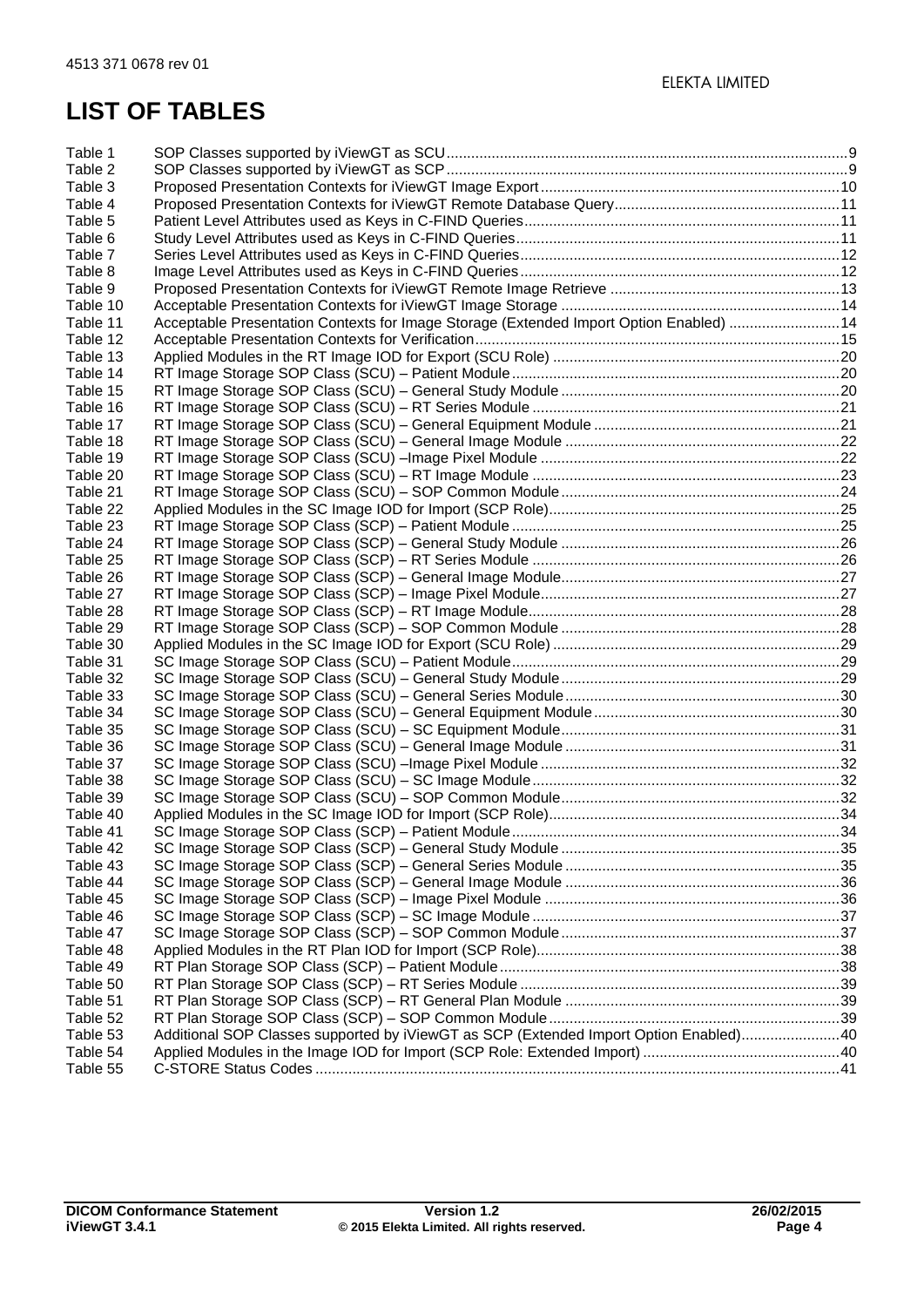# <span id="page-4-0"></span>**1 Introduction**

This chapter provides general information about the purpose, scope and contents of this Conformance Statement.

## <span id="page-4-1"></span>**1.1 Scope and field of application**

The scope of this DICOM Conformance Statement is to facilitate data exchange with equipment of Elekta Limited. This document specifies the compliance to the DICOM standard (formally called the NEMA PS 3.X-1993 standards). It contains a short description of the applications involved and provides technical information about the data exchange capabilities of the equipment. The main elements describing these capabilities are the supported DICOM Service Object Pair (SOP) Classes, Roles, Information Object Definitions (IOD) and Transfer Syntax's.

The field of application is the integration of the Elekta Limited equipment into an environment of medical devices.

This Conformance Statement should be read in conjunction with the DICOM standard and its addenda.

## <span id="page-4-2"></span>**1.2 Intended audience**

This Conformance Statement is intended for:

- (potential) customers,
- system integrators of medical equipment,
- marketing staff interested in system functionality,
- software designers implementing DICOM interfaces

It is assumed that the reader is familiar with the DICOM standard.

## <span id="page-4-3"></span>**1.3 Contents and structure**

The DICOM Conformance Statement is contained in chapter [2](#page-6-0) through [7](#page-18-0) and follows the contents and structuring requirements of DICOM PS 3.2-1993 Additionally, the chapters following [7](#page-18-0) specify the details of the applied IODs.

## <span id="page-4-4"></span>**1.4 Used definitions, terms and abbreviations**

- DICOM definitions, terms and abbreviations are used throughout this Conformance Statement. For a description of these, see NEMA PS 3.3-1993 and PS 3.4-1994.
- The word Elekta in this document refers to Elekta Limited.
- The word iViewGT in this document refers to the Elekta Limited iViewGT and iViewGT Portal Imaging Systems Release 3.4.1
- The term "local database" in this document is used to refer to an iViewGT database accessed directly by the local iViewGT application software (irrespective of whether the database itself is physically stored on the local machine or on another network server).
- The term "remote database" in this document is used to refer to a database accessed using the DICOM protocol.

## <span id="page-4-5"></span>**1.5 References**

[DICOM PS 3 2006]

The Digital Imaging and Communications in Medicine (DICOM) standard: NEMA PS 3.X (X refers to the part 1 - 13) and Supplements. National Electrical Manufacturers Association (NEMA) Publication Sales 1300 N. 17th Street, Suite 1847 Rosslyn, Va. 22209, United States of America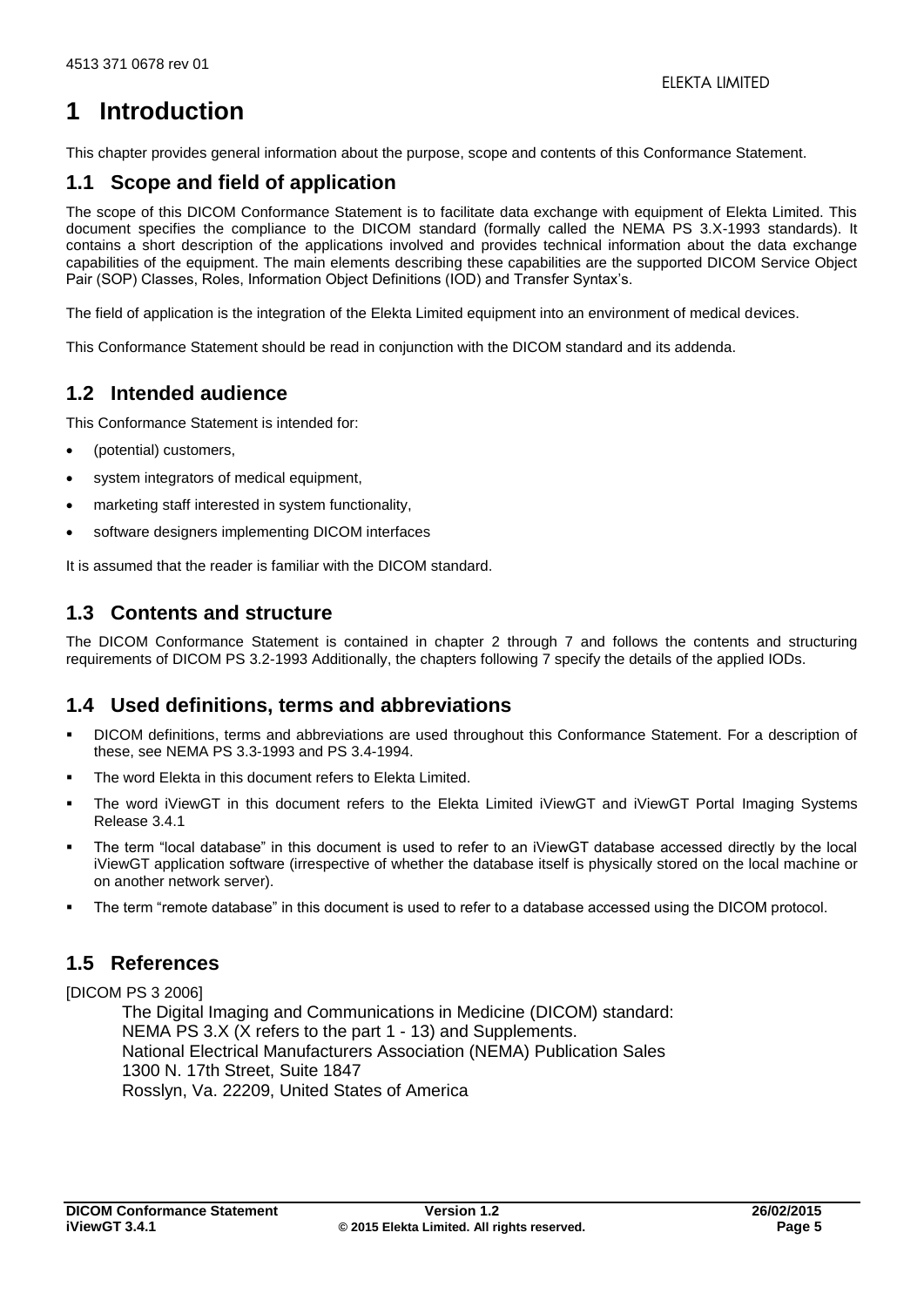## <span id="page-5-0"></span>**1.6 Important notes to the reader**

This Conformance Statement by itself does not guarantee successful interoperability of Elekta equipment with non-Elekta equipment. The user (or user's agent) should be aware of the following issues:

#### **Scope**

The goal of DICOM is to facilitate inter-connectivity rather than interoperability. Interoperability refers to the ability of application functions, distributed over two or more systems, to work successfully together. The integration of medical devices into a networked environment may require application functions that are not specified within the scope of DICOM. Consequently, using only the information provided by this Conformance Statement does not guarantee interoperability of Elekta equipment with non-Elekta equipment. It is the user's responsibility to analyse thoroughly the application requirements and to specify a solution that integrates Elekta equipment with non-Elekta equipment.

#### **Validation**

Elekta equipment has been carefully tested to assure that the actual implementation of the DICOM interface corresponds with this Conformance Statement. Where Elekta equipment is linked to non-Elekta equipment, the first step is to compare the relevant Conformance Statements. If the Conformance Statements indicate that successful information exchange should be possible, additional validation tests will be necessary to ensure the functionality, performance, accuracy and stability of image and image related data. It is the responsibility of the user (or user's agent) to specify the appropriate test suite and to carry out the additional validation tests.

## **New versions of the DICOM Standard**

The DICOM Standard will evolve in future to meet the user's growing requirements and to incorporate new features and technologies. Elekta is actively involved in this evolution and plans to adapt its equipment to future versions of the DICOM Standard. In order to do so, Elekta reserves the right to make changes to its products or to discontinue its delivery. The user should ensure that any non-Elekta provider linking to Elekta equipment also adapts to future versions of the DICOM Standard. If not, the incorporation of DICOM enhancements into Elekta equipment may lead to loss of connectivity (in case of networking) and incompatibility (in case of media).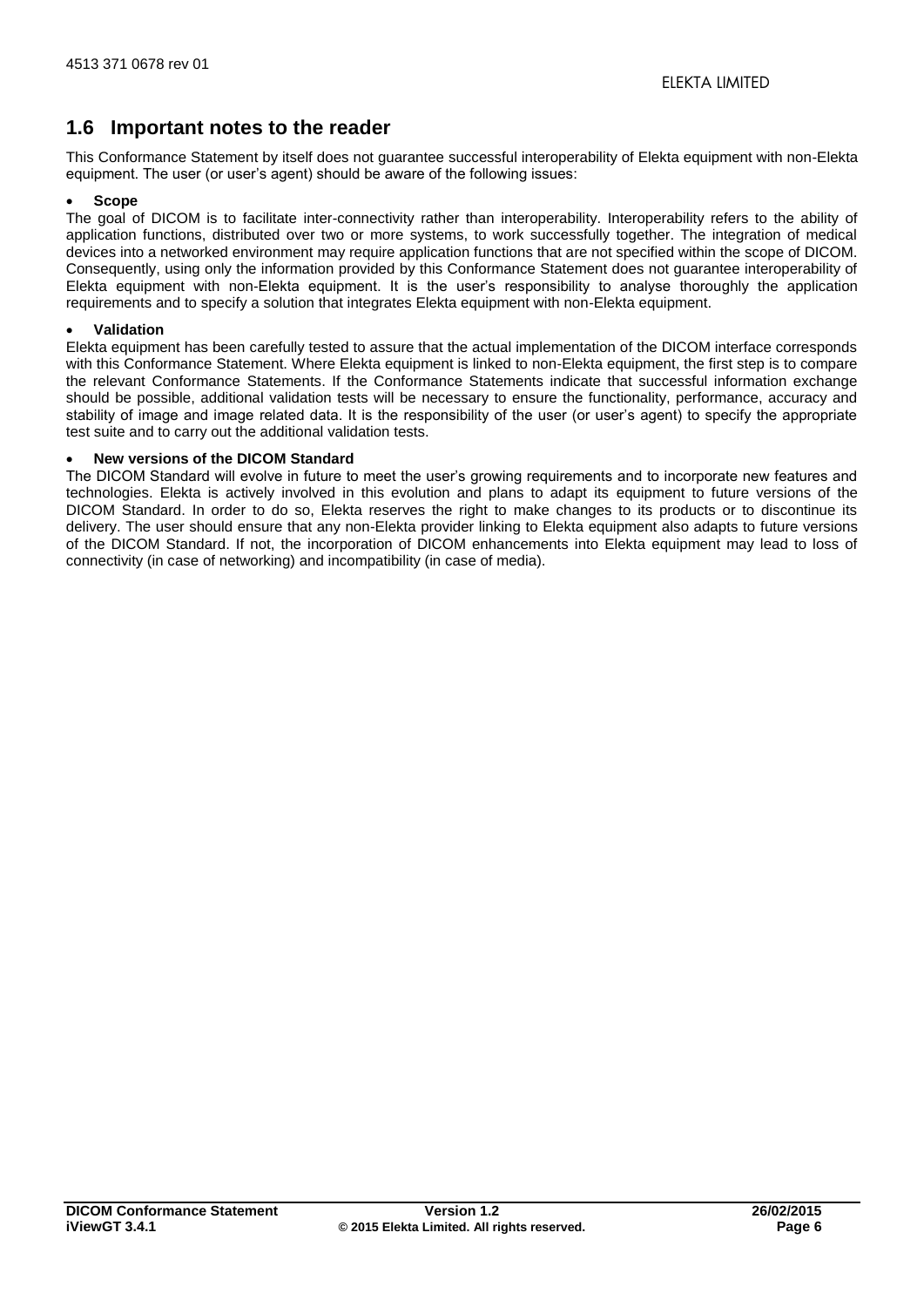## <span id="page-6-0"></span>**2 Implementation Model**

The iViewGT system is an image capture system for use in generating radiotherapy portal images when attached to a Megavoltage X-ray therapy unit. It provides the following features:

- The application allows the operator to acquire portal images, which are then stored into a local database.
- The operator may copy images from a local database to remote databases.
- The operator may query remote databases and to retrieve selected remote images into a local database.
- The application receives images sent to it by remote applications and stores them into a local database.
- The application allows the operator, among other things, to view, analyse, process and print images stored in a local database.

The remote database access and image transfer functions are implemented using the DICOM query/retrieve and store services.

The viewing, analysis, processing and printing functions are primarily designed for images that have been acquired by the iViewGT system. When applied to images that are sent to iViewGT by means of DICOM, some of these functions may not perform optimally or may not be relevant.

## <span id="page-6-1"></span>**2.1 Application Data Flow Diagram**

iViewGT behaves as a single Application Entity (AE). The related Implementation Model is shown in [Figure 1.](#page-7-0)

## <span id="page-6-2"></span>**2.2 Functional definition of Application Entity**

The iViewGT application entity acts as a Service Class User (SCU) of Query/Retrieve and Storage Service Classes, and as a Service Class Provider (SCP) of Verification and Storage Service Classes.

<span id="page-6-3"></span>The Application Entity is active when the iViewGT system is switched on.

## **2.3 Sequencing of Real-World Activities**

Not applicable.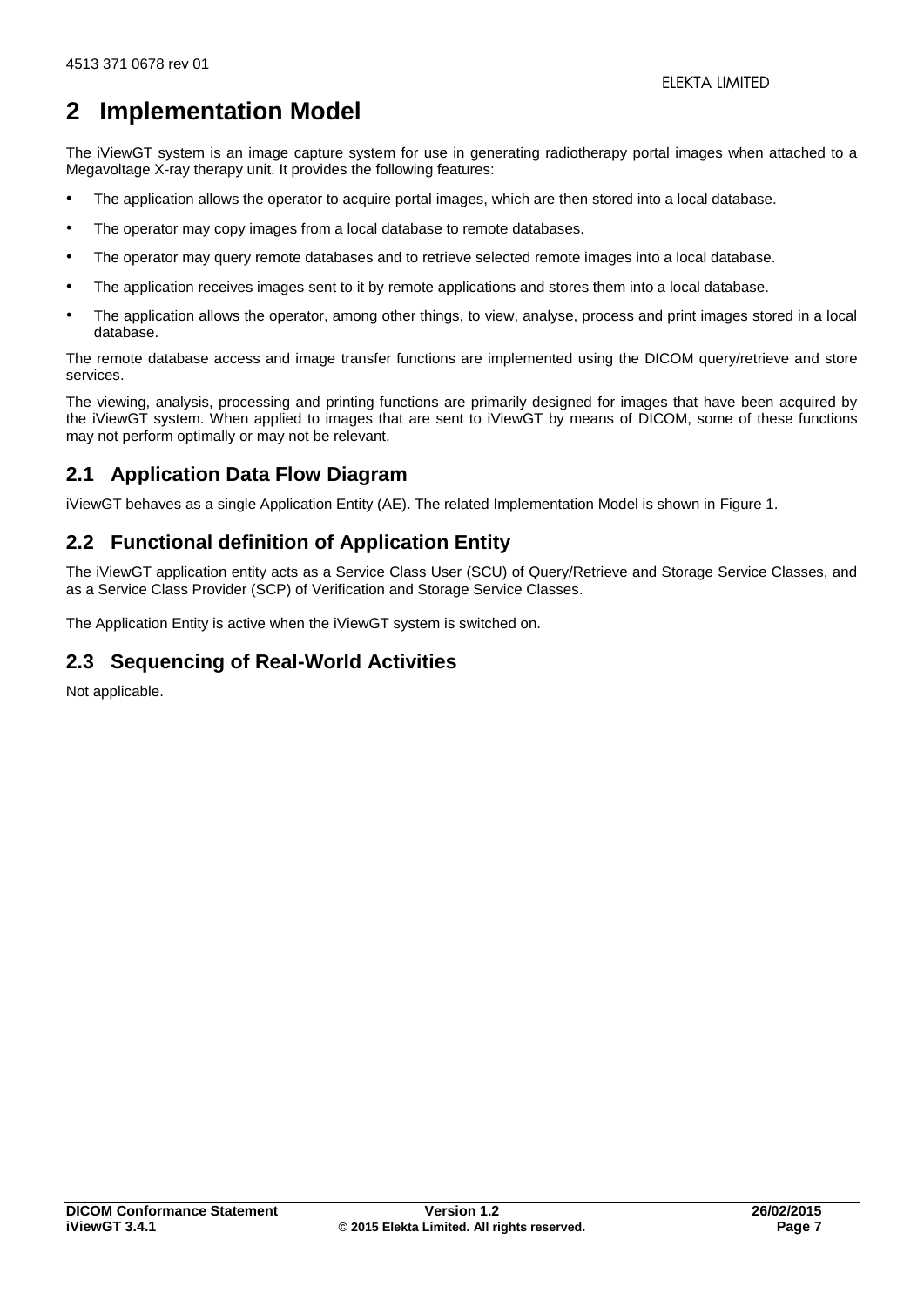

<span id="page-7-0"></span>**Figure 1 IViewGT Implementation Model**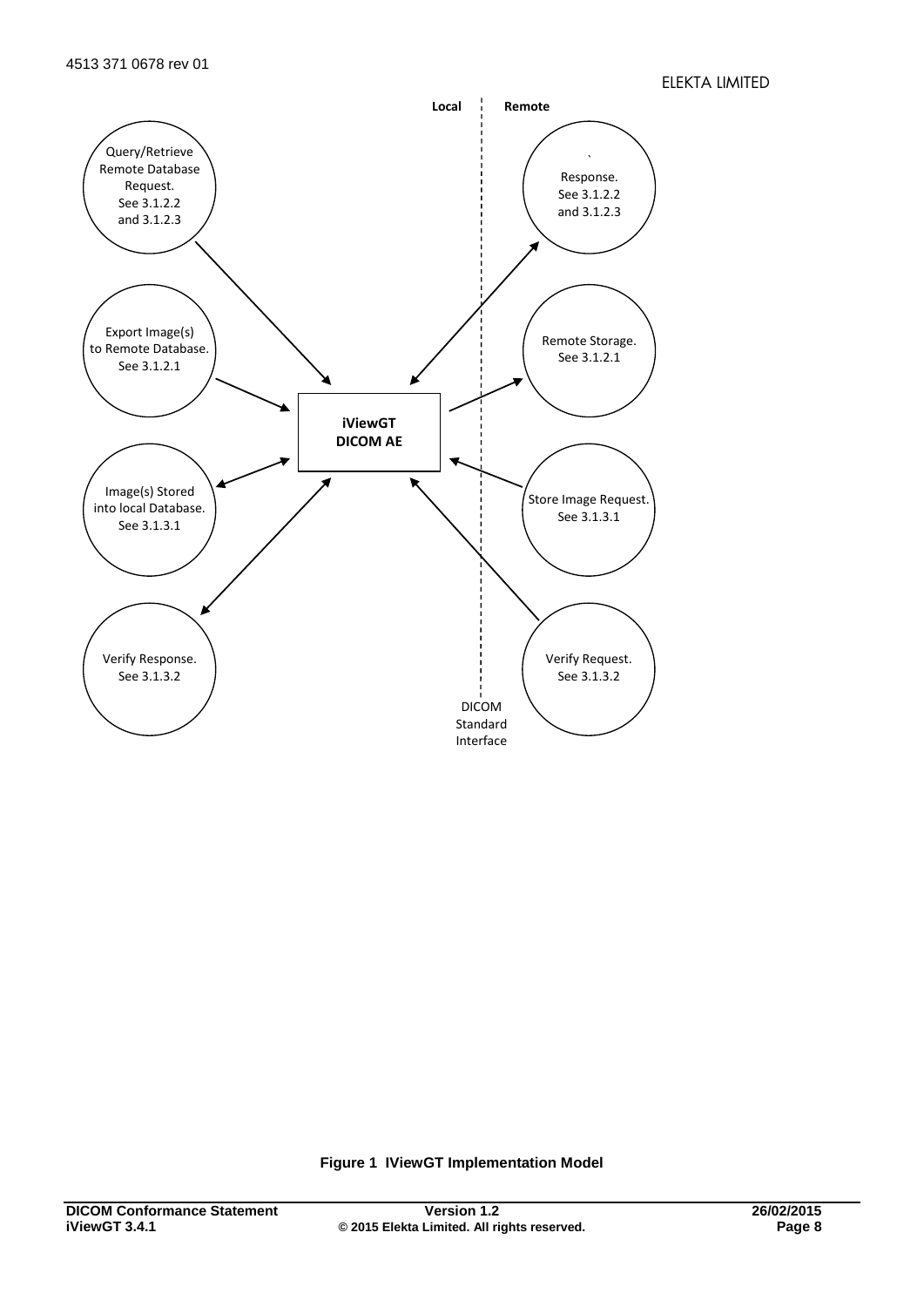# <span id="page-8-0"></span>**3 AE Specifications**

## <span id="page-8-1"></span>**3.1 iViewGT AE Specification**

<span id="page-8-4"></span>The iViewGT Application Entity provides Standard Conformance to the following DICOM V3.0 SOP classes as an SCU:

|  | Table 1 SOP Classes supported by iViewGT as SCU |  |  |
|--|-------------------------------------------------|--|--|
|  |                                                 |  |  |

| <b>SOP Class Name</b>                         | UID                           |
|-----------------------------------------------|-------------------------------|
| Patient Root Query/Retrieve Info Model - FIND | 1.2.840.10008.5.1.4.1.2.1.1   |
| Patient Root Query/Retrieve Info Model - MOVE | 1.2.840.10008.5.1.4.1.2.1.2   |
| SC Image Storage - STORE                      | 1.2.840.10008.5.1.4.1.1.7     |
| RT Image Storage - STORE                      | 1.2.840.10008.5.1.4.1.1.481.1 |

<span id="page-8-5"></span>The iViewGT Application Entity provides Standard Conformance to the following DICOM V3.0 SOP classes as an SCP:

| Table 2 SOP Classes supported by iViewGT as SCP |  |  |  |  |  |  |  |
|-------------------------------------------------|--|--|--|--|--|--|--|
|-------------------------------------------------|--|--|--|--|--|--|--|

| <b>SOP Class Name</b>    | UID                           |
|--------------------------|-------------------------------|
| SC Image Storage - STORE | 1.2.840.10008.5.1.4.1.1.7     |
| RT Image Storage - STORE | 1.2.840.10008.5.1.4.1.1.481.1 |
| RT Plan Storage          | 1.2.840.10008.5.1.4.1.1.481.5 |
| Verification             | 1.2.840.10008.1.1             |

## <span id="page-8-2"></span>**3.1.1 Association Establishment Policies**

## **3.1.1.1 General**

The maximum PDU size for iViewGT is configurable from a minimum of 1024 bytes to a maximum of 31000 bytes. (The default is  $16K = 16384$  bytes).

## **3.1.1.2 Number of Associations**

iViewGT will only ever attempt to initiate one association at a time as a result of local activities. The number of simultaneous pending associations supported by iViewGT as a Service Class Provider is configurable. The default is 5.

## **3.1.1.3 Asynchronous Nature**

iViewGT does not support asynchronous operations and will not perform asynchronous window negotiation.

## **3.1.1.4 Implementation Identifying Information**

| The Implementation Class UID is:    | 1.3.46.423632.122000.3.4.1 |
|-------------------------------------|----------------------------|
| The Implementation version name is: | iView $3.4.1$              |

## <span id="page-8-3"></span>**3.1.2 Association Initiation Policy**

iViewGT initiates associations as a result of the following local real-world activities:

- The operator requests export of one or more images from the local database to a remote application (see section [3.1.2.1](#page-9-1) below)
- The operator queries a remote database (see section [3.1.2.2](#page-10-3) below)
- The operator requests retrieval of one or more images following querying of a remote database (see section [3.1.2.3](#page-11-2) below)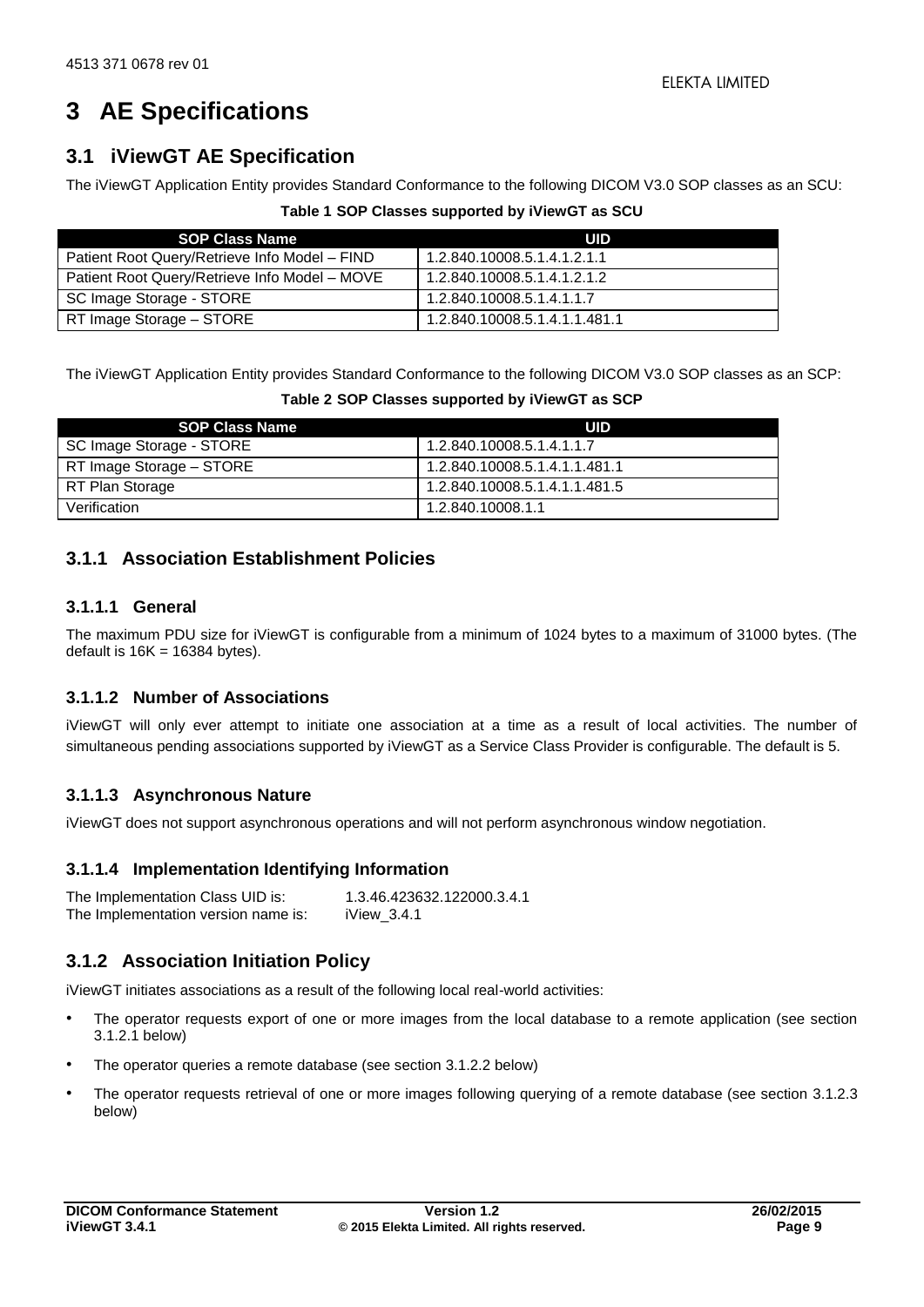## <span id="page-9-1"></span>**3.1.2.1 Export Image(s) from iViewGT to Remote Application**

## **3.1.2.1.1 Associated Real World Activity**

The operator exports one or more images from the local iViewGT database to a remote application by means of the Export function (accessed via the iViewGT system user interface in Administrator Mode). After selecting the image(s) to be exported, and nominating the remote peer DICOM application entity, the operator confirms the image transfer request.

iViewGT initiates one association to the selected peer and uses it to send the selected image(s) via C-STORE requests (and to receive the associated C-STORE Responses).

The association is released by iViewGT after successful transfer of the image(s), or, in the event of transfer errors, when iViewGT determines that too many errors have occurred.

## **3.1.2.1.2 Proposed Presentation Contexts**

iViewGT will propose the following presentation contexts:

## **Table 3 Proposed Presentation Contexts for iViewGT Image Export**

<span id="page-9-0"></span>

| <b>Presentation Context Table</b> |                               |                                  |                     |     |             |
|-----------------------------------|-------------------------------|----------------------------------|---------------------|-----|-------------|
| <b>Abstract Syntax</b>            |                               | <b>Transfer Syntax</b>           |                     |     | Extended    |
| Name                              | <b>UID</b>                    | Name List                        | <b>UID List</b>     |     | Negotiation |
|                                   |                               |                                  |                     |     |             |
| SC Image                          | 1.2.840.10008.5.1.4.1.1.7     | Implicit VR Little Endian        | 1.2.840.10008.1.2   | SCU | None        |
| Storage                           |                               |                                  |                     |     |             |
|                                   |                               | Explicit VR Little Endian        | 1.2.840.10008.1.2.1 | SCU | None        |
|                                   |                               |                                  |                     |     |             |
|                                   |                               | Explicit VR Big Endian           | 1.2.840.10008.1.2.2 | SCU | None        |
|                                   |                               |                                  |                     |     |             |
| RT Image                          | 1.2.840.10008.5.1.4.1.1.481.1 | Implicit VR Little Endian        | 1.2.840.10008.1.2   | SCU | None        |
| Storage                           |                               |                                  |                     |     |             |
|                                   |                               | <b>Explicit VR Little Endian</b> | 1.2.840.10008.1.2.1 | SCU | None        |
|                                   |                               |                                  |                     |     |             |
|                                   |                               | Explicit VR Big Endian           | 1.2.840.10008.1.2.2 | SCU | None        |
|                                   |                               |                                  |                     |     |             |

## **3.1.2.1.3 C-STORE SCU Conformance**

While iViewGT is busy sending images to a SCP, the Busy status is displayed on the console and the user interface allows no interaction.

iViewGT has the following behaviour upon successful and unsuccessful transfer of images:

• Success (return status 0000)

The user is notified of progress during transfer and normal control is returned upon completion of all transfers.

• Refused (return status A7xx) Error (return status A9xx or Cxxx) and Warning (return status B00x)

The user is notified that an (unspecified) error occurred whilst transferring an image. If the failure was specifically due to a Network error the user is additionally notified of this, and any outstanding transfers are cancelled immediately. For any other transfer failures, iViewGT will attempt to continue transferring any remaining images in the selected set. If more than 5 transfer failures are reported during any export request the user is notified that too many errors have occurred, and any further outstanding transfers are cancelled.

[APPENDIX A](#page-19-0) lists the applied DICOM attributes in the Secondary Capture IOD that are sent by iViewGT, and the mapping between these DICOM attributes and the iViewGT local database fields.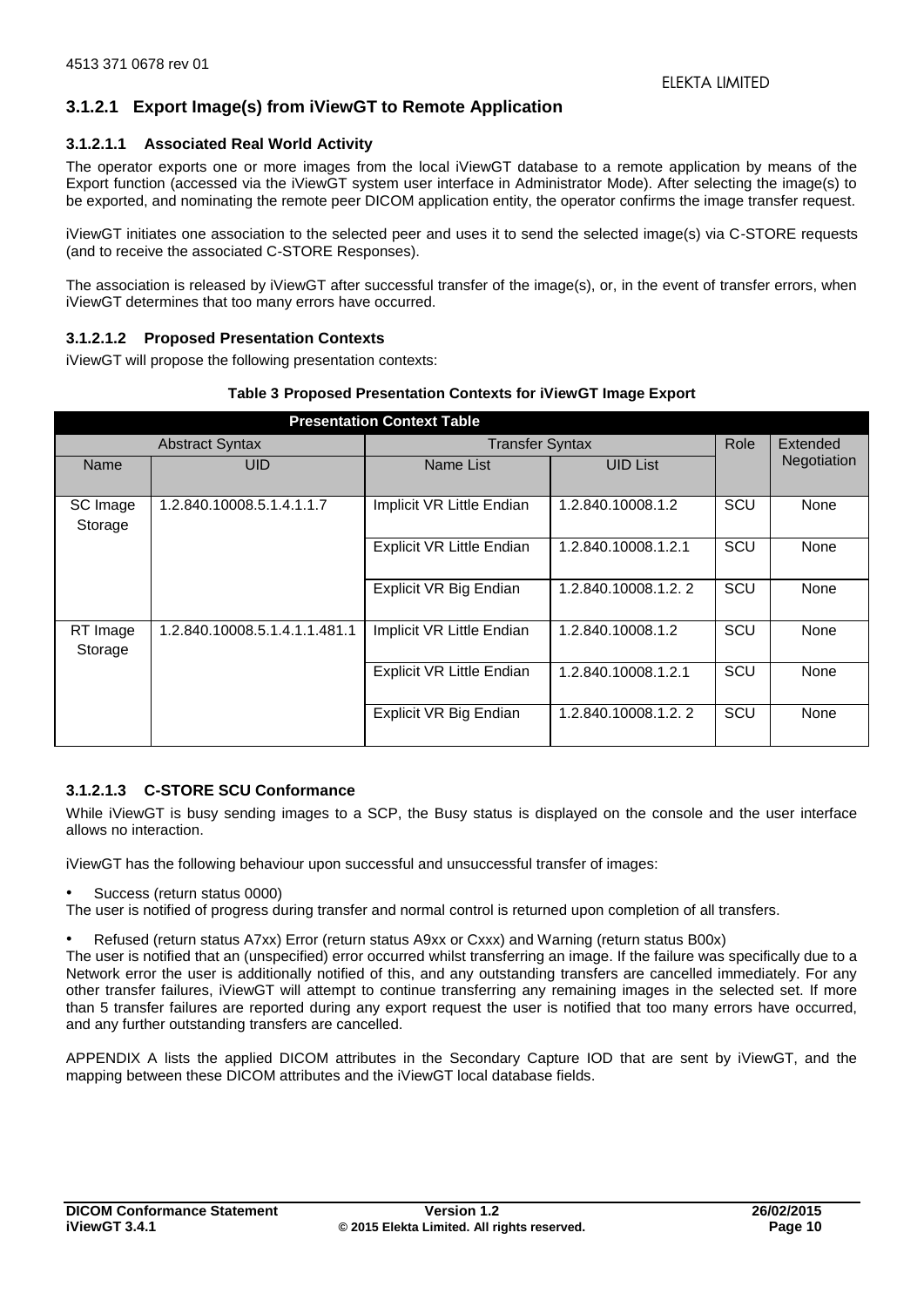## <span id="page-10-3"></span>**3.1.2.2 Query a Remote Database**

## <span id="page-10-4"></span>**3.1.2.2.1 Associated Real World Activity**

The operator queries a remote database by means of the Patient DICOM Import function (accessed via the iViewGT system user interface in Administrator Mode). The function permits the operator to browse the lists of patients held on remote applications and their corresponding Patient/Study/Series/Image hierarchies.

- Each time the operator selects a remote DICOM application and clicks on query button (using patient name and/or patient ID filter or not), iViewGT initiates an association to the selected entity and uses it to send a single C-FIND request for the list of patients available (or matching the filters condition) on the remote system (and to receive the associated C-FIND responses). The association is released immediately by iViewGT once all C-FIND responses have been received.
- Each time the operator selects a Patient, Study or Series from those presented as a result of a query, iViewGT initiates a new association to the selected entity. This is used to send a single C-FIND request at the Level of Patient, Study, Series for the list of Studies, Series or Images available respectively (and to receive the associated C-FIND responses). The association is released immediately by iViewGT once all C-FIND responses have been received.

## **3.1.2.2.2 Proposed Presentation Contexts**

<span id="page-10-0"></span>iViewGT will propose the following presentation contexts:

#### **Table 4 Proposed Presentation Contexts for iViewGT Remote Database Query**

|                                                |                             | <b>Presentation Context Table</b> |                        |     |             |
|------------------------------------------------|-----------------------------|-----------------------------------|------------------------|-----|-------------|
| <b>Abstract Syntax</b>                         |                             |                                   | <b>Transfer Syntax</b> |     | Extended    |
| Name                                           | UID                         | Name List                         | <b>UID List</b>        |     | Negotiation |
| <b>Patient Root</b><br>Model<br>Query/Retrieve | 1.2.840.10008.5.1.4.1.2.1.1 | Implicit VR Little Endian         | 1.2.840.10008.1.2      | SCU | None        |
| <b>FIND</b>                                    |                             | <b>Explicit VR Little Endian</b>  | 1.2.840.10008.1.2.1    | SCU | None        |
|                                                |                             | Explicit VR Big Endian            | 1.2.840.10008.1.2.2    | SCU | None        |

## **3.1.2.2.3 C-FIND SCU Conformance**

iViewGT generates queries containing optional keys and displays the corresponding attributes from C-FIND responses into the user interface. If the remote application does not support optional keys (determined by service status Pending FF01) iViewGT will silently ignore those attributes, displaying them as blank, and continue to receive responses.

<span id="page-10-1"></span>The Required, Unique and Optional keys used in iViewGT queries at the respective levels are listed below:

#### **Table 5 Patient Level Attributes used as Keys in C-FIND Queries**

| <b>Description</b>   | Taq          | Type |
|----------------------|--------------|------|
| <b>Patients Name</b> | (0010, 0010) |      |
| Patient ID           | (0010, 0020) |      |
| Patient's Birth Date | (0010, 0030) |      |
| Patient's Sex        | (0010, 0040) |      |

#### **Table 6 Study Level Attributes used as Keys in C-FIND Queries**

<span id="page-10-2"></span>

| <b>Description</b> | Taq          | Type |
|--------------------|--------------|------|
| Study Instance UID | (0020, 000D) |      |
| Study ID           | (0020, 0010) |      |
| <b>Study Date</b>  | (0008, 0020) |      |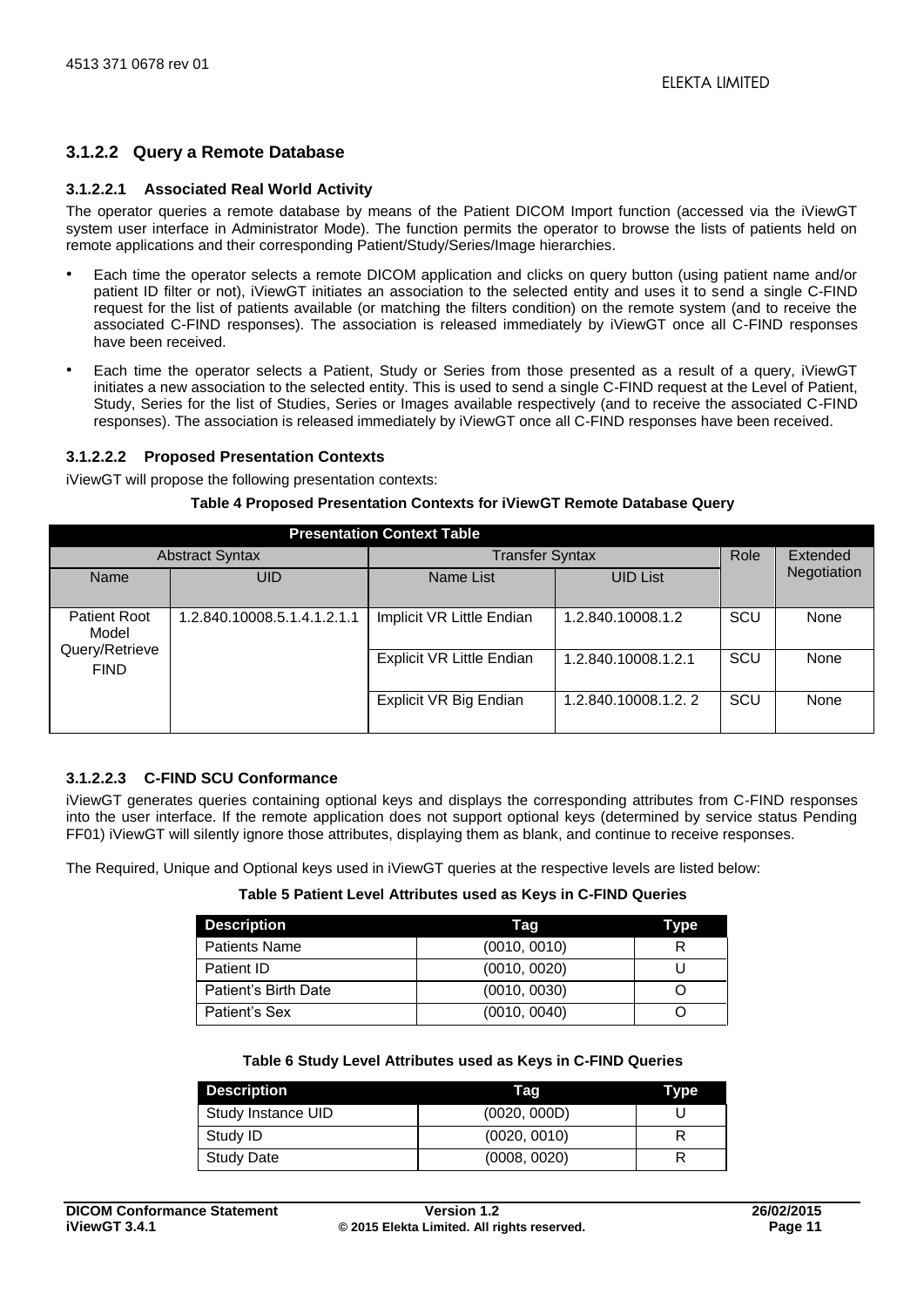| Study Time               | (0008, 0030) |  |
|--------------------------|--------------|--|
| <b>Accession Number</b>  | (0008, 0050) |  |
| <b>Study Description</b> | (0008, 1030) |  |

#### **Table 7 Series Level Attributes used as Keys in C-FIND Queries**

<span id="page-11-0"></span>

| <b>Description</b>  | Taq          | Type |
|---------------------|--------------|------|
| Modality            | (0008, 0060) | R    |
| Series Instance UID | (0020, 000E) |      |
| Series Number       | (0020, 0011) |      |
| Series Date         | (0008, 0021) |      |
| Series Time         | (0008, 0031) |      |

#### **Table 8 Image Level Attributes used as Keys in C-FIND Queries**

<span id="page-11-1"></span>

| <b>Description</b> | Taq          | Type |
|--------------------|--------------|------|
| Image Number       | (0008, 0013) | R    |
| SOP Instance UID   | (0008, 0018) |      |
| Image Date         | (0008, 0023) |      |
| Image Time         | (0008, 0033) |      |
| RT Plan date       | (300A,0006)  |      |
| RT Plan time       | (300A,0007)  |      |

## <span id="page-11-2"></span>**3.1.2.3 Retrieve Image(s) from a Remote Database**

## **3.1.2.3.1 Associated Real World Activity**

The operator retrieves one or more images from a remote application by means of the Patient DICOM Import function, having first performed a query on the remote database (as described in section [3.1.2.2.1](#page-10-4) above). After selecting the image(s) from a selected Series to be imported, the operator confirms the image transfer request.

iViewGT initiates one association to the selected peer and uses it to retrieve the selected image(s) via C-MOVE requests (and to receive the associated C-MOVE responses).

The association is released by iViewGT after successful transfer of the image(s), or, in the event of transfer errors, when iViewGT determines that too many errors have occurred.

## **3.1.2.3.2 Proposed Presentation Contexts**

iViewGT will propose the following presentation contexts: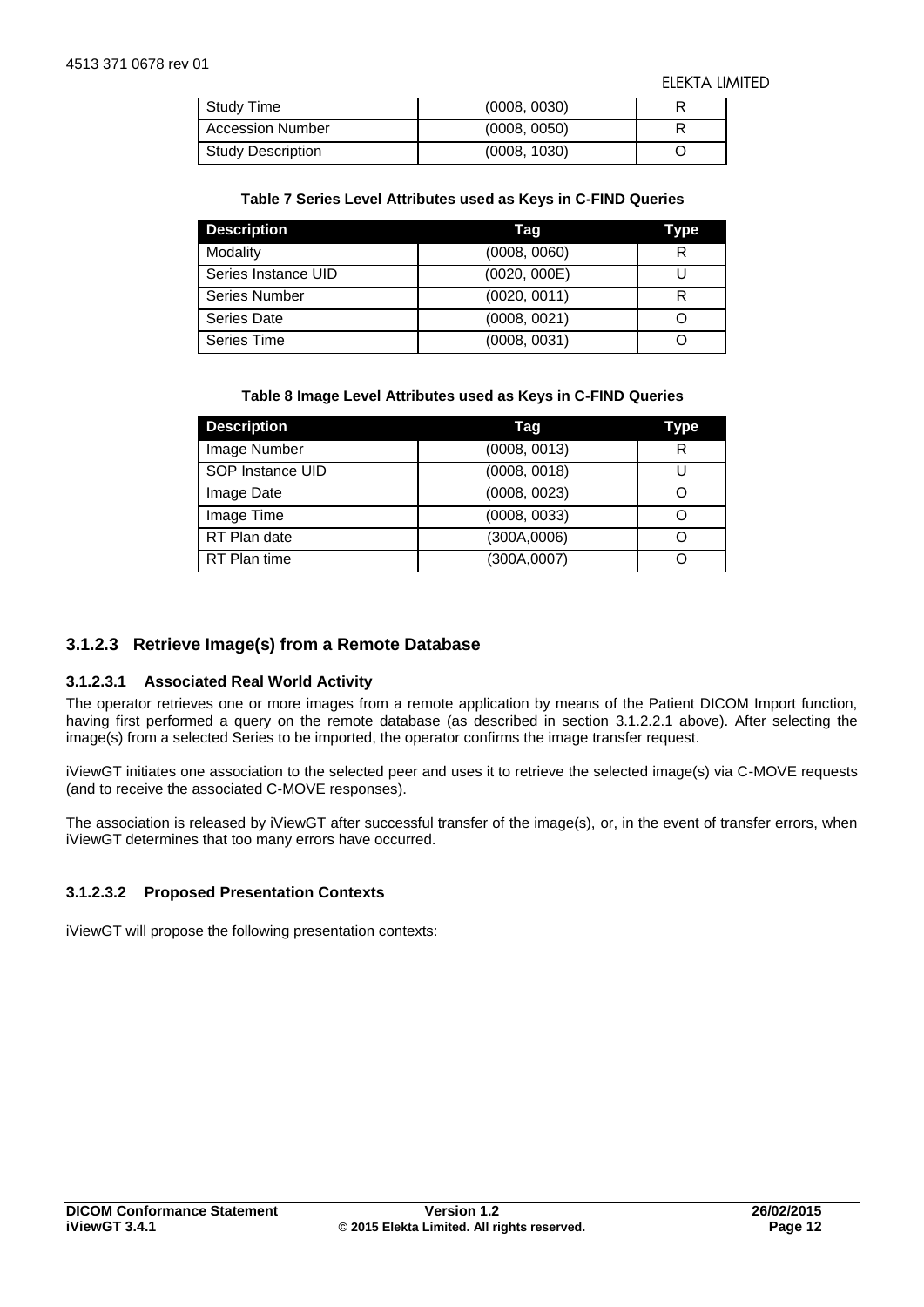#### **Table 9 Proposed Presentation Contexts for iViewGT Remote Image Retrieve**

<span id="page-12-1"></span>

|                                                | <b>Presentation Context Table</b> |                                  |                     |      |             |  |
|------------------------------------------------|-----------------------------------|----------------------------------|---------------------|------|-------------|--|
|                                                | <b>Abstract Syntax</b>            | <b>Transfer Syntax</b>           |                     | Role | Extended    |  |
| Name                                           | UID                               | Name List                        | <b>UID List</b>     |      | Negotiation |  |
| <b>Patient Root</b><br>Model<br>Query/Retrieve | 1.2.840.10008.5.1.4.1.2.1.2       | Implicit VR Little Endian        | 1.2.840.10008.1.2   | SCU  | None        |  |
| <b>MOVE</b>                                    |                                   | <b>Explicit VR Little Endian</b> | 1.2.840.10008.1.2.1 | SCU  | None        |  |
|                                                |                                   | Explicit VR Big Endian           | 1.2.840.10008.1.2.2 | SCU  | None        |  |

## **3.1.2.3.3 C-MOVE SCU Conformance**

The iViewGT AE provides standard conformance.

C-MOVE requests are issued at the Image level for each image selected for retrieval.

## <span id="page-12-0"></span>**3.1.3 Association Acceptance Policy**

The iViewGT Application Entity accepts associations for the following purposes:

- To allow remote applications to store images into the local iViewGT database (see section 3.1.3.1 below)
- To allow remote applications to verify application level communication with iViewGT (see section 3.1.3.2 below)

iViewGT may accept association requests from remote stations depending on the iViewGT configuration:

- The Application Entity accepts requests from remote stations independent of the "calling AE title", i.e. a remote application does not need to be known by iViewGT.
- The Application Entity can be configured to either accept or reject association requests from applications that offer a wrong "called AE title", i.e. that incorrectly address the iViewGT AE. The iViewGT AE title is defined during configuration of the system (See Section [6.1.1\)](#page-17-2). The default behaviour is to accept associations regardless of the called AE title offered.

## <span id="page-12-2"></span>**3.1.3.1 Store Images into iViewGT Local Database**

#### **3.1.3.1.1 Associated Real World Activity**

iViewGT accepts associations from remote systems that wish to send images for storage into a local iViewGT database.

#### **3.1.3.1.2 Presentation Context Table**

Any of the presentation contexts shown in [Table 10](#page-13-0) below are acceptable: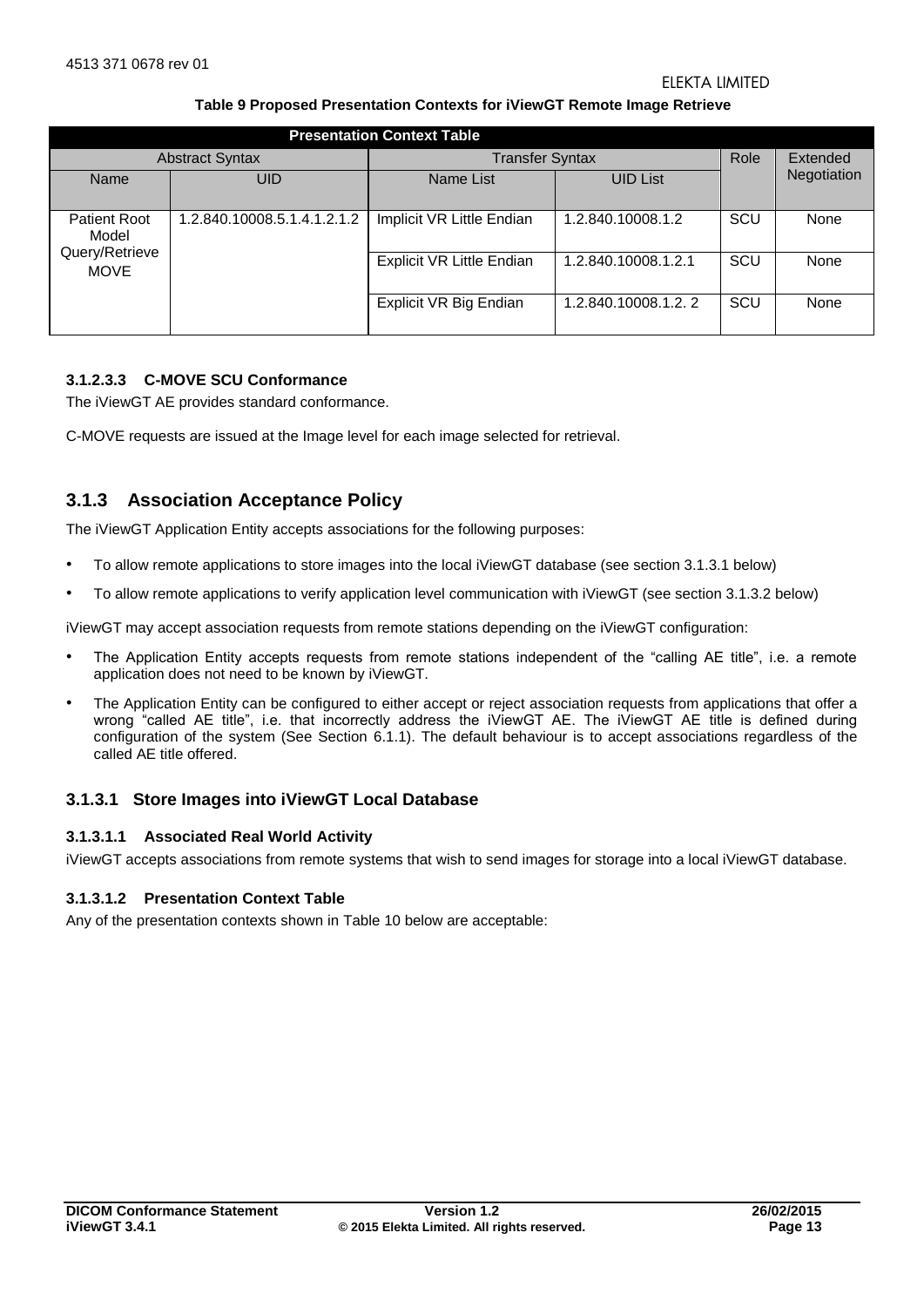**Table 10 Acceptable Presentation Contexts for iViewGT Image Storage** 

<span id="page-13-0"></span>

|                        | <b>Presentation Context Table</b> |                           |                     |            |                 |  |  |
|------------------------|-----------------------------------|---------------------------|---------------------|------------|-----------------|--|--|
| <b>Abstract Syntax</b> |                                   | <b>Transfer Syntax</b>    |                     | Role       | <b>Extended</b> |  |  |
| Name                   | <b>UID</b>                        | Name List                 | <b>UID List</b>     |            | Negotiation     |  |  |
| SC Image<br>Storage    | 1.2.840.10008.5.1.4.1.1.7         | Implicit VR Little Endian | 1.2.840.10008.1.2   | <b>SCP</b> | None            |  |  |
|                        |                                   | Explicit VR Little Endian | 1.2.840.10008.1.2.1 | <b>SCP</b> | None            |  |  |
|                        |                                   | Explicit VR Big Endian    | 1.2.840.10008.1.2.2 | <b>SCP</b> | None            |  |  |
| RT Image<br>Storage    | 1.2.840.10008.5.1.4.1.1.481.1     | Implicit VR Little Endian | 1.2.840.10008.1.2   | <b>SCP</b> | None            |  |  |
|                        |                                   | Explicit VR Little Endian | 1.2.840.10008.1.2.1 | <b>SCP</b> | None            |  |  |
|                        |                                   | Explicit VR Big Endian    | 1.2.840.10008.1.2.2 | <b>SCP</b> | None            |  |  |
| RT Plan<br>Storage     | 1.2.840.10008.5.1.4.1.1.481.5     | Implicit VR Little Endian | 1.2.840.10008.1.2   | <b>SCP</b> | None            |  |  |
|                        |                                   | Explicit VR Little Endian | 1.2.840.10008.1.2.1 | <b>SCP</b> | None            |  |  |
|                        |                                   | Explicit VR Big Endian    | 1.2.840.10008.1.2.2 | <b>SCP</b> | None            |  |  |

NOTE: If the iViewGT Extended Import capability has been enabled during configuration of the system, additional presentation contexts will also be acceptable, as shown in [Table 11](#page-13-1) below. See [APPENDIX D.](#page-39-0)

| Table 11 | Acceptable Presentation Contexts for Image Storage (Extended Import Option Enabled) |
|----------|-------------------------------------------------------------------------------------|
|----------|-------------------------------------------------------------------------------------|

<span id="page-13-1"></span>

| <b>Presentation Context Table</b> |                           |                           |                     |            |             |  |
|-----------------------------------|---------------------------|---------------------------|---------------------|------------|-------------|--|
|                                   | <b>Abstract Syntax</b>    | <b>Transfer Syntax</b>    |                     | Role       | Extended    |  |
| Name                              | <b>UID</b>                | Name List                 | <b>UID List</b>     |            | Negotiation |  |
| CR Image<br>Storage               | 1.2.840.10008.5.1.4.1.1.1 | Implicit VR Little Endian | 1.2.840.10008.1.2   | <b>SCP</b> | None        |  |
|                                   |                           | Explicit VR Little Endian | 1.2.840.10008.1.2.1 | <b>SCP</b> | None        |  |
|                                   |                           | Explicit VR Big Endian    | 1.2.840.10008.1.2.2 | <b>SCP</b> | None        |  |
| CT Image<br>Storage               | 1.2.840.10008.5.1.4.1.1.2 | Implicit VR Little Endian | 1.2.840.10008.1.2   | <b>SCP</b> | None        |  |
|                                   |                           | Explicit VR Little Endian | 1.2.840.10008.1.2.1 | <b>SCP</b> | None        |  |
|                                   |                           | Explicit VR Big Endian    | 1.2.840.10008.1.2.2 | <b>SCP</b> | None        |  |
| MR Image<br>Storage               | 1.2.840.10008.5.1.4.1.1.4 | Implicit VR Little Endian | 1.2.840.10008.1.2   | <b>SCP</b> | None        |  |
|                                   |                           | Explicit VR Little Endian | 1.2.840.10008.1.2.1 | <b>SCP</b> | None        |  |
|                                   |                           | Explicit VR Big Endian    | 1.2.840.10008.1.2.2 | <b>SCP</b> | None        |  |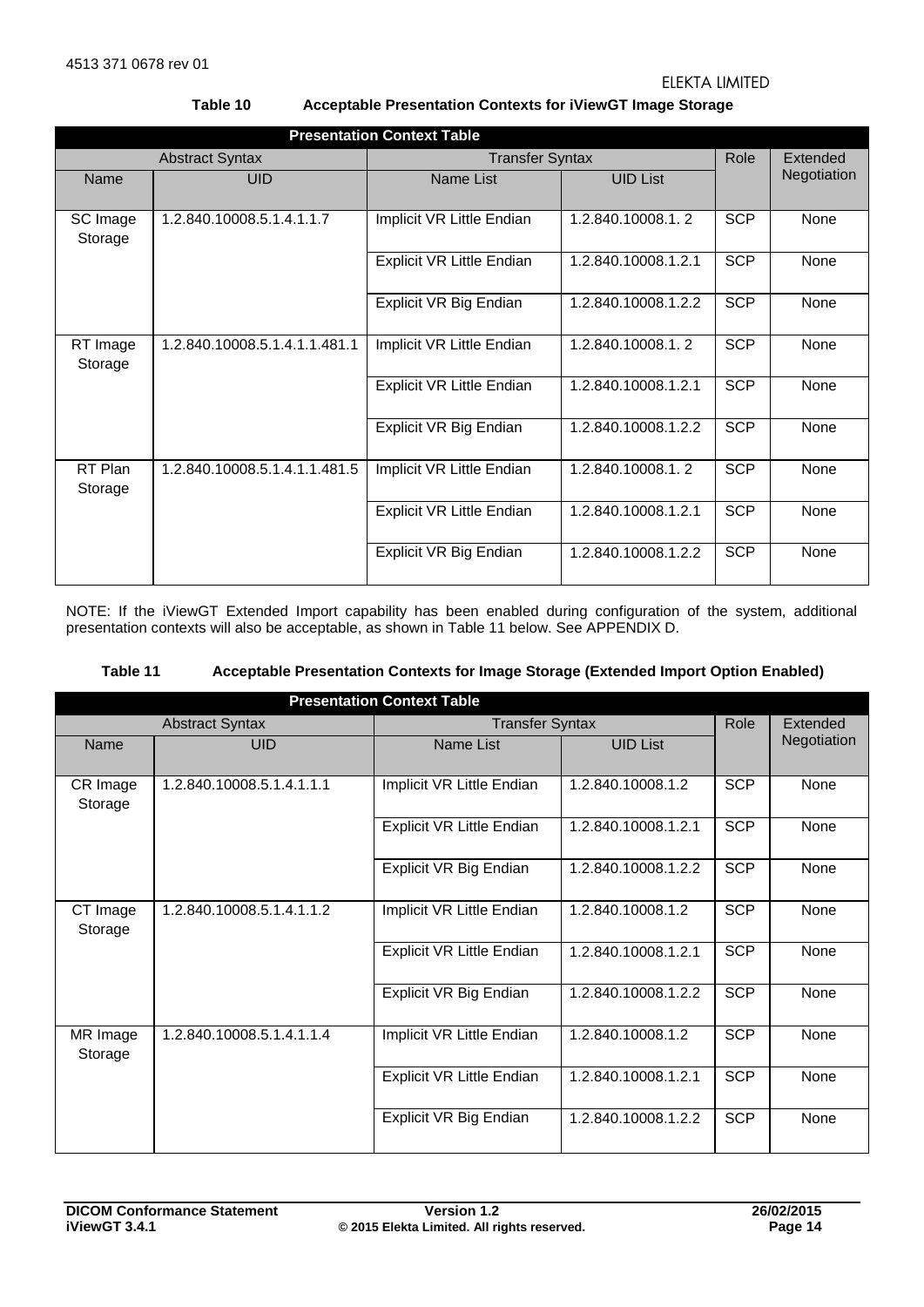## **3.1.3.1.3 C-STORE SCP Conformance**

iViewGT provides standard conformance.

The AE is a Conformance Level 0 Storage SCP: not all DICOM Type 1 and 2 attribute are stored. APPENDIX [A.2,](#page-24-0) [B.2,](#page-33-0) [C.1](#page-37-1) specify which attributes from the received C-STORE requests are stored for internal iViewGT use.

#### **All other received attributes will be discarded. Note in particular that iViewGT will generate a new SOP Instance UID for all stored images, to avoid the possibility of object inconsistency across systems should the image be re-exported.**

For safety reasons, incoming images are stored into a local database dedicated to DICOM Import. An iViewGT function allows the subsequent interactive relocation of the images into the main iViewGT clinical database at the iViewGT operators' discretion.

The duration of the storage of the image is determined by the operator of the iViewGT system.

## **3.1.3.1.4 Presentation Context Acceptance Criterion**

iViewGT accepts all contexts in the intersection of the proposed and acceptable presentation contexts. There is no check for duplicate contexts. Duplicate contexts are accepted.

## **3.1.3.1.5 Transfer Syntax Selection Policies**

<span id="page-14-1"></span>iViewGT prefers its native byte ordering (Little Endian) , and will prefer explicit over implicit VR.

## **3.1.3.2 Verify Application Level Communication**

## **3.1.3.2.1 Associated Real World Activity**

iViewGT accepts associations from systems that wish to verify the application level communication using the C-ECHO command.

## **3.1.3.2.2 Presentation Context Table**

<span id="page-14-0"></span>Any of the presentation contexts shown in [Table 12](#page-14-0) below are acceptable:

#### **Table 12 Acceptable Presentation Contexts for Verification**

| <b>Presentation Context Table</b> |                        |                           |                     |            |             |  |
|-----------------------------------|------------------------|---------------------------|---------------------|------------|-------------|--|
|                                   | <b>Abstract Syntax</b> | <b>Transfer Syntax</b>    |                     | Role       | Extended    |  |
| Name                              | UID                    | Name List                 | <b>UID List</b>     |            | Negotiation |  |
| Verification                      | 1.2.840.10008.1.1      | Implicit VR Little Endian | 1.2.840.10008.1.2   | <b>SCP</b> | None        |  |
|                                   |                        | Explicit VR Little Endian | 1.2.840.10008.1.2.1 | <b>SCP</b> | None        |  |
|                                   |                        | Explicit VR Big Endian    | 1.2.840.10008.1.2.2 | <b>SCP</b> | None        |  |

## **3.1.3.2.3 C-ECHO SCP Conformance**

iViewGT provides standard conformance.

## **3.1.3.2.4 Presentation Context Acceptance Criterion**

iViewGT accepts all contexts in the intersection of the proposed and acceptable presentation contexts. There is no check for duplicate contexts. Duplicate contexts are accepted.

## **3.1.3.2.5 Transfer Syntax Selection Policies**

iViewGT prefers its native byte ordering (Little Endian) , and will prefer explicit over implicit VR.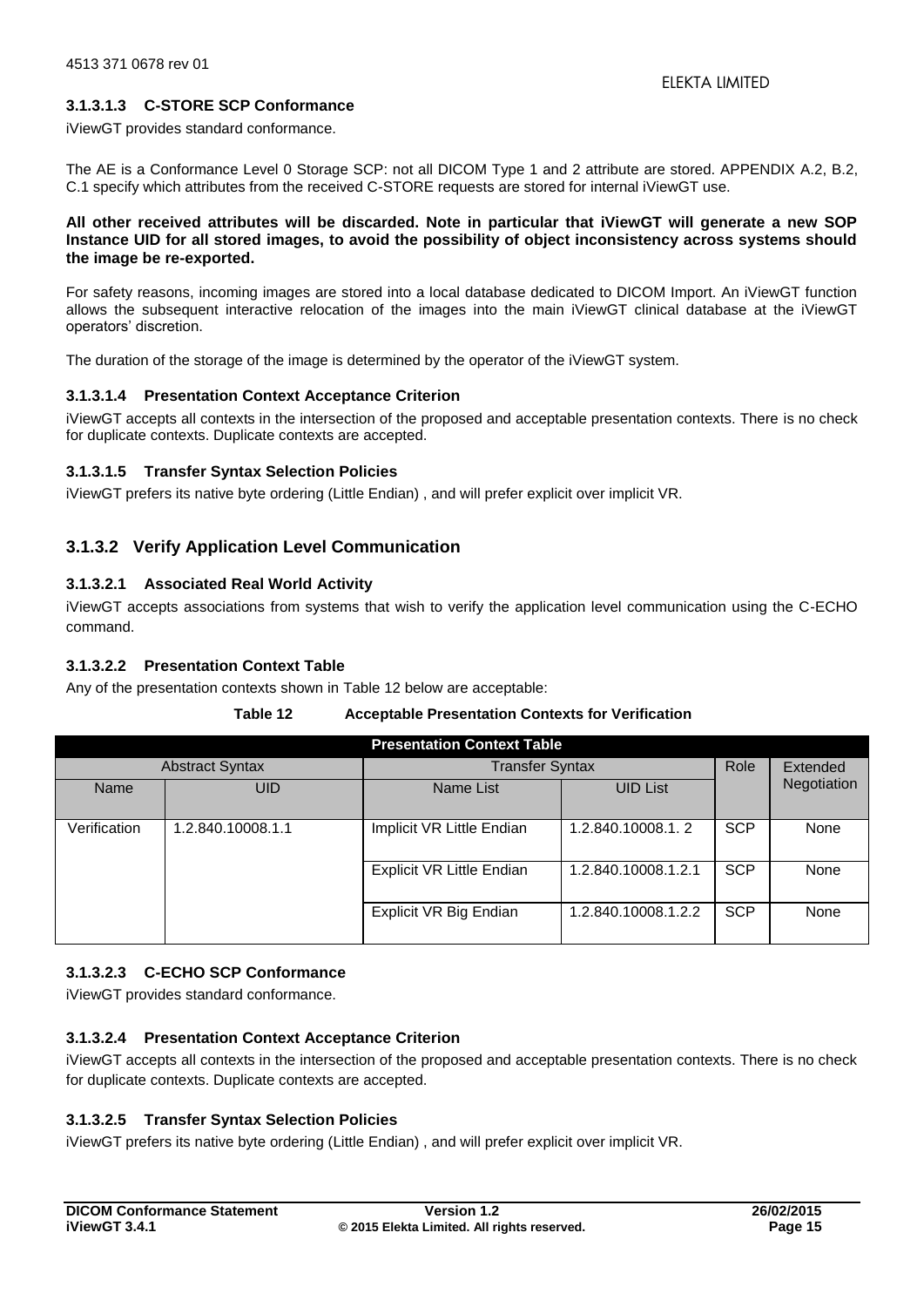# <span id="page-15-0"></span>**4 Communication Profiles**

## <span id="page-15-1"></span>**4.1 Supported Communication Stacks**

The iViewGT application provides DICOM V3.0 TCP/IP Network Communication Support as defined in Part 8 of the DICOM Standard.

## <span id="page-15-2"></span>**4.2 TCP/IP Stack**

iViewGT inherits its TCP/IP stack from the Microsoft Windows XP Professional SP2 (Version 4.0) operating system upon which it executes.

## <span id="page-15-3"></span>**4.3 Physical Media Support**

iViewGT supports Ethernet ISO.8802-3.

On all Elekta supplied hardware platforms connection types are 10/100/1000 BASE-T (RJ45 twisted pair).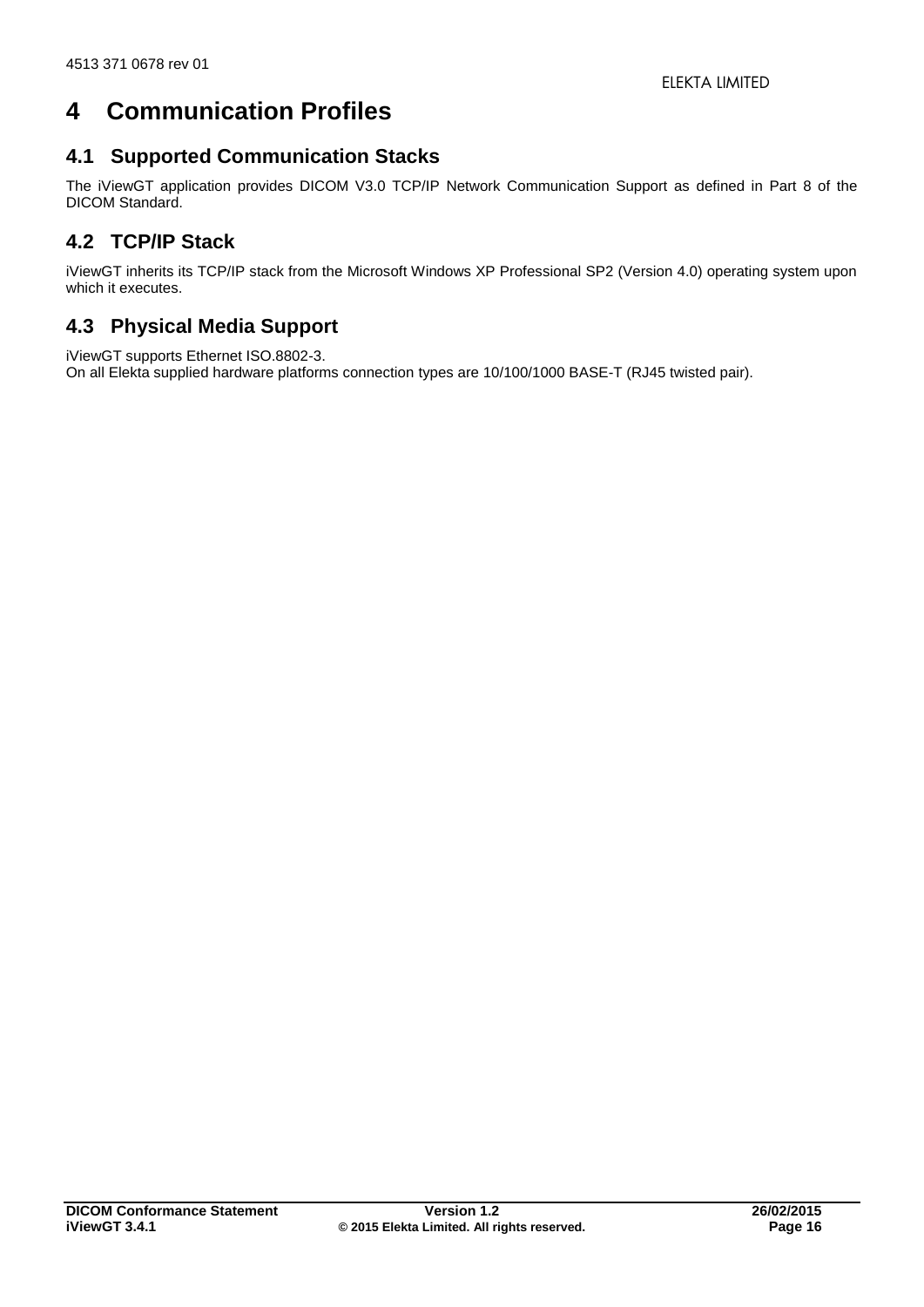# <span id="page-16-0"></span>**5 Extensions/Specialisations/Privatisations**

Not applicable.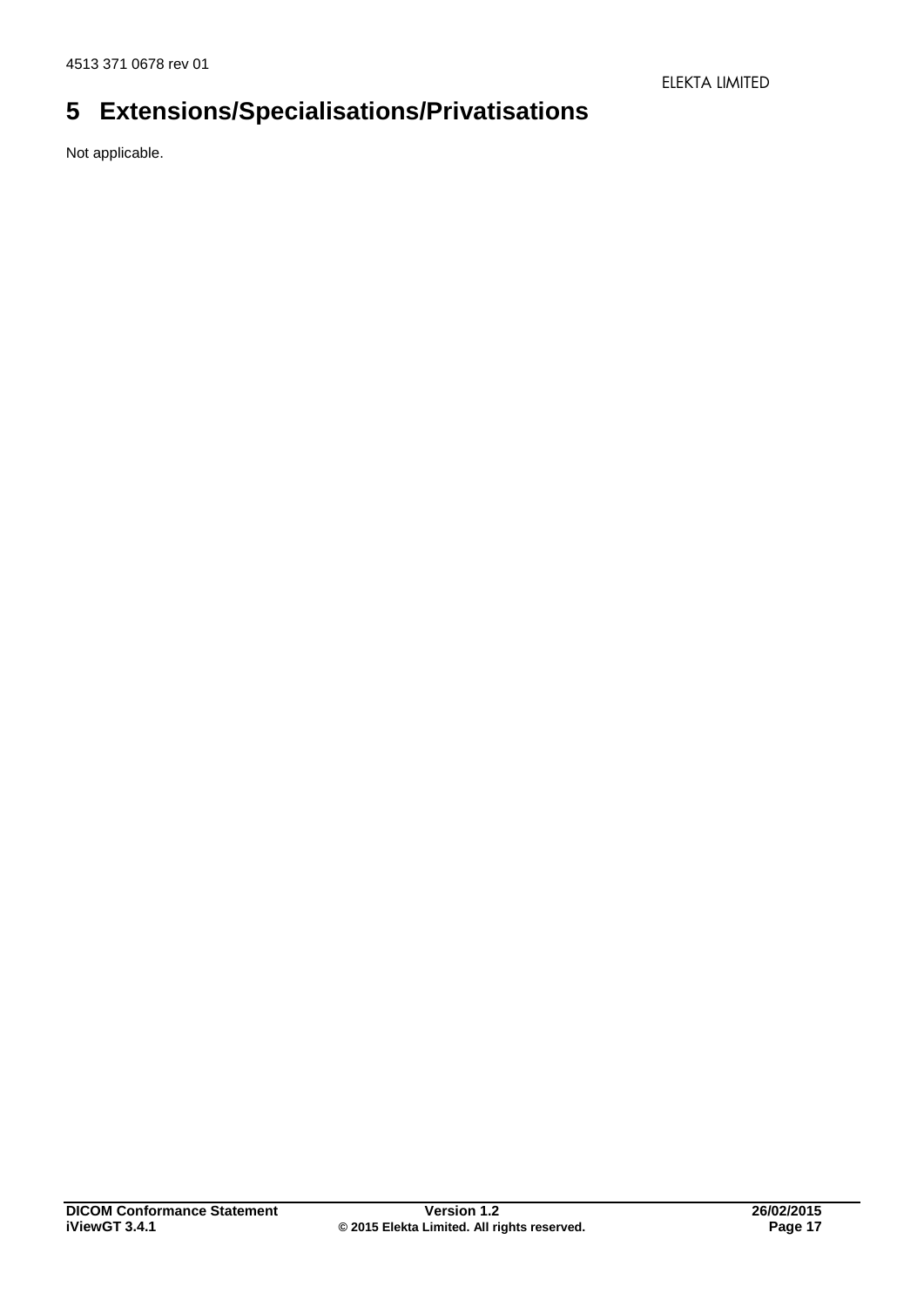# <span id="page-17-0"></span>**6 Configuration**

The configuration of an iViewGT system is done by means of editing a system-settings file and some DICOM-specific configuration files. Configuration changes are not effective until the iViewGT system is restarted.

Configuration is intended to be performed by Elekta service engineers only.

## <span id="page-17-1"></span>**6.1 AE Title/Presentation Address mapping**

## <span id="page-17-2"></span>**6.1.1 Local AE Titles and Presentation Addresses**

The local Application Entity Title is set via the iViewGT Workstation Name, which is configurable. If the Workstation Name does not form a legal AE Title, it is truncated into a legal AE title and the user is notified of the derived title.(AETitle should contain 16 characters maximum)

The listen port number is configurable. The default is 104.

## <span id="page-17-3"></span>**6.1.2 Remote AE Titles and Presentation Addresses**

For remote applications that only act as Service Class User, no information is needed.

For remote applications that act as Service Class Provider the following information must be provided:

- the remote AE Title.
- the IP address and optionally the host name.
- the port number at which the remote application accepts association requests.
- the SOP classes for which the application provides conformance as an SCP.
- a user-readable alias string for identifying the remote application within the iViewGT user interface, (this string is presented to the operator when selecting a remote system, not the Remote AE Title.)

## <span id="page-17-4"></span>**6.2 Configurable Parameters**

The Maximum PDU size is configurable.

The maximum number of simultaneous pending associations is configurable.

The AE can be configured either to accept or reject association requests offering an incorrect called AE title.

The Extended Import capability of the Image Import Service can be enabled or disabled. (See [APPENDIX D\)](#page-39-0)

DICOM Upper Layer Timeouts are configurable.

NOTE: It is theoretically possible to configure many other low-level DICOM parameters in iViewGT. To do so, however, could break conformance and is not generally recommended without specialist advice from Elekta.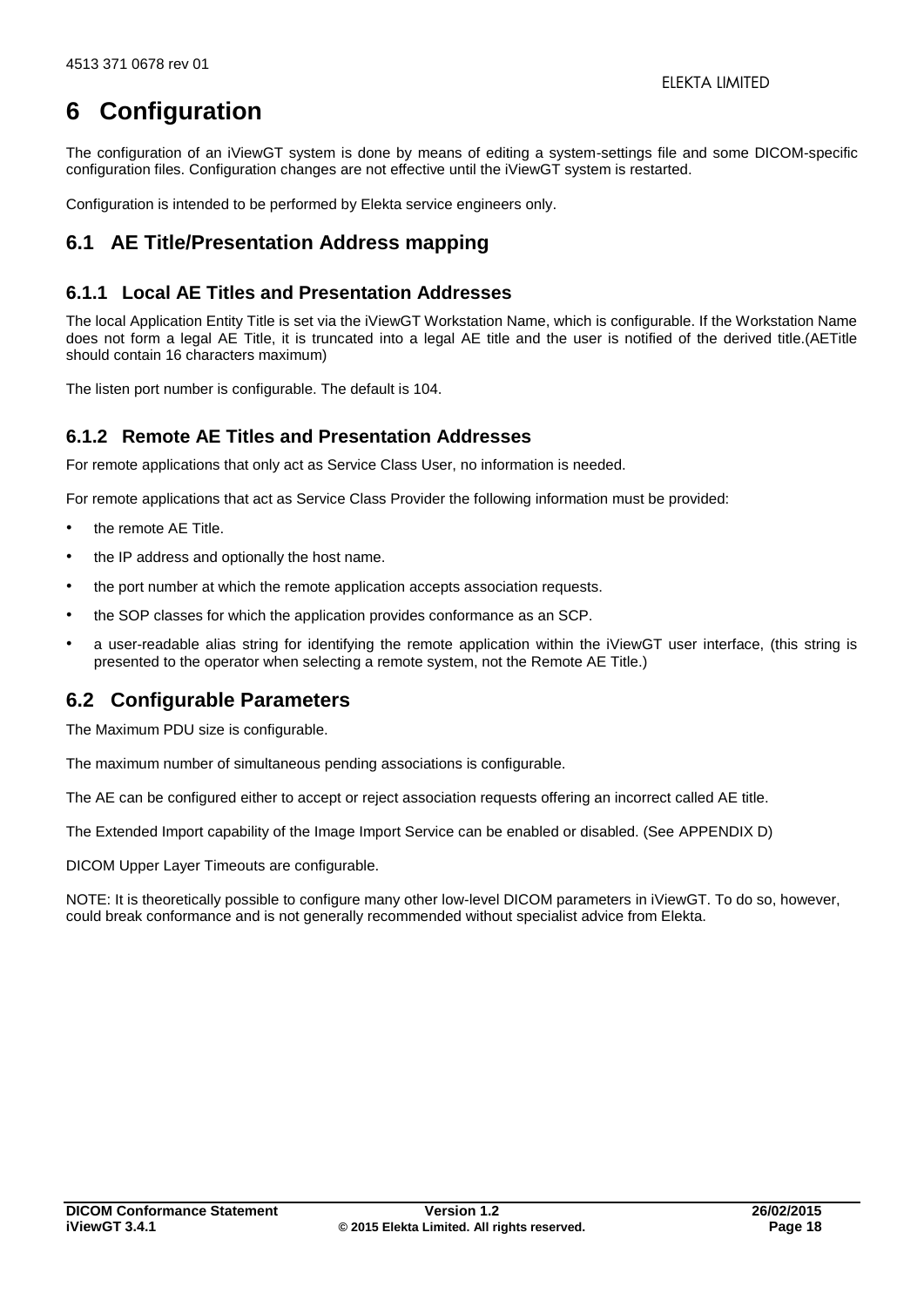# <span id="page-18-0"></span>**7 Support of Extended Character Sets**

None.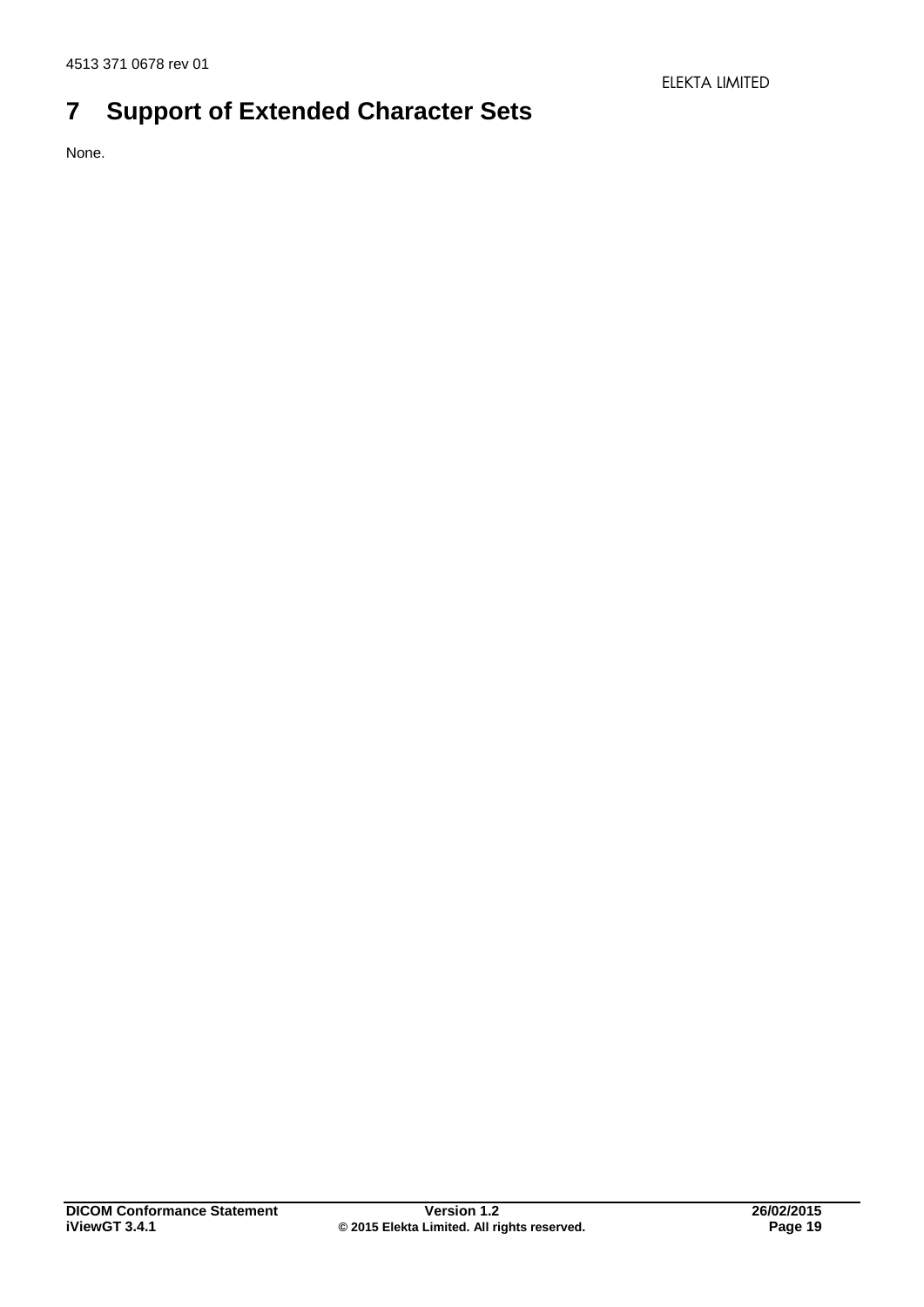## <span id="page-19-0"></span>**APPENDIX A Applied RT Image IOD and Mapping to iViewGT Database**

## <span id="page-19-1"></span>**A.1 Export of RT Images**

<span id="page-19-2"></span>The modules selected from the RT Image IOD table of DICOM for image export are given in [Table 13](#page-19-2) below. If a module is not listed, none of the attributes in that module is sent by iViewGT.

| IΕ            | <b>Module</b>            |
|---------------|--------------------------|
| Patient       | Patient                  |
| Study         | <b>General Study</b>     |
| <b>Series</b> | <b>RT</b> Series         |
| Equipment     | <b>General Equipment</b> |
| Image         | General Image            |
|               | Image Pixel              |
|               | RT Image                 |
|               | SOP Common               |

## **Table 13 Applied Modules in the RT Image IOD for Export (SCU Role)**

[Table 14](#page-19-3) to [Table 21](#page-23-0) below specify the applied attributes for each module, and note their mappings from the iViewGT database. If an attribute is not listed it is not sent by iViewGT. If an attribute is listed without Notes, there is a mapping from a directly equivalent iViewGT database entry.

### **Table 14 RT Image Storage SOP Class (SCU) – Patient Module**

<span id="page-19-3"></span>

| <b>Attribute Name</b>   | <b>Tag</b>   | <b>DICO</b><br>м<br>Type | <b>Notes</b>                              |
|-------------------------|--------------|--------------------------|-------------------------------------------|
| <b>Patients Name</b>    | (0010, 0010) | 2                        | Last^First^Middle^^ (no Prefix or Suffix) |
| Patient ID              | (0010, 0020) | 2                        |                                           |
| Patient's Birth Date    | (0010, 0030) | 2                        |                                           |
| <b>Patients Sex</b>     | (0010, 0040) | 2                        |                                           |
| <b>Patient Comments</b> | (0010, 4000) | 3                        |                                           |

**Table 15 RT Image Storage SOP Class (SCU) – General Study Module** 

<span id="page-19-4"></span>

| <b>Attribute Name</b>           | Tag          | <b>DICO M</b><br>Type | <b>Notes</b>                                                                            |
|---------------------------------|--------------|-----------------------|-----------------------------------------------------------------------------------------|
| Study Instance UID              | (0020, 000D) | 1                     | iViewGT<br>Treatment.UID<br>native<br>(generated<br>for<br>by<br>treatments) see Note I |
| <b>Study Date</b>               | (0008, 0020) | $\overline{2}$        | Image acquisition date                                                                  |
| <b>Study Time</b>               | (0008, 0030) | $\overline{2}$        | Image acquisition time                                                                  |
| Physicians<br>Referring<br>Name | (0008, 0090) | 2                     | Patient.doctor^^^^                                                                      |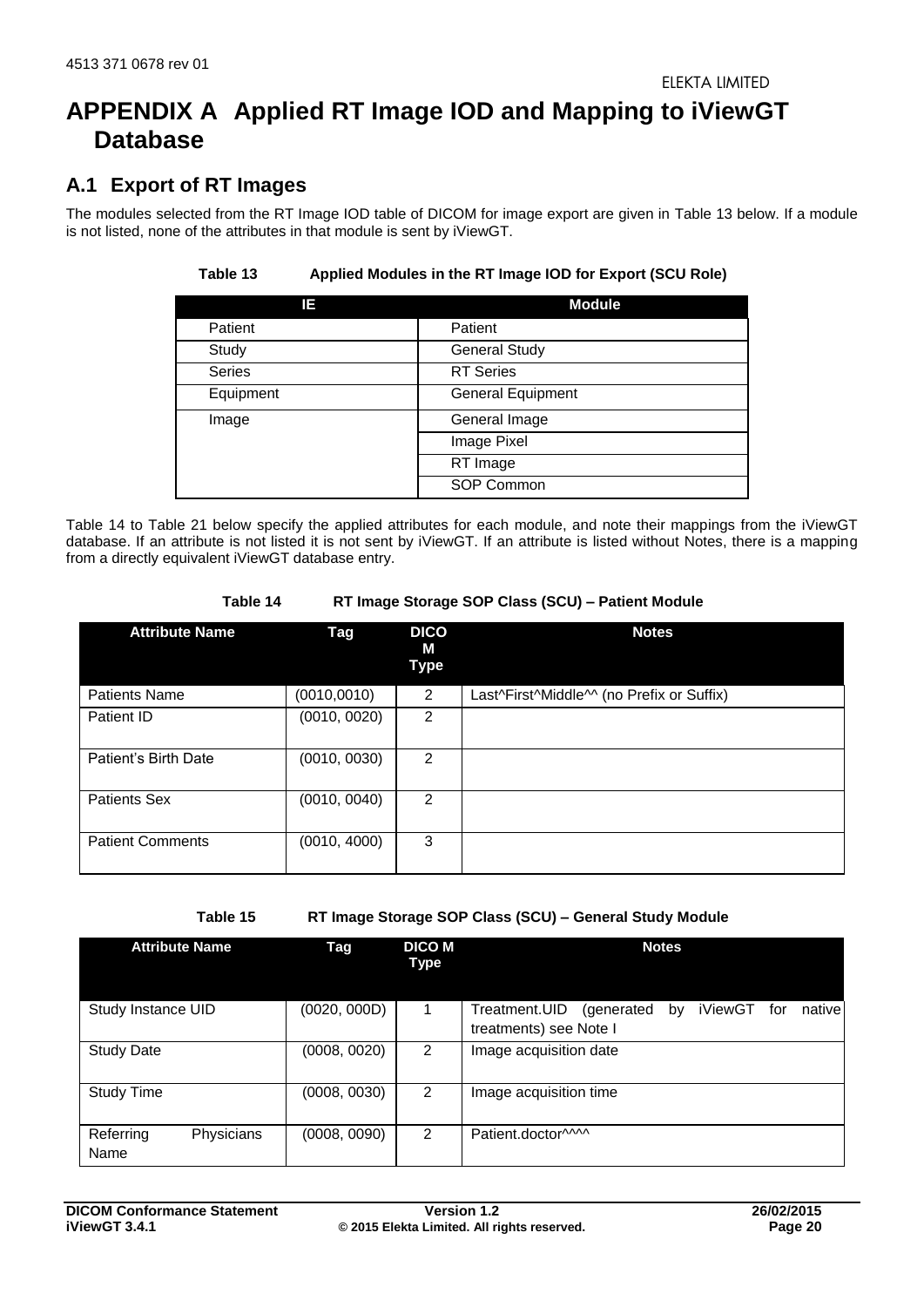| Study ID                 | (0020, 0010) | 2 | Treatment.ID (truncated to 16 characters if bigger and<br>user warned) |
|--------------------------|--------------|---|------------------------------------------------------------------------|
| <b>Accession Number</b>  | (0008, 0050) | 2 | Empty                                                                  |
| <b>Study Description</b> | (0008, 1030) | 3 | Treatment.Description                                                  |

## Note I Treatment created by DICOM Import:

When a treatment is created by a DICOM import, the treatment.UID is copied from the DICOM data. To avoid re-using at export time a code that doesn't belong to Elekta the study instance UID will be the treatment.UID with the first 20 characters replaced by the Elekta specific code and a machine specific code. (Basis of all DICOM UIDs generated by this station).

## **Table 16 RT Image Storage SOP Class (SCU) – RT Series Module**

<span id="page-20-0"></span>

| <b>Attribute Name</b> | Tag          | <b>DICO</b><br>М<br><b>Type</b> | <b>Notes</b>                                                                                             |
|-----------------------|--------------|---------------------------------|----------------------------------------------------------------------------------------------------------|
| Modality              | (0008, 0060) |                                 | "RTIMAGE"                                                                                                |
| Series Instance UID   | (0020, 000E) |                                 | Field.UID (generated by iViewGT for native fields) see<br>Note II                                        |
| <b>Series Number</b>  | (0020, 0011) | 2                               | IF Field ID is numeric: Field.ID,<br>unique<br>fieldspecific<br>ELSE: an internally generated<br>number. |
| Series Description    | (0008, 103E) | 3                               | Field.ID:Field.Description                                                                               |

## **Note II Export of images belonging to fields created by DICOM Import:**

When a field is created by a DICOM import, the treatment.UID is copied from the DICOM data. To avoid re-using at export time a code that doesn't belong to Elekta the study instance UID will be the treatment.UID with the first 20 characters replaced by the Elekta specific code and a machine specific code. (Basis of all DICOM UIDs generated by this station).

## **Table 17 RT Image Storage SOP Class (SCU) – General Equipment Module**

<span id="page-20-1"></span>

| <b>Attribute Name</b>                 | Tag          | <b>DICO</b><br>М<br>Type | <b>Notes</b>                                                                                            |
|---------------------------------------|--------------|--------------------------|---------------------------------------------------------------------------------------------------------|
| Manufacturer                          | (0008, 0070) | 2                        | "ELEKTA"                                                                                                |
| <b>Station Name</b>                   | (0008, 1010) | 3                        | IF an iViewGT acquired image: Acquiring Station Name,<br>ELSE: "UNKNOWN" + any available origin detail. |
| <b>Manufacturers</b><br>Model<br>Name | (0008, 1090) | 3                        | "Elekta iViewGT Electronic Portal Imaging"                                                              |
| Device Serial Number                  | (0018, 1000) | 3                        | iViewGT Station Serial Number                                                                           |
| Software Versions                     | (0018, 1020) | 3                        | Software revision of EXPORTING Station                                                                  |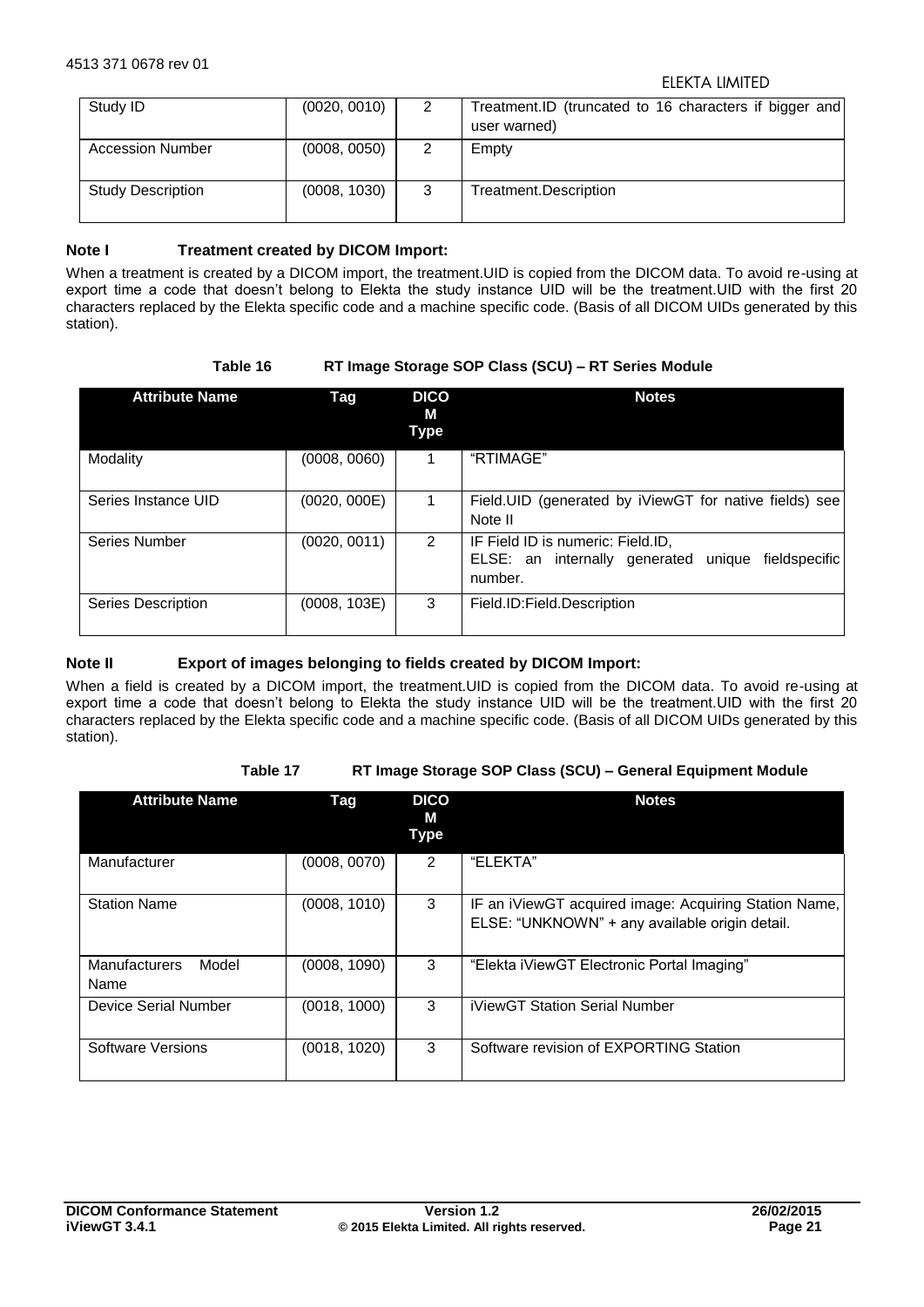**Table 18 RT Image Storage SOP Class (SCU) – General Image Module**

<span id="page-21-0"></span>

| <b>Attribute Name</b>         | Tag          | <b>DICO</b><br>м<br><b>Type</b> | <b>Notes</b>                                                        |
|-------------------------------|--------------|---------------------------------|---------------------------------------------------------------------|
| Image Number                  | (0020, 0013) | $\overline{2}$                  | An internally generated database-unique image specific<br>number.   |
| Image Date                    | (0008, 0023) | 2C                              | Image acquisition date                                              |
| Image Time                    | (0008, 0033) | 2C                              | Image acquisition time                                              |
| <b>Derivation Description</b> | (0008, 2111) | 3                               | IF an iViewGT acquired image: Empty<br>ELSE "Imported into iViewGT" |
| <b>Acquisition Date</b>       | (0008, 0022) | 3                               | Image acquisition date                                              |
| <b>Acquisition Time</b>       | (0008, 0032) | 3                               | Image acquisition time                                              |
| Images in Acquisition         | (0020, 1002) | 3                               | 1                                                                   |
| Image Comments                | (0020, 4000) | 3                               |                                                                     |

**Table 19 RT Image Storage SOP Class (SCU) –Image Pixel Module** 

<span id="page-21-1"></span>

| <b>Attribute Name</b>       | Tag          | <b>DICO</b><br>М | <b>Notes</b>                                                       |
|-----------------------------|--------------|------------------|--------------------------------------------------------------------|
|                             |              | <b>Type</b>      |                                                                    |
| Samples per Pixel           | (0028, 0002) | 1                | 1                                                                  |
| Photometric Interpretation  | (0028, 0004) | 1                | "MONOCHROME2"                                                      |
| Rows                        | (0028, 0010) | $\mathbf{1}$     |                                                                    |
| Columns                     | (0028, 0011) | 1                |                                                                    |
| <b>Bits Allocated</b>       | (0028, 0100) | $\mathbf{1}$     | 16                                                                 |
| <b>Bits Stored</b>          | (0028, 0101) | $\mathbf{1}$     | 16                                                                 |
| <b>High Bit</b>             | (0028, 0102) | $\mathbf{1}$     | $\overline{15}$                                                    |
| <b>Pixel Representation</b> | (0028, 0103) | $\mathbf{1}$     | $\mathbf 0$                                                        |
| <b>Pixel Data</b>           | (7FE0, 0010) | $\overline{1}$   |                                                                    |
| Planar Configuration        | (0028, 0006) | 1 <sup>C</sup>   | $\mathbf 0$                                                        |
| Pixel Aspect Ratio          | (0028, 0034) | 1C               |                                                                    |
| Window center               | (0028, 1050) | $\overline{3}$   | (1-brightness/100)*(ActualMaxVal - ActualMinVal) +<br>ActualMinVal |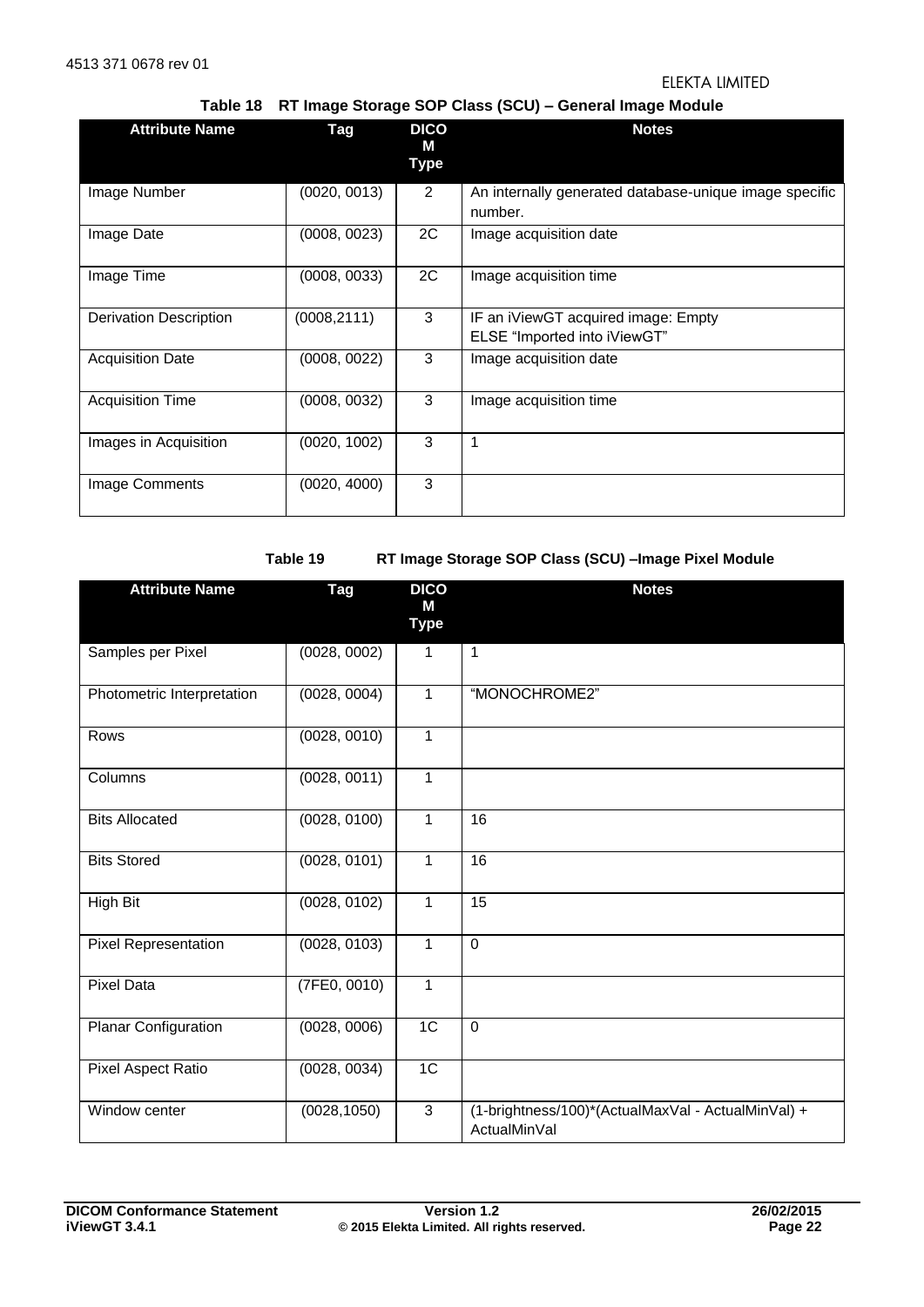| Window width | (0028.1051) | (1-contrast/100)*(ActualMaxVal - ActualMinVal) |
|--------------|-------------|------------------------------------------------|
|              |             |                                                |

<span id="page-22-0"></span>

| <b>Attribute Name</b>       | <b>Tag</b>   | <b>DICO</b><br>M<br><b>Type</b> | <b>Notes</b>                                                                                                                                                                                                                                                  |
|-----------------------------|--------------|---------------------------------|---------------------------------------------------------------------------------------------------------------------------------------------------------------------------------------------------------------------------------------------------------------|
| Samples per pixel           | (0028, 0002) | 1                               | $\mathbf{1}$                                                                                                                                                                                                                                                  |
| Photometric Interpretation  | (0028, 0004) | 1                               | "MONOCHROME2.                                                                                                                                                                                                                                                 |
| <b>Pixel Representation</b> | (0028, 0103) | 1                               | $\mathbf 0$                                                                                                                                                                                                                                                   |
| <b>Bits Allocated</b>       | (0028, 0100) | 1                               | 16                                                                                                                                                                                                                                                            |
| <b>Bits Stored</b>          | (0028, 0101) | 1                               | 16                                                                                                                                                                                                                                                            |
| <b>High Bit</b>             | (0028, 0102) | 1                               | 15                                                                                                                                                                                                                                                            |
| Image Type                  | (0008, 0008) | 1                               | ORIGINAL\\PRIMARY\\PORTAL                                                                                                                                                                                                                                     |
| RT Image label              | (3002, 0002) | 1                               | Label corresponding to the type of acquired image :<br>Port:<br>"iViewPortalImage"<br>"iViewOpenField"<br>Open Field:<br>"iViewDoubleExp"<br>Double<br><b>IMRT</b><br>"iViewIMRTSegment"<br>"iViewIMRTMulti"<br><b>IMRT Mult:</b><br>Default<br>"iView image" |
| Reported Values Origin      | (3002, 000A) | 2C                              | "OPERATOR"                                                                                                                                                                                                                                                    |
| RT Image Plane              | (3002, 000C) | 1                               | "NORMAL"                                                                                                                                                                                                                                                      |
| <b>Gantry Angle</b>         | (300A, 011E) | $\mathbf{3}$                    | IF Portal Dosimetry licensed and in iCom mode:<br>Actual gantry angle corresponding to image.<br><b>ELSE</b><br>Gantry angle set for the field.                                                                                                               |
| Image Plane Pixel Spacing   | (3002, 0011) | $\overline{2}$                  | If the Horizontal scale factor is defined this tag is<br>populated.                                                                                                                                                                                           |
| RT Image Position           | (3002, 0012) | $\overline{2}$                  | If the image centre is defined this tag is populated                                                                                                                                                                                                          |
| Radiation Machine SSD       | (3002, 0024) | $\mathbf{3}$                    | Field.SSD                                                                                                                                                                                                                                                     |
| RT Image SID                | (3002, 0026) | $\overline{2}$                  | Image.SID                                                                                                                                                                                                                                                     |

| Table 20 | RT Image Storage SOP Class (SCU) - RT Image Module |  |
|----------|----------------------------------------------------|--|
|----------|----------------------------------------------------|--|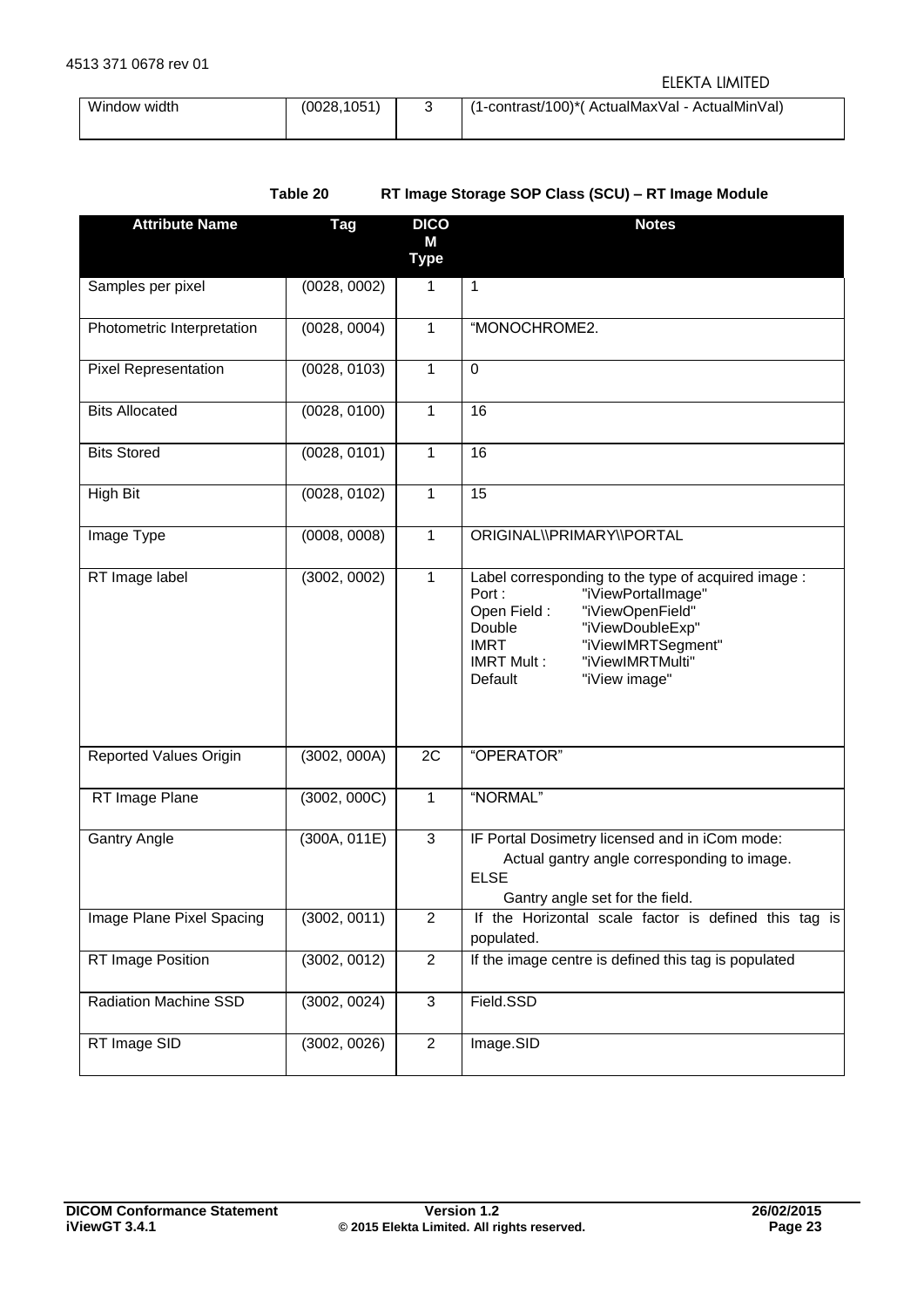**Table 21 RT Image Storage SOP Class (SCU) – SOP Common Module** 

<span id="page-23-0"></span>

| <b>Attribute Name</b>  | Tag          | <b>DICO</b><br>М<br><b>Type</b> | <b>Notes</b>                                                                                                                |
|------------------------|--------------|---------------------------------|-----------------------------------------------------------------------------------------------------------------------------|
| <b>SOP Class UID</b>   | (0008, 0016) | 1                               | 1.2.840.10008.5.1.4.1.1.481.1                                                                                               |
| SOP Instance UID       | (0008, 0018) |                                 | Image. UID (generated by iViewGT for natively acquired)<br>images, and images imported from any source, including<br>DICOM) |
| Instance Creation Date | (0008, 0012) | 3                               | Date of export                                                                                                              |
| Instance Creation Time | (0008, 0013) | 3                               | Time of export                                                                                                              |
| Instance Creator UID   | (0008, 0014) | 3                               | Derived from 6-digit iViewGT workstation serial number.<br>1.3.46.423632 . <abcxyz></abcxyz>                                |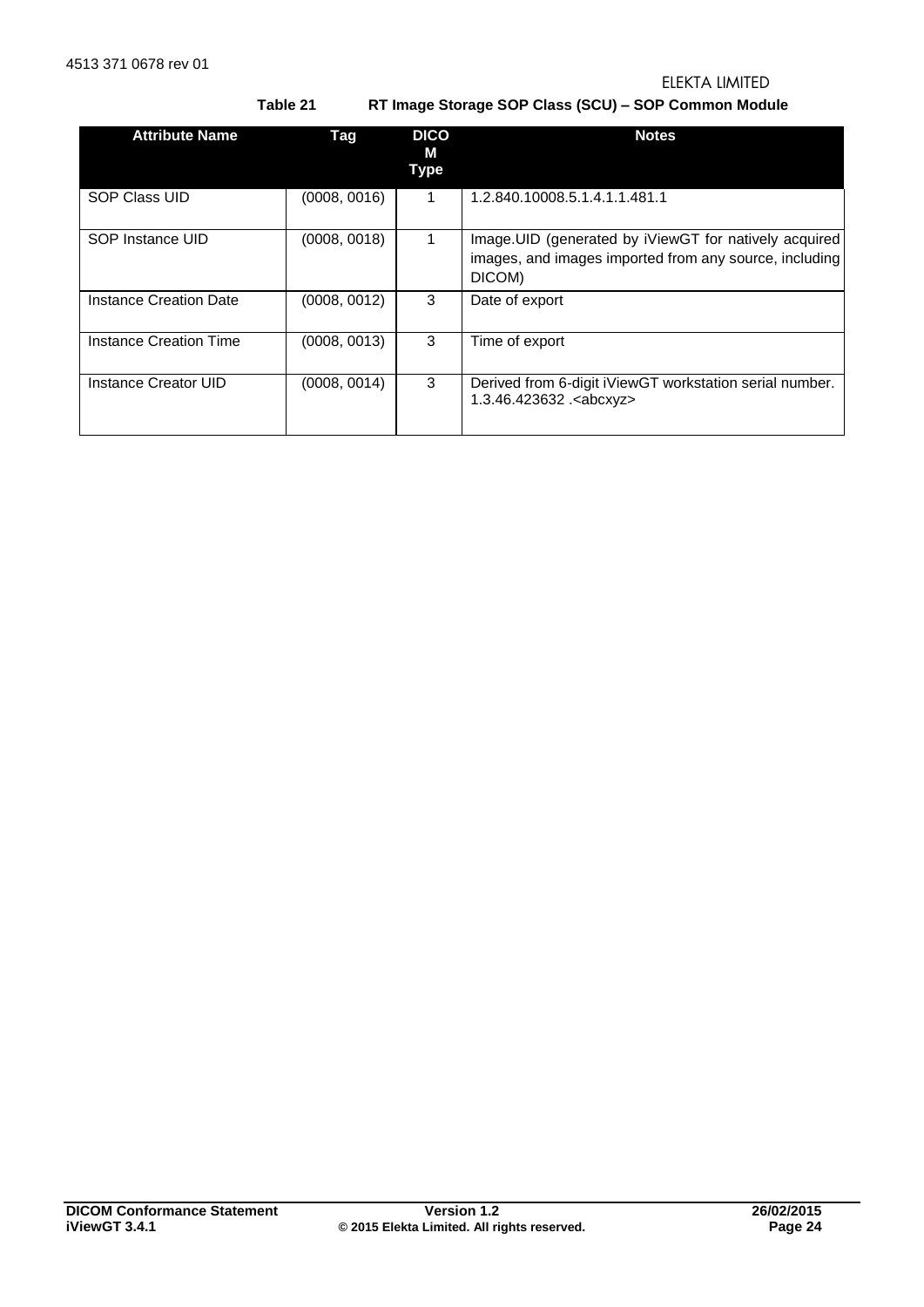## <span id="page-24-0"></span>**A.2 Import of RT Images**

<span id="page-24-1"></span>The modules selected from the RT Image IOD table of DICOM for image import are given in [Table 22](#page-24-1) below. If a module is not listed, none of the attributes in that module is stored by iViewGT.

**Table 22 Applied Modules in the SC Image IOD for Import (SCP Role)** 

| IΕ            | <b>Module</b>         |
|---------------|-----------------------|
| Patient       | Patient               |
| Study         | <b>General Study</b>  |
| <b>Series</b> | <b>General Series</b> |
| Image         | General Image         |
|               | Image Pixel           |
|               | RT Image              |
|               | SOP Common            |

[Table 23](#page-24-2) to [Table 29](#page-27-1) below specify, for each of the applied modules above, the attributes stored by iViewGT, and their mapping onto the iViewGT database.

<span id="page-24-2"></span>

| <b>Attribute Name</b>   | Tag          | <b>DICO</b><br>м<br><b>Type</b> | <b>Notes</b>                                                                                                |
|-------------------------|--------------|---------------------------------|-------------------------------------------------------------------------------------------------------------|
| <b>Patients Name</b>    | (0010, 0010) | 2                               | Split into Patient.Last, Patient.First, Patient.Middle<br>(Prefix, Suffix not stored).<br>See Note X below. |
| Patient ID              | (0010, 0020) | 2                               | Patient.ID TRUNCATED TO 20 CHARS MAX. See<br>Note X below.                                                  |
| Patient's Birth Date    | (0010, 0030) | 2                               |                                                                                                             |
| <b>Patients Sex</b>     | (0010, 0040) | 2                               |                                                                                                             |
| <b>Patient Comments</b> | (0010, 4000) | 3                               |                                                                                                             |

## **Table 23 RT Image Storage SOP Class (SCP) – Patient Module**

## **Note III Handling of Empty Patient Identification Attributes**

The Patient ID (0010, 0020) and Patient Name (0010, 0010) attributes of the Patient Module are specified by DICOM as Type 2 and so may legally have zero length.

As a safety measure, incoming images are stored into a local database dedicated to DICOM Import purposes. An iViewGT function allows the interactive viewing, editing and, at the iViewGT operators discretion, deleting or relocation of the data into the main iViewGT clinical database.

**Extreme caution is advised when handling data with limited Patient identification information present. It is the responsibility of the iViewGT operator to ensure that incoming image data containing empty Patient ID and/or Patient Name attributes is correctly identified and qualified before relocation into the main iViewGT Clinical database.**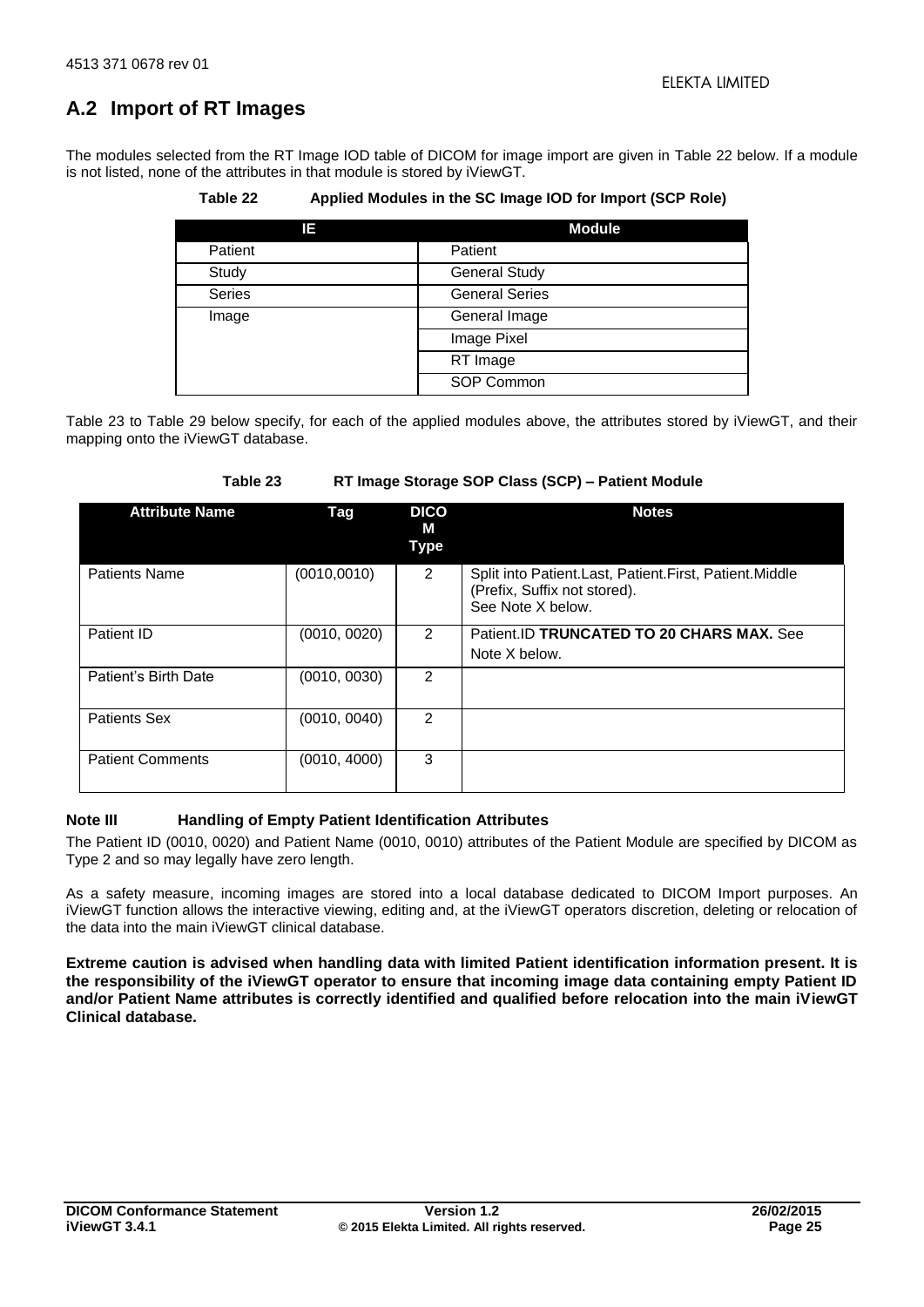**Table 24 RT Image Storage SOP Class (SCP) – General Study Module** 

<span id="page-25-0"></span>

| <b>Attribute Name</b> | Tag          | <b>DICO</b><br>М<br>Type | <b>Notes</b>                         |
|-----------------------|--------------|--------------------------|--------------------------------------|
| Study Instance UID    | (0020, 000D) |                          | Treatment.UID. See Note XI           |
| <b>Study Date</b>     | (0008, 0020) | 2                        | Appended to Treatment.ID. See Note V |
| <b>Study Time</b>     | (0008, 0030) | 2                        | Appended to Treatment.ID See Note V  |

## **Note IV Logic in treatment record creation/selection:**

Before creating a new treatment record , iViewGT searches the treatment table to match it with a record that has been previously created by a RT Plan or RT Image import.

If the RT Image contains a referenced RT Plan UID (first instance of a (300C,0002) Referenced RT Plan sequence, (0008,1155)Referenced SOP instance UID) we search for a treatment record that has this referenced plan UID as a Dicom UID.

If this search is successful we use the record otherwise we create a new one and use the referenced RT Plan UID as Dicom UID of the treatment .

If the RT Image doesn't contain a referenced RT Plan UID, we search for a treatment record that has the Study Instance UID (0020, 000D) as Dicom UID.

If this search is successful we use the record otherwise we create a new one and use the Study Instance UID as Dicom UID of the treatment.

## **Note V Treatment ID:**

If the (0008,0020) Study Date is present then use the (0008,0020) Study Date and (0008, 0030) Study Time otherwise we use the (0008,0023) Image Date and (0008,0033)Time.

<span id="page-25-1"></span>

| <b>Attribute Name</b>     | Tag          | <b>DICO</b><br>м<br>Type | <b>Notes</b>                        |
|---------------------------|--------------|--------------------------|-------------------------------------|
| Series Instance UID       | (0020, 000E) | 1                        | Field. UID See Note VI              |
| Series Number             | (0020, 0011) | 2                        | Field.ID. See Note VI               |
| Laterality                | (0020, 0060) | 2C                       | Appended to Field.Site              |
| <b>Body Part Examined</b> | (0018, 0015) | 3                        | Field.Site                          |
| <b>Patient Position</b>   | (0018, 5100) | 2C                       | Field.Orientation Image.Orientation |

**Table 25 RT Image Storage SOP Class (SCP) – RT Series Module** 

#### **Note VI Field ID:**

If the RT Image contains information about a (300C,0006) Referenced Beam Number then we use it as a Field ID to search previously created (by an Image or a RT Plan import) record and if not found we create a new record with the beam number as Field ID.

The applied Series Number (0020, 0011) is specified by DICOM as Type 2 and so may legally have zero length**.** This field is normally used by iViewGT to identify the Field to be created or updated.

In the situation where (300C,0006) Referenced Beam Number, the Series Number attribute is used as Field ID.

If the Series Number attribute is empty, iViewGT will use the last 16 digits of the Series Instance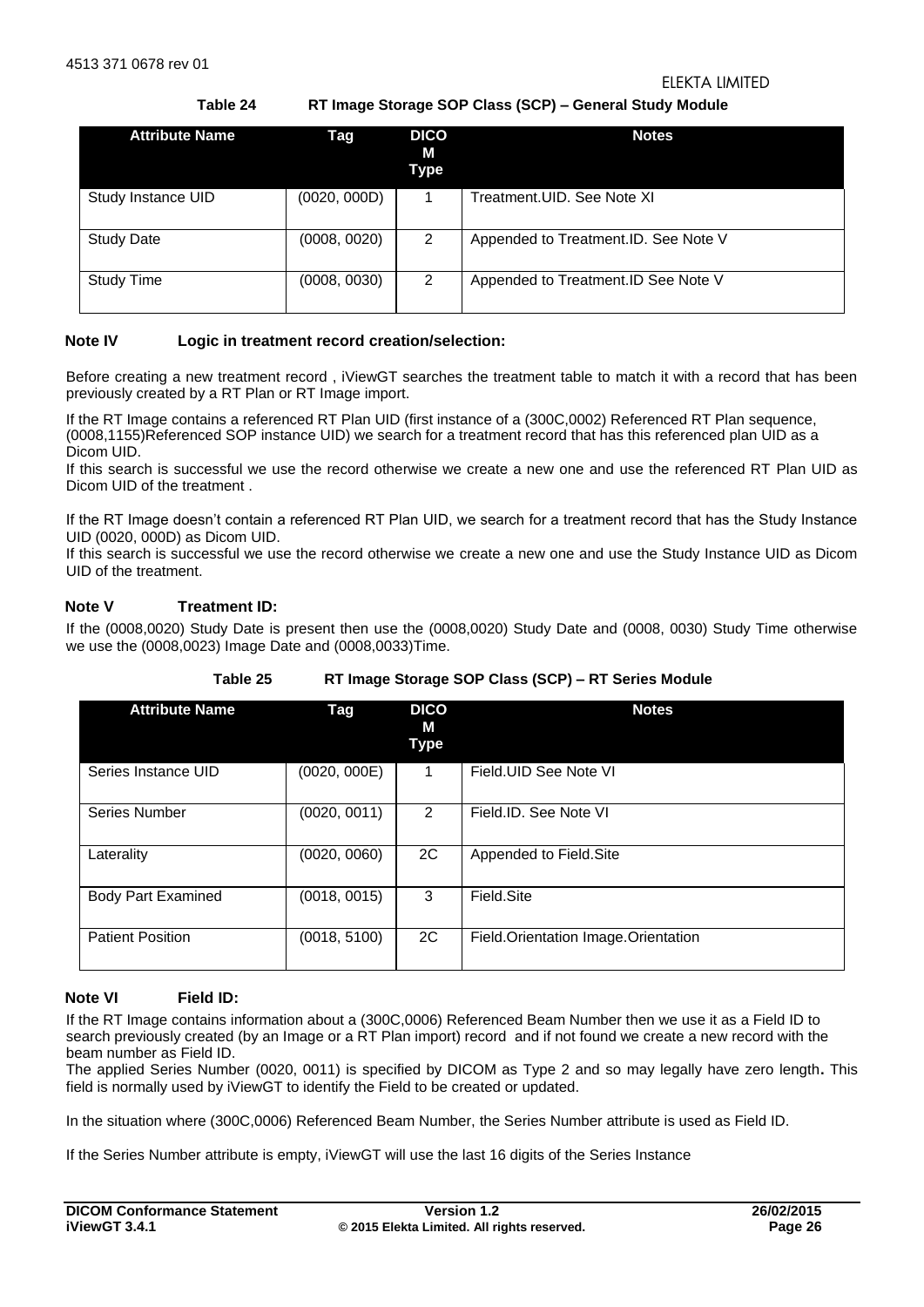UID (0020, 000E) as a Field ID. In such cases it will also append the Field Description with the ":FLDID derived (SeriesInstanceUID)" to assist the operator.

**Extreme caution is advised when handling data with limited Series identification information present. It is the responsibility of the iViewGT operator to ensure that incoming image data containing an empty Series Number attribute is correctly identified and qualified before relocation into the main iViewGT Clinical database.** 

**Table 26 RT Image Storage SOP Class (SCP) – General Image Module** 

<span id="page-26-0"></span>

| <b>Attribute Name</b>      | Tag          | <b>DICO</b><br>м<br>Type | <b>Notes</b>               |
|----------------------------|--------------|--------------------------|----------------------------|
| Image Number               | (0020, 0013) | 2                        | Not stored                 |
| <b>Patient Orientation</b> | (0020, 0020) | 2C                       | recorded in Image.Comments |
| Image Date                 | (0008, 0023) | 2C                       | See Note V                 |
| Image Time                 | (0008, 0033) | 2C                       | See Note V                 |
| Image Comments             | (0020, 4000) | 3                        | Image.Comments             |

**Table 27 RT Image Storage SOP Class (SCP) – Image Pixel Module** 

<span id="page-26-1"></span>

| <b>Attribute Name</b>       | Tag          | <b>DICO</b><br>М<br><b>Type</b> | <b>Notes</b>                                                          |
|-----------------------------|--------------|---------------------------------|-----------------------------------------------------------------------|
| Samples per Pixel           | (0028, 0002) | $\mathbf{1}$                    | <b>Assumed to be 1. See Note XIII below.</b>                          |
| Photometric Interpretation  | (0028, 0004) | $\mathbf{1}$                    | Assumed to be "MONOCHROME1" or<br>"MONOCHROME2. See Note XIII below." |
| <b>Rows</b>                 | (0028, 0010) | $\mathbf{1}$                    | Image.Height                                                          |
| Columns                     | (0028, 0011) | $\mathbf{1}$                    | Image.Width                                                           |
| <b>Bits Allocated</b>       | (0028, 0100) | $\mathbf{1}$                    | Bits Allocated is 8 or 16                                             |
| <b>Bits Stored</b>          | (0028, 0101) | $\mathbf{1}$                    | 8 to 16                                                               |
| High Bit                    | (0028, 0102) | $\mathbf{1}$                    | 7 to 15                                                               |
| <b>Pixel Representation</b> | (0028, 0103) | $\mathbf{1}$                    | Used to determine pixel scaling behaviour                             |
| <b>Pixel Data</b>           | (7FE0, 0010) | $\mathbf{1}$                    | Image pixel data interpreted. See Note XIII below.                    |
| <b>Planar Configuration</b> | (0028, 0006) | 1C                              | Assumed to be 0. See Note XIII below.                                 |
| Pixel Aspect Ratio          | (0028, 0034) | 1C                              | Image.Aspect                                                          |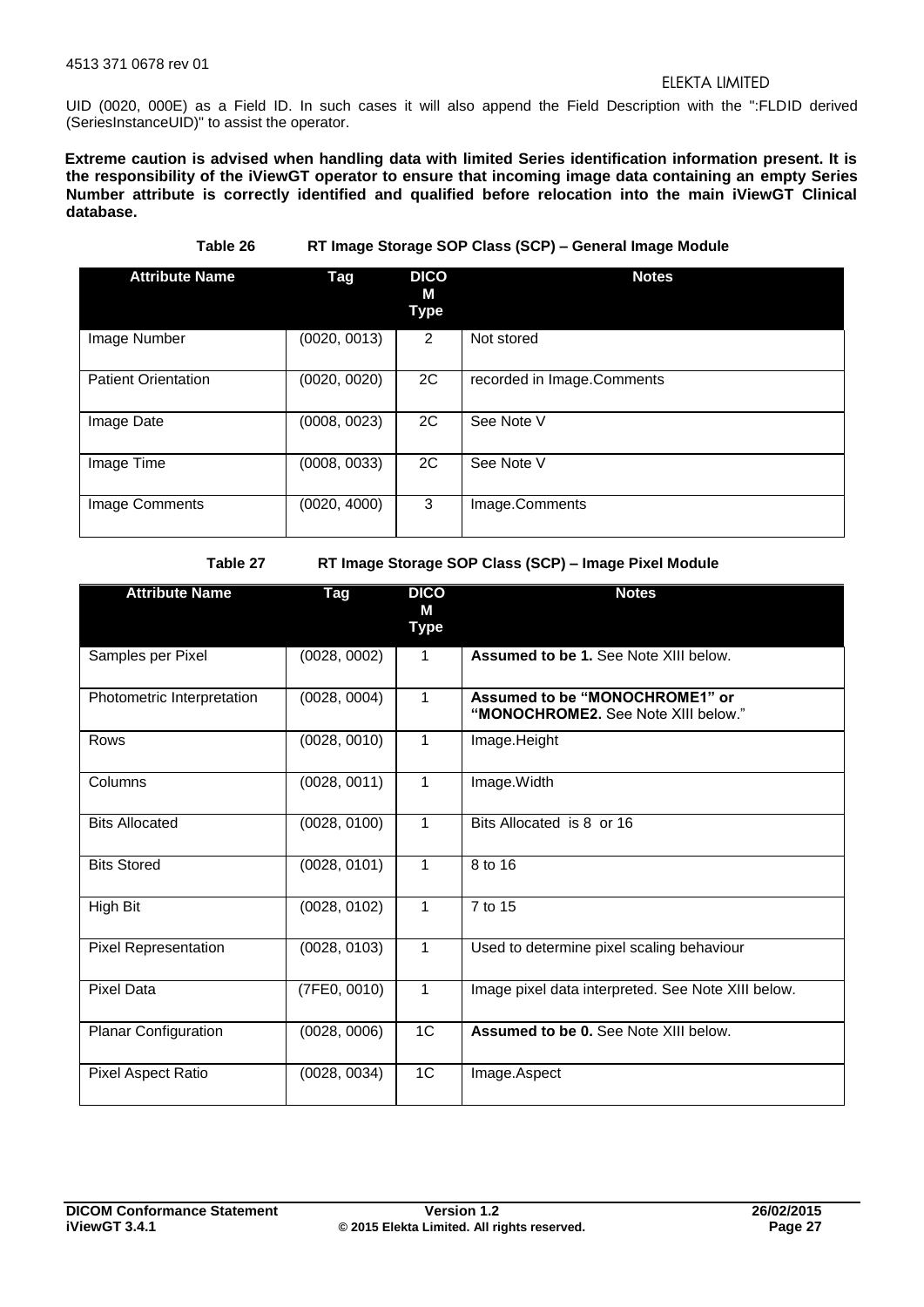## **Note VII Stored Image Formats:**

iViewGT will **always** assume that pixel data is organised as 1 sample per pixel, either MONOCHROME1 or MONOCHROME2 interpretation and will store images accordingly.

## **Table 28 RT Image Storage SOP Class (SCP) – RT Image Module**

<span id="page-27-0"></span>

| <b>Attribute Name</b>     | Tag          | <b>DICO</b><br>М<br>Type | <b>Notes</b>                        |
|---------------------------|--------------|--------------------------|-------------------------------------|
| RT Image position         | (3002, 0012) | 2                        | Used to set the centre of the image |
| Image Plane Pixel Spacing | (0018, 1014) | 2                        |                                     |

## **Table 29 RT Image Storage SOP Class (SCP) – SOP Common Module**

<span id="page-27-1"></span>

| <b>Attribute Name</b>         | Tag          | <b>DICO</b><br>М<br>Type | <b>Notes</b>                                    |
|-------------------------------|--------------|--------------------------|-------------------------------------------------|
| SOP Class UID                 | (0008, 0016) |                          | Not used.                                       |
| SOP Instance UID              | (0008, 0018) |                          | Discarded. A new UID is generated for Image.UID |
| <b>Specific Character Set</b> | (0008, 0005) | 1C                       | Not used.                                       |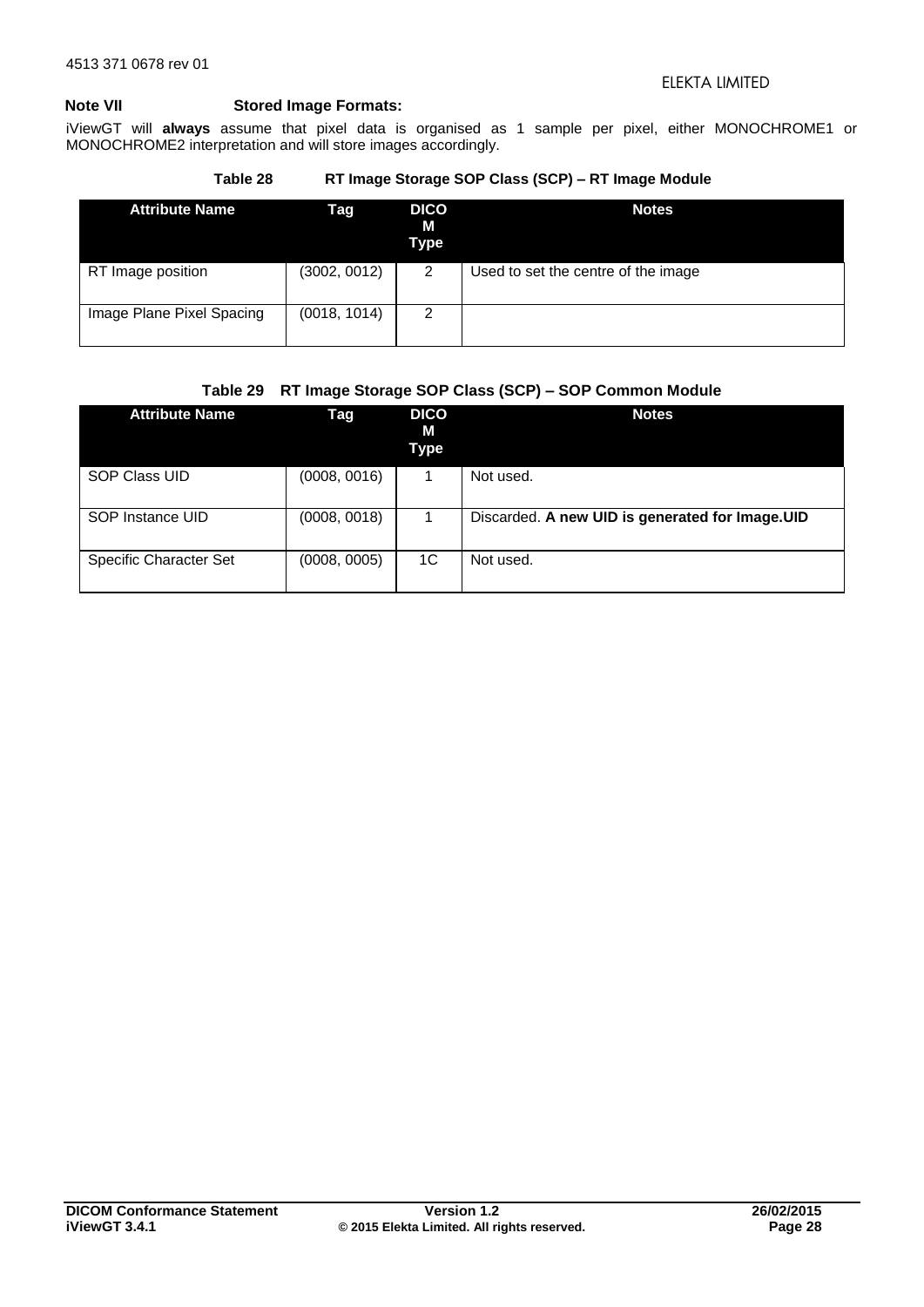## <span id="page-28-0"></span>**APPENDIX B Applied SC Image IOD and Mapping to iViewGT Database**

## <span id="page-28-1"></span>**B.1 Export of SC Images**

<span id="page-28-2"></span>The modules selected from the Secondary Capture Image IOD table of DICOM for image export are given in [Table 30](#page-28-2) below. If a module is not listed, none of the attributes in that module is sent by iViewGT.

| IΕ            | <b>Module</b>            |
|---------------|--------------------------|
| Patient       | Patient                  |
| Study         | <b>General Study</b>     |
| <b>Series</b> | <b>General Series</b>    |
| Equipment     | <b>General Equipment</b> |
|               | <b>SC Equipment</b>      |
| Image         | General Image            |
|               | Image Pixel              |
|               | SC Image                 |
|               | SOP Common               |

## **Table 30 Applied Modules in the SC Image IOD for Export (SCU Role)**

[Table 31](#page-28-3) to [Table 39](#page-31-2) below specify the applied attributes for each module, and note their mappings from the iViewGT database. If an attribute is not listed it is not sent by iViewGT. If an attribute is listed without Notes, there is a mapping from a directly equivalent iViewGT database entry.

<span id="page-28-3"></span>

| <b>Attribute Name</b>   | Tag          | <b>DICO</b><br>М<br>Type | <b>Notes</b>                              |
|-------------------------|--------------|--------------------------|-------------------------------------------|
| <b>Patients Name</b>    | (0010, 0010) | $\overline{2}$           | Last^First^Middle^^ (no Prefix or Suffix) |
| Patient ID              | (0010, 0020) | 2                        |                                           |
| Patient's Birth Date    | (0010, 0030) | 2                        |                                           |
| <b>Patients Sex</b>     | (0010, 0040) | 2                        |                                           |
| <b>Patient Comments</b> | (0010, 4000) | 3                        |                                           |

#### **Table 31 SC Image Storage SOP Class (SCU) – Patient Module**

**Table 32 SC Image Storage SOP Class (SCU) – General Study Module** 

<span id="page-28-4"></span>

| <b>Attribute Name</b>           | Tag          | <b>DICO M</b><br><b>Type</b> | <b>Notes</b>                                                             |
|---------------------------------|--------------|------------------------------|--------------------------------------------------------------------------|
| Study Instance UID              | (0020, 000D) | 1                            | Treatment.UID (generated native by iViewGT for<br>treatments) see Note I |
| <b>Study Date</b>               | (0008, 0020) | 2                            | Image acquisition date                                                   |
| <b>Study Time</b>               | (0008, 0030) | 2                            | Image Acquisition time.                                                  |
| Physicians<br>Referring<br>Name | (0008, 0090) | 2                            | Patient.doctor^^^^                                                       |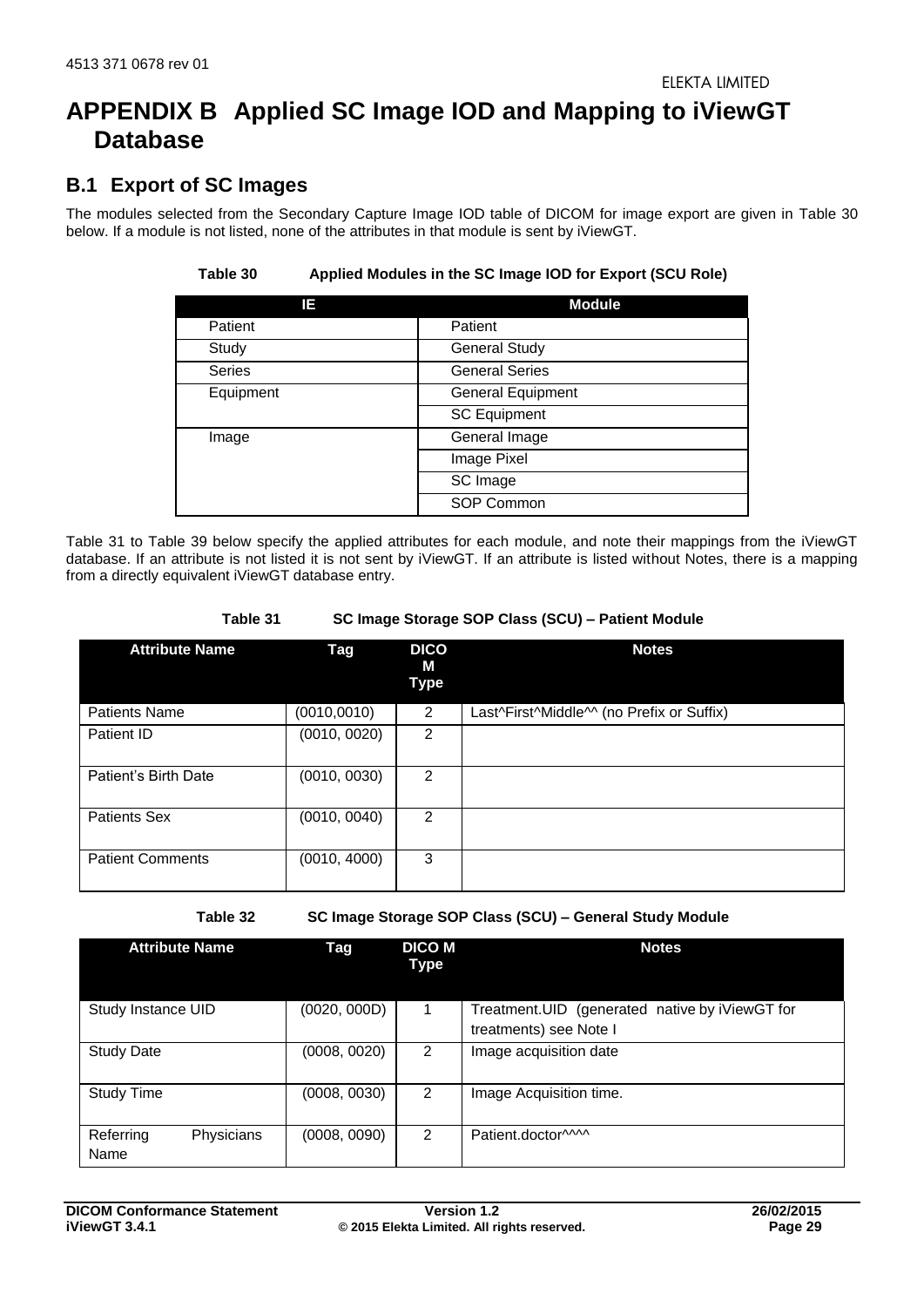| Study ID                 | (0020, 0010) | 2 | Treatment.ID (truncated to bigger 16 characters if<br>and user warned) |
|--------------------------|--------------|---|------------------------------------------------------------------------|
| <b>Accession Number</b>  | (0008, 0050) | 2 | Empty                                                                  |
| <b>Study Description</b> | (0008, 1030) | 3 | Treatment.Description                                                  |

| Table 33 |  |  |
|----------|--|--|

**Table 33 SC Image Storage SOP Class (SCU) – General Series Module** 

<span id="page-29-0"></span>

| <b>Attribute Name</b>     | Tag          | <b>DICO</b><br>М<br><b>Type</b> | <b>Notes</b>                                                                                        |
|---------------------------|--------------|---------------------------------|-----------------------------------------------------------------------------------------------------|
| Modality                  | (0008, 0060) | 1                               | "CR"                                                                                                |
| Series Instance UID       | (0020, 000E) |                                 | Field.UID (generated by iViewGT for native fields) see<br>Note II and                               |
| Series Number             | (0020, 0011) | 2                               | IF Field ID is numeric: Field.ID,<br>ELSE: an internally generated unique field-specific<br>number. |
| <b>Protocol Name</b>      | (0018, 1030) | 3                               | "iView Electronic Portal Image"                                                                     |
| <b>Series Description</b> | (0008, 103E) | 3                               | Field.Description                                                                                   |
| <b>Patient Position</b>   | (0018, 5100) | 2C                              | Empty if position not specified by operator                                                         |

## **Note VIII Series specific to secondary capture image:**

As the same image can be sent as an RT Image and a SC image to different servers depending on their configuration, we could see in the field a RT image and a Secondary Capture sharing the same series UID. To avoid this situation we will add ".1" to the end of the series UID we would have used for RT Image (see Note II)

#### **Table 34 SC Image Storage SOP Class (SCU) – General Equipment Module**

<span id="page-29-1"></span>

| <b>Attribute Name</b>    | Tag          | <b>DICO</b><br>М<br>Type | <b>Notes</b>                                                                                            |
|--------------------------|--------------|--------------------------|---------------------------------------------------------------------------------------------------------|
| Manufacturer             | (0008, 0070) | 2                        | "ELEKTA"                                                                                                |
| <b>Station Name</b>      | (0008, 1010) | 3                        | IF an iViewGT acquired image: Acquiring Station Name,<br>ELSE: "UNKNOWN" + any available origin detail. |
| Manufacturers Model Name | (0008, 1090) | 3                        | "Elekta iView Electronic Portal Imaging"                                                                |
| Device Serial Number     | (0018, 1000) | 3                        | iViewGT Station Serial Number                                                                           |
| Software Versions        | (0018, 1020) | 3                        | Software revision of EXPORTING Station                                                                  |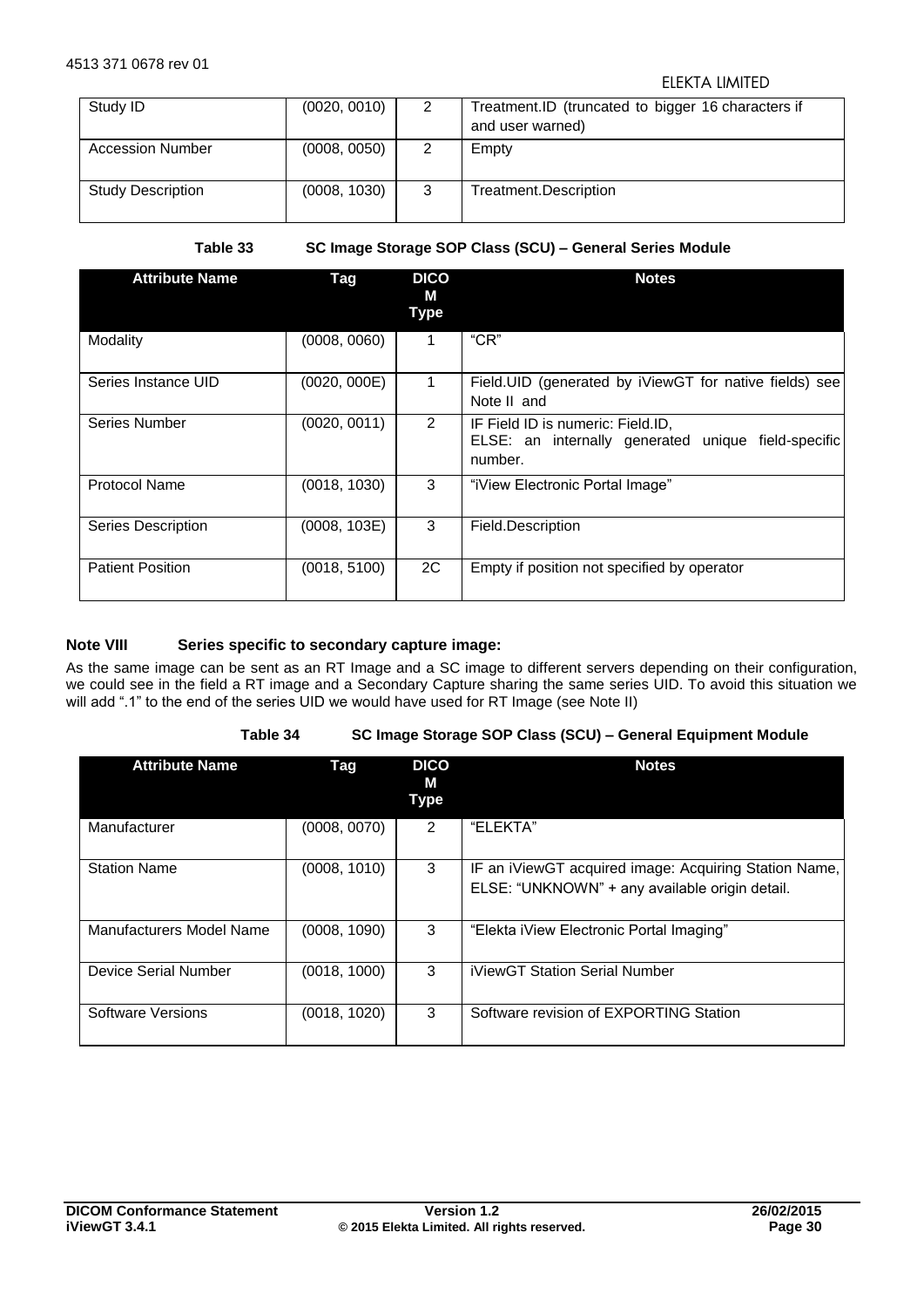**Table 35 SC Image Storage SOP Class (SCU) – SC Equipment Module**

<span id="page-30-0"></span>

| <b>Attribute Name</b>                                 | Tag          | <b>DICO M</b><br>Type | <b>Notes</b>                                                                                            |  |
|-------------------------------------------------------|--------------|-----------------------|---------------------------------------------------------------------------------------------------------|--|
| <b>Conversion Type</b>                                | (0008, 0064) |                       | "DV"                                                                                                    |  |
| Modality                                              | (0008, 0060) | 3                     | "CR"                                                                                                    |  |
| Secondary Device Capture<br>ID                        | (0018, 1010) | 3                     | IF an iViewGT acquired image: Acquiring Station Name,<br>ELSE: "UNKNOWN" + any available origin detail. |  |
| Secondary Capture Device<br>Manufacturer's Model Name | (0018, 1018) | 3                     | "Elekta. iView Electronic Portal Imaging"                                                               |  |
| Secondary Capture Device<br>Software Version          | (0018, 1019) | 3                     | Software revision of EXPORTING Station                                                                  |  |

**Table 36 SC Image Storage SOP Class (SCU) – General Image Module** 

<span id="page-30-1"></span>

| <b>Attribute Name</b>         | Tag          | <b>DICO M</b><br>Type | <b>Notes</b>                                                                |
|-------------------------------|--------------|-----------------------|-----------------------------------------------------------------------------|
| Image Number                  | (0020, 0013) | $\overline{2}$        | An internally generated database-unique image-specific<br>number.           |
| Image Date                    | (0008, 0023) | 2C                    | Image acquisition date                                                      |
| Image Time                    | (0008, 0033) | 2C                    | Image acquisition time                                                      |
| Image Type                    | (0008, 0008) | 3                     | IF an iViewGT acquired image: ORIGINAL\\PRIMARY<br>ELSE: DERIVED\\SECONDARY |
| <b>Derivation Description</b> | (0008, 2111) | 3                     | IF an iViewGT acquired image: Empty<br>ELSE "Imported into iView"           |
| <b>Acquisition Date</b>       | (0008, 0022) | 3                     | Image acquisition date                                                      |
| <b>Acquisition Time</b>       | (0008, 0032) | 3                     | Image acquisition time                                                      |
| Images in Acquisition         | (0020, 1002) | 3                     | 1                                                                           |
| Image Comments                | (0020, 4000) | 3                     |                                                                             |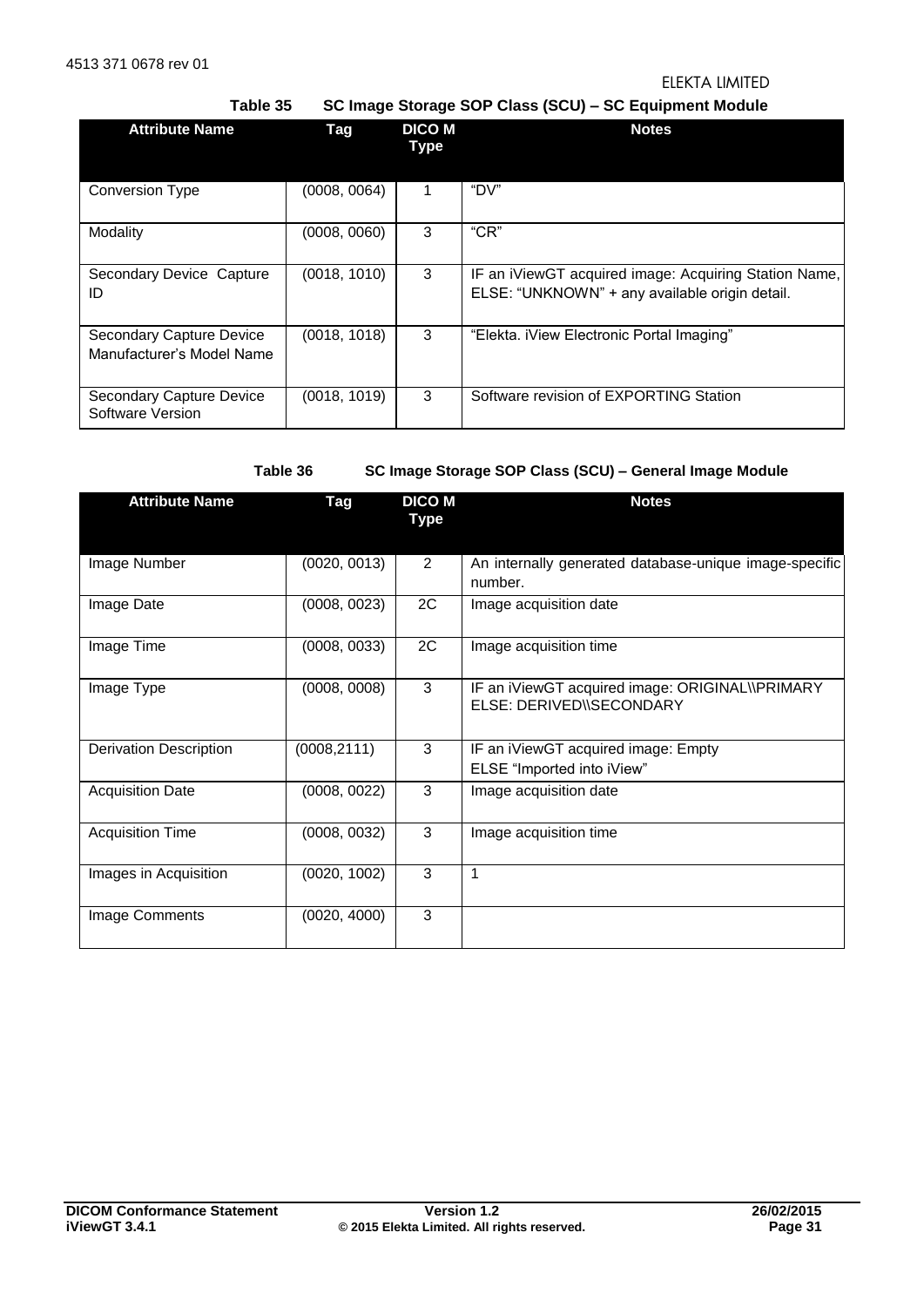**Table 37 SC Image Storage SOP Class (SCU) –Image Pixel Module** 

<span id="page-31-0"></span>

| <b>Attribute Name</b>       | <b>Tag</b>   | <b>DICO</b><br>M | <b>Notes</b>                                                       |
|-----------------------------|--------------|------------------|--------------------------------------------------------------------|
|                             |              | <b>Type</b>      |                                                                    |
| Samples per Pixel           | (0028, 0002) | $\mathbf{1}$     | $\mathbf{1}$                                                       |
| Photometric Interpretation  | (0028, 0004) | $\mathbf{1}$     | "MONOCHROME2"                                                      |
| Rows                        | (0028, 0010) | 1                |                                                                    |
| Columns                     | (0028, 0011) | 1                |                                                                    |
| <b>Bits Allocated</b>       | (0028, 0100) | 1                | 8 or $16$                                                          |
| <b>Bits Stored</b>          | (0028, 0101) | 1                | 8 to 16                                                            |
| High Bit                    | (0028, 0102) | 1                | 7 to 15                                                            |
| <b>Pixel Representation</b> | (0028, 0103) | $\mathbf{1}$     | $\Omega$                                                           |
| <b>Pixel Data</b>           | (7FE0, 0010) | $\mathbf{1}$     |                                                                    |
| Planar Configuration        | (0028, 0006) | 1C               | $\mathbf 0$                                                        |
| <b>Pixel Aspect Ratio</b>   | (0028, 0034) | $\overline{1C}$  |                                                                    |
| Window center               | (0028, 1050) | 3                | (1-brightness/100)*(ActualMaxVal - ActualMinVal) +<br>ActualMinVal |
| Window width                | (0028, 1051) | 3                | (1-contrast/100)*(ActualMaxVal - ActualMinVal)                     |

**Table 38 SC Image Storage SOP Class (SCU) – SC Image Module** 

<span id="page-31-1"></span>

| <b>Attribute Name</b>        | Tag          | <b>DICO</b><br>M<br>Type | <b>Notes</b>           |
|------------------------------|--------------|--------------------------|------------------------|
| Date of Secondary<br>Capture | (0018, 1012) | 3                        | Image acquisition date |
| Time of Secondary<br>Capture | (0018, 1014) | 3                        | Image acquisition time |

**Table 39 SC Image Storage SOP Class (SCU) – SOP Common Module** 

<span id="page-31-2"></span>

| <b>Attribute Name</b> | Tag          | <b>DICO</b><br>М<br>Type | <b>Notes</b>                                                                                                                          |
|-----------------------|--------------|--------------------------|---------------------------------------------------------------------------------------------------------------------------------------|
| SOP Class UID         | (0008, 0016) |                          | 1.2.840.10008.5.1.4.1.1.7                                                                                                             |
| SOP Instance UID      | (0008, 0018) |                          | Image.UID (generated by iViewGT for natively acquired<br>images, and images imported from any source, including<br>DICOM) see Note IX |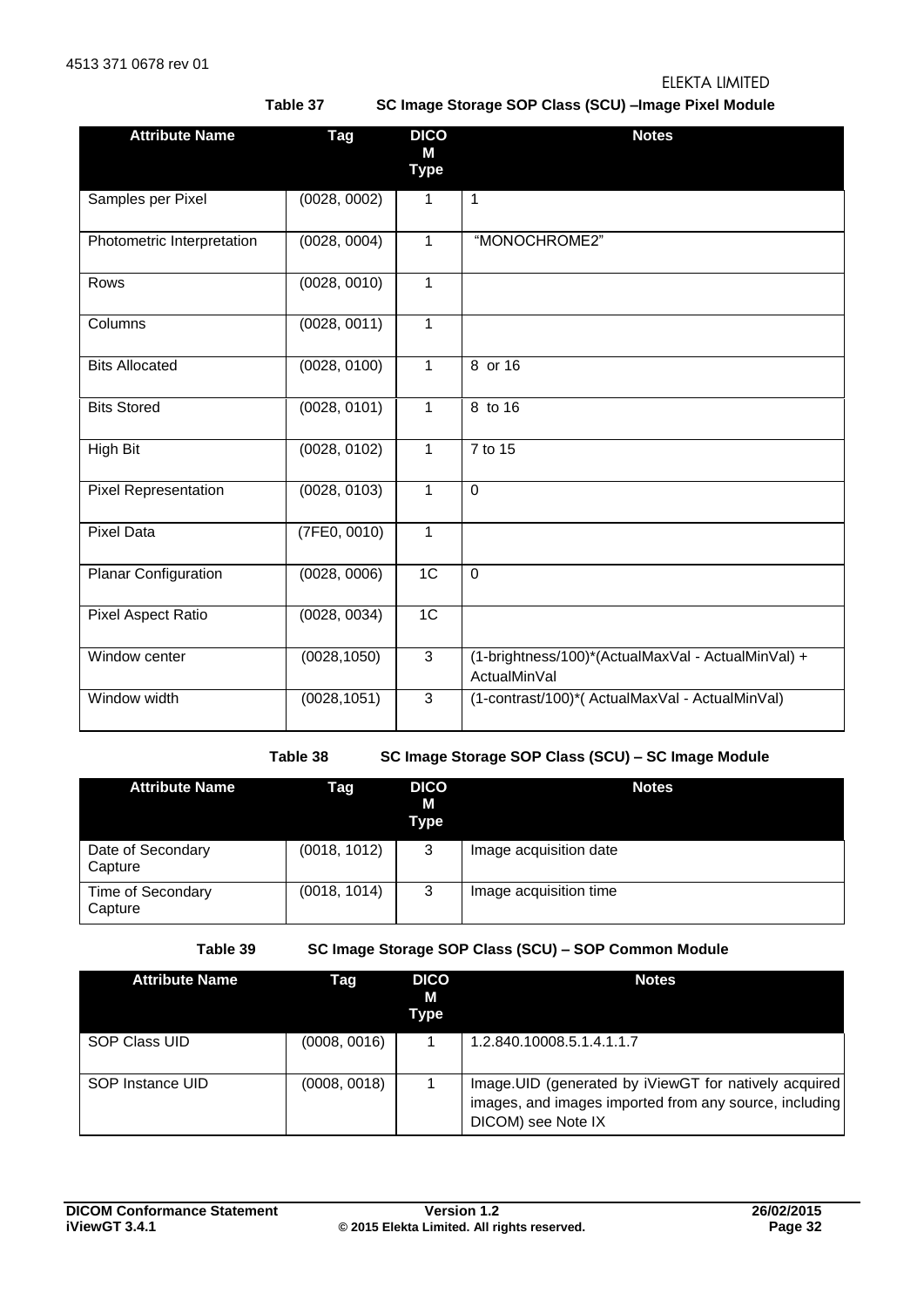| Instance Creation Date | (0008, 0012) | 3 | Date of export                                                                               |
|------------------------|--------------|---|----------------------------------------------------------------------------------------------|
| Instance Creation Time | (0008, 0013) | 3 | Time of export                                                                               |
| Instance Creator UID   | (0008, 0014) | 3 | Derived from 6-digit iViewGT workstation serial number.<br>1.3.46.423632 . <abcxyz></abcxyz> |

## **Note IX SOP Instance UID specific to Secondary capture:**

Server configurations determine the choice of Secondary Capture or RT Image when exporting. To avoid an identical UID being used for both Secondary Capture and RT Image ".1" is appended to Image.UID when exporting Secondary Capture images.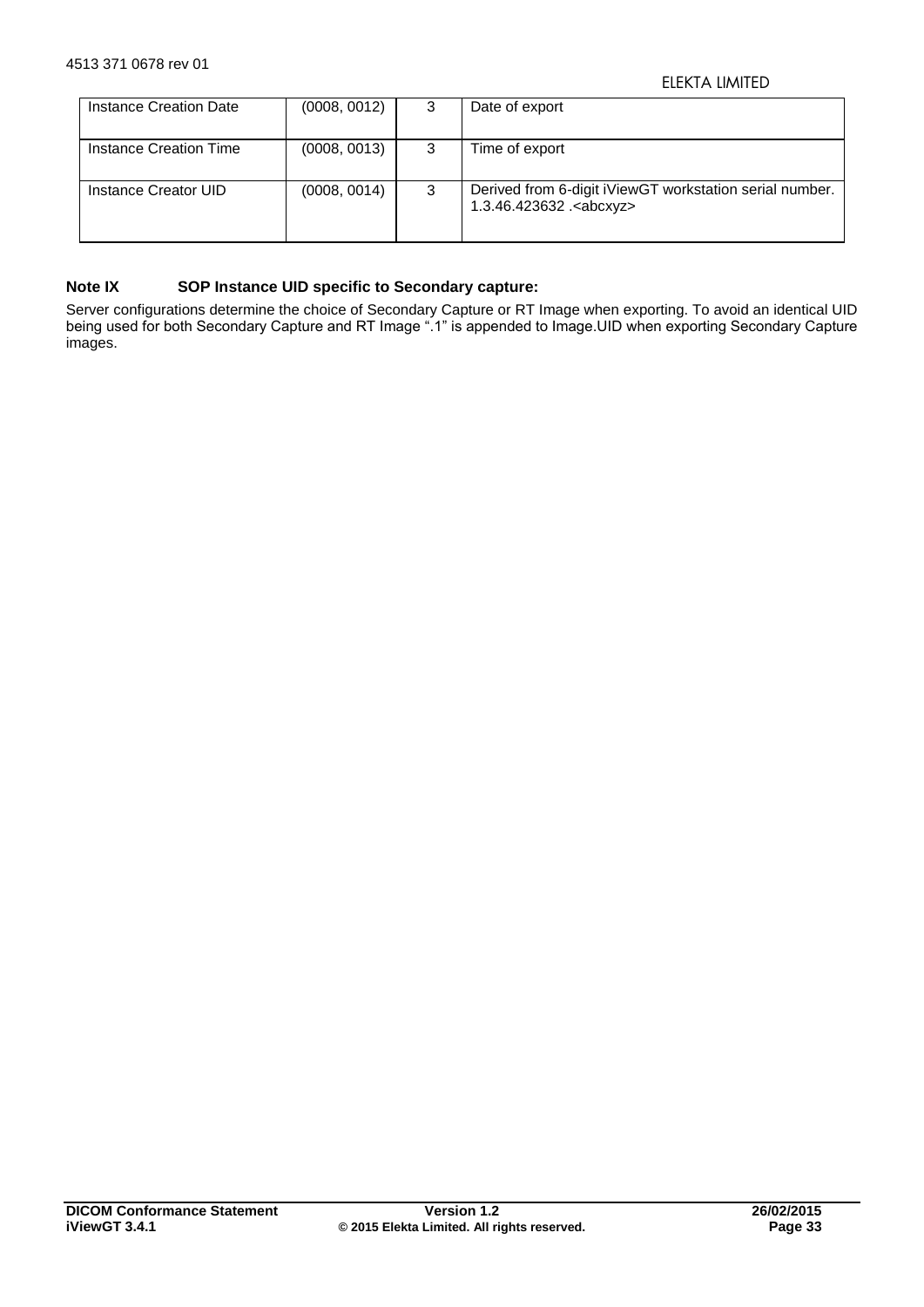## <span id="page-33-0"></span>**B.2 Import of SC Images**

<span id="page-33-1"></span>The modules selected from the Secondary Capture Image IOD table of DICOM for image import are given in [Table 40](#page-33-1) below. If a module is not listed, none of the attributes in that module is stored by iViewGT.

**Table 40 Applied Modules in the SC Image IOD for Import (SCP Role)** 

| Е             | <b>Module</b>         |
|---------------|-----------------------|
| Patient       | Patient               |
| Study         | <b>General Study</b>  |
| <b>Series</b> | <b>General Series</b> |
| Image         | General Image         |
|               | Image Pixel           |
|               | SC Image              |
|               | SOP Common            |

[Table 41](#page-33-2) to [Table 47](#page-36-1) below specify, for each of the applied modules above, the attributes stored by iViewGT, and their mapping onto the iViewGT database.

<span id="page-33-2"></span>

| <b>Attribute Name</b>   | Tag          | <b>DICO</b><br>м<br>Type | <b>Notes</b>                                                                                                 |
|-------------------------|--------------|--------------------------|--------------------------------------------------------------------------------------------------------------|
| <b>Patients Name</b>    | (0010, 0010) | 2                        | Split into Patient.Last, Patient.First,<br>Patient. Middle (Prefix, Suffix not stored).<br>See Note X below. |
| Patient ID              | (0010, 0020) | $\mathcal{P}$            | Patient.ID TRUNCATED TO 20 CHARS MAX. See<br>Note X below.                                                   |
| Patient's Birth Date    | (0010, 0030) | $\mathcal{P}$            |                                                                                                              |
| <b>Patients Sex</b>     | (0010, 0040) | 2                        |                                                                                                              |
| <b>Patient Comments</b> | (0010, 4000) | 3                        |                                                                                                              |

## **Table 41 SC Image Storage SOP Class (SCP) – Patient Module**

## **Note X Handling of Empty Patient Identification Attributes**

The Patient ID (0010, 0020) and Patient Name (0010, 0010) attributes of the Patient Module are specified by DICOM as Type 2 and so may legally have zero length.

As a safety measure, incoming images are stored into a local database dedicated to DICOM Import purposes. An iViewGT function allows the interactive viewing, editing and, at the iViewGT operators discretion, deleting or relocation of the data into the main iViewGT clinical database.

**Extreme caution is advised when handling data with limited Patient identification information present. It is the responsibility of the iViewGT operator to ensure that incoming image data containing empty Patient ID and/or Patient Name attributes is correctly identified and qualified before relocation into the main iViewGT Clinical database.**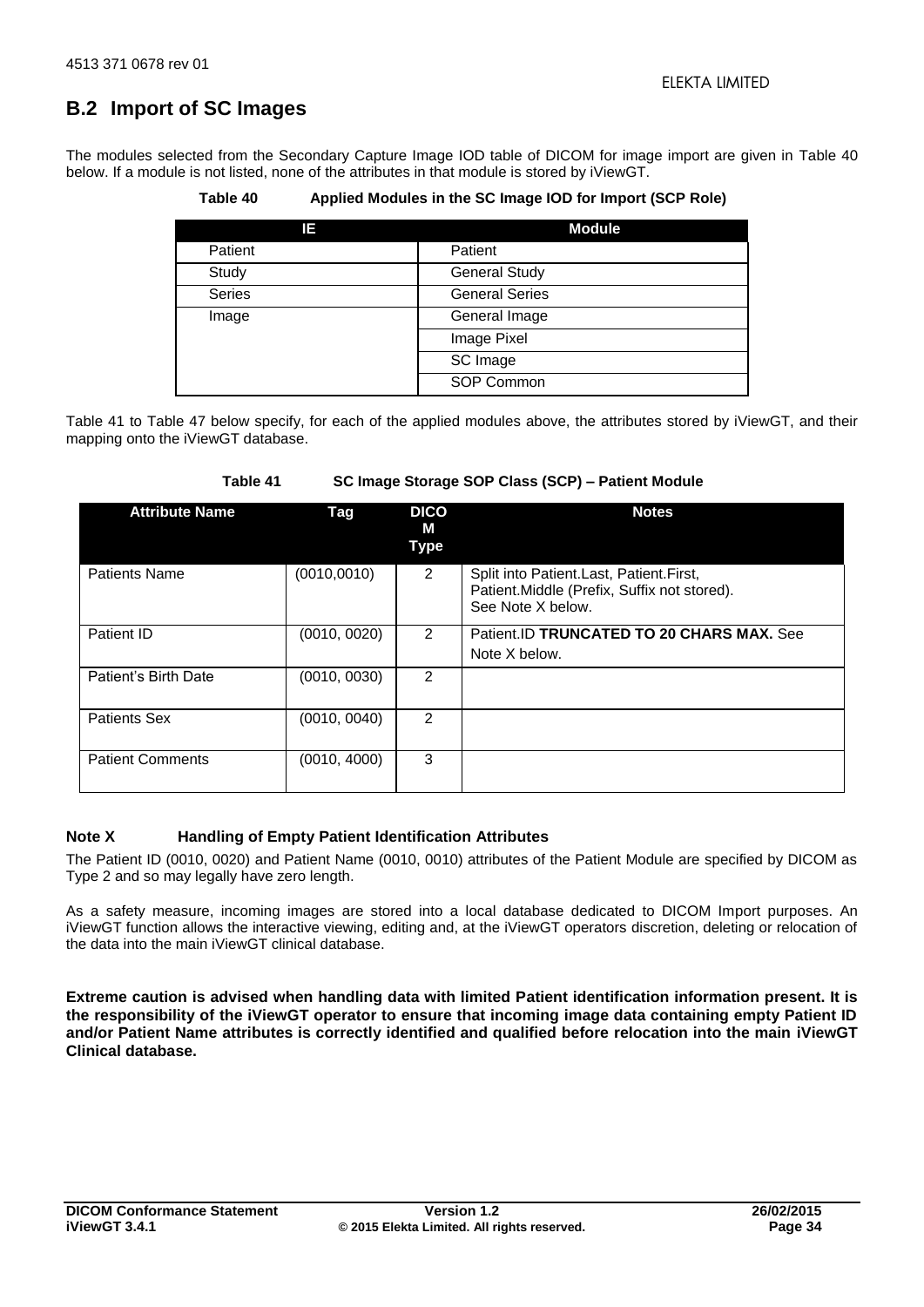**Table 42 SC Image Storage SOP Class (SCP) – General Study Module** 

<span id="page-34-0"></span>

| <b>Attribute Name</b>           | Tag          | <b>DICO</b><br>м<br><b>Type</b> | <b>Notes</b>                                           |
|---------------------------------|--------------|---------------------------------|--------------------------------------------------------|
| Study Instance UID              | (0020, 000D) | 1                               | Treatment. UID. See Note XI below.                     |
| <b>Study Date</b>               | (0008, 0020) | 2                               | Appended to Treatment. Description                     |
| <b>Study Time</b>               | (0008, 0030) | $\overline{2}$                  | Appended to Treatment. Description                     |
| Referring<br>Physicians<br>Name | (0008, 0090) | $\overline{2}$                  | Appended to Treatment. Description                     |
| Study ID                        | (0020, 0010) | 2                               | Treatment.ID. See Note XI below.                       |
| <b>Accession Number</b>         | (0008, 0050) | $\overline{2}$                  | Appended to Treatment. Description. See Note XI below. |
| <b>Study Description</b>        | (0008, 1030) | 3                               | Treatment.Description                                  |

## **Note XI Handling of Empty Study ID Attribute**

The applied Study ID (0020, 0010) is specified by DICOM as Type 2 and so may legally have zero length**.** This field is normally used by iViewGT to identify the Treatment to be created or updated.

In the situation where the Study ID attribute is empty, iViewGT will attempt to use the Accession Number (0008, 0050, Type 2) attribute as a Treatment ID instead. In such cases it will also append the Treatment Description with the text ":TRTID derived (Accession No.)" to assist the operator.

In the situation where both the Study ID and Accession Number attributes are empty, iViewGT will use the last 16 digits of the Study Instance UID (0020, 000D) as a Treatment ID. In such cases it will also append the Treatment Description with the text ":TRTID derived (StudyInstanceUID.)" to assist the operator.

**Extreme caution is advised when handling data with limited Study identification information present. It is the responsibility of the iViewGT operator to ensure that incoming image data containing an empty Study ID attribute is correctly identified and qualified before relocation into the main iViewGT Clinical database.** 

**Table 43 SC Image Storage SOP Class (SCP) – General Series Module** 

<span id="page-34-1"></span>

| <b>Attribute Name</b> | Tag          | <b>DICO</b><br>М<br><b>Type</b> | <b>Notes</b>                   |
|-----------------------|--------------|---------------------------------|--------------------------------|
| Series Instance UID   | (0020, 000E) | 1                               | Field. UID, See Note XII below |
| Modality              | (0008, 0060) | 1                               | Not stored                     |
| Series Number         | (0020, 0011) | 2                               | Field.ID. See Note XII below   |
| Laterality            | (0020, 0060) | 2C                              | Appended to Field.Site         |
| <b>Series Date</b>    | (0008, 0021) | 3                               | Appended to Field.Description  |
| Series Time           | (0008, 0031) | 3                               | Appended to Field.Description  |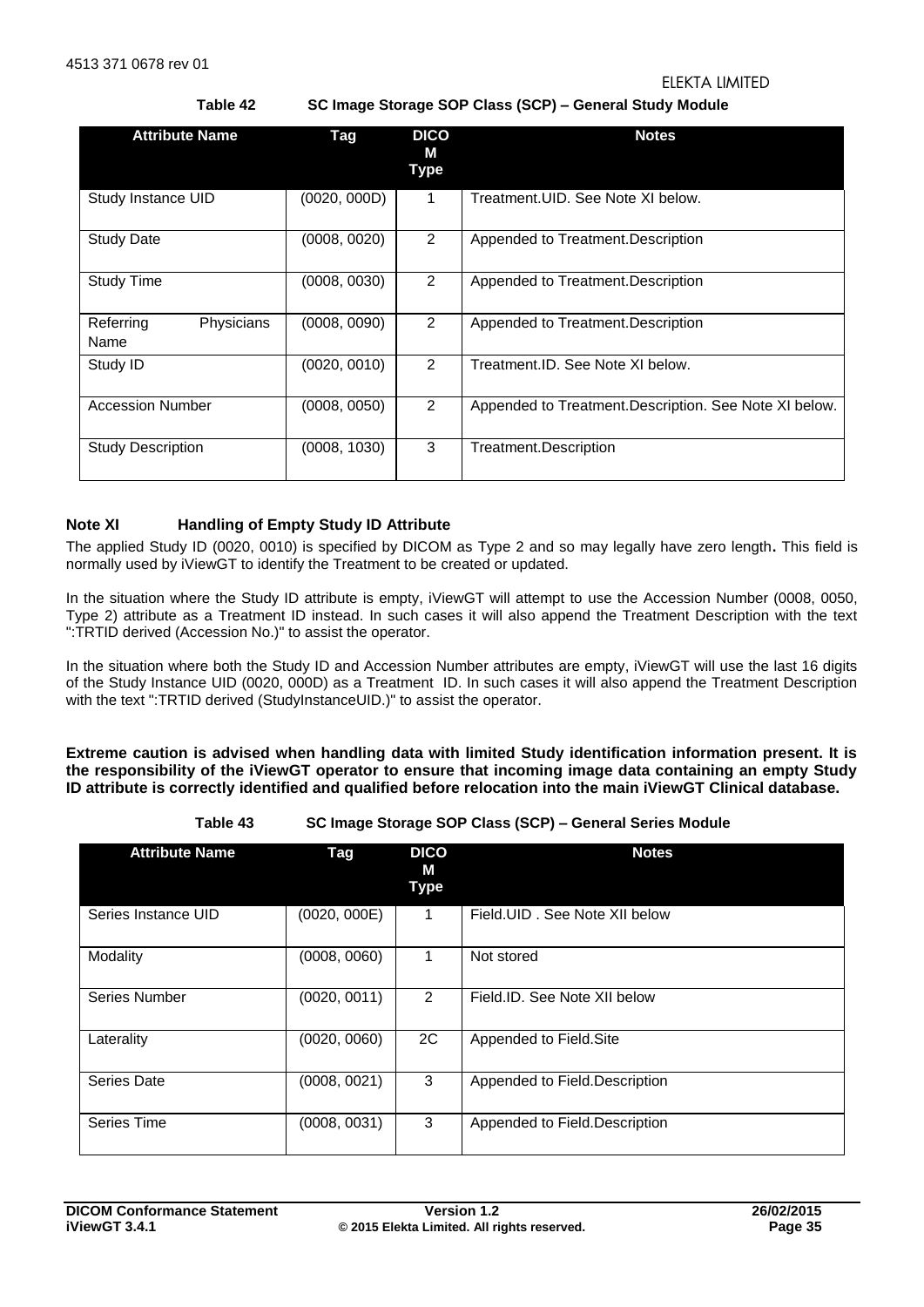| <b>Protocol Name</b>      | (0018, 1030) | 3  | Appended to Field.Description |
|---------------------------|--------------|----|-------------------------------|
| <b>Series Description</b> | (0008, 103E) | 3  | Field.Description             |
| <b>Body Part Examined</b> | (0018, 0015) | 3  | Field Site                    |
| <b>Patient Position</b>   | (0018, 5100) | 2C | Field.Orientation             |

## **Note XII Handling of Empty Series Number Attribute**

The applied Series Number (0020, 0011) is specified by DICOM as Type 2 and so may legally have zero length**.** This field is normally used by iViewGT to identify the Field to be created or updated.

In the situation where the Series Number attribute is empty, iViewGT will use the last 16 digits of the Series Instance UID (0020, 000E) as a Field ID. In such cases it will also append the Field Description with the ":FLDID derived (SeriesInstanceUID)" to assist the operator.

**Extreme caution is advised when handling data with limited Series identification information present. It is the responsibility of the iViewGT operator to ensure that incoming image data containing an empty Series Number attribute is correctly identified and qualified before relocation into the main iViewGT Clinical database.** 

## **Table 44 SC Image Storage SOP Class (SCP) – General Image Module**

<span id="page-35-0"></span>

| <b>Attribute Name</b>      | Tag          | <b>DICO</b><br>М<br>Type | <b>Notes</b>              |
|----------------------------|--------------|--------------------------|---------------------------|
| Image Number               | (0020, 0013) | 2                        | Not stored                |
| <b>Patient Orientation</b> | (0020, 0020) | 2C                       | Recorded in Image.Comment |
| Image Date                 | (0008, 0023) | 2C                       | Not stored                |
| Image Time                 | (0008, 0033) | 2C                       | Not stored                |
| Image Comments             | (0020, 4000) | 3                        | Image.Comments            |

**Table 45 SC Image Storage SOP Class (SCP) – Image Pixel Module** 

<span id="page-35-1"></span>

| <b>Attribute Name</b>      | Tag          | <b>DICO</b><br>М<br>Type | <b>Notes</b>                                                                |
|----------------------------|--------------|--------------------------|-----------------------------------------------------------------------------|
| Samples per Pixel          | (0028, 0002) | 1                        | Assumed to be 1. See Note XIII below.                                       |
| Photometric Interpretation | (0028, 0004) |                          | Assumed to be "MONOCHROME1" or<br><b>MONOCHROME2.</b> See Note XIII below." |
| Rows                       | (0028, 0010) |                          | Image.Height                                                                |
| Columns                    | (0028, 0011) |                          | Image. Width                                                                |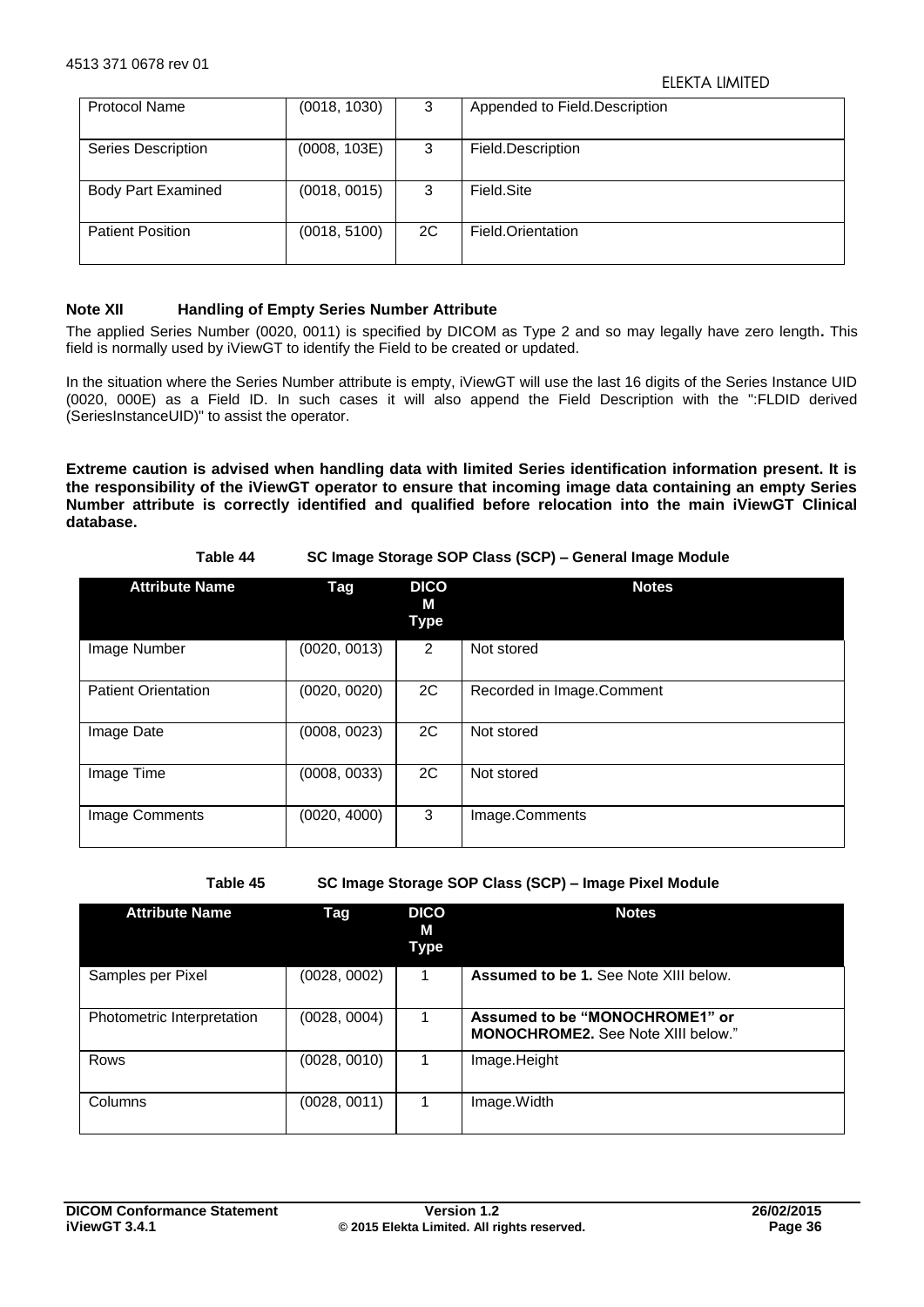| <b>Bits Allocated</b>       | (0028, 0100) |    | Bits Allocated is 8 or 16                          |
|-----------------------------|--------------|----|----------------------------------------------------|
| <b>Bits Stored</b>          | (0028, 0101) | 1. | 8 to 16                                            |
| High Bit                    | (0028, 0102) |    | 7 to 15                                            |
| <b>Pixel Representation</b> | (0028, 0103) | 1. | Used to determine pixel scaling behaviour          |
| Pixel Data                  | (7FE0, 0010) | 1  | Image pixel data interpreted. See Note XIII below. |
| <b>Planar Configuration</b> | (0028, 0006) | 1C | <b>Assumed to be 0.</b> See Note XIII below.       |
| <b>Pixel Aspect Ratio</b>   | (0028, 0034) | 1C | Image.Aspect                                       |

## **Note XIII Stored Image Formats**

iViewGT will **always** assume that pixel data is organised as 1 sample per pixel, either MONOCHROME1 or MONOCHROME2 interpretation and will store images accordingly.

| Table 46 | SC Image Storage SOP Class (SCP) - SC Image Module |
|----------|----------------------------------------------------|
|----------|----------------------------------------------------|

<span id="page-36-0"></span>

| <b>Attribute Name</b>        | Tag          | <b>DICO</b><br>М<br><b>Type</b> | <b>Notes</b>          |
|------------------------------|--------------|---------------------------------|-----------------------|
| Date of Secondary<br>Capture | (0018, 1012) | 3                               | Image.Acquistion Date |
| Time of Secondary<br>Capture | (0018, 1014) | 3                               | Image.Acquistion Time |

**Table 47 SC Image Storage SOP Class (SCP) – SOP Common Module** 

<span id="page-36-1"></span>

| <b>Attribute Name</b>         | Tag          | <b>DICO</b><br>М<br>Type | <b>Notes</b>                                     |
|-------------------------------|--------------|--------------------------|--------------------------------------------------|
| <b>SOP Class UID</b>          | (0008, 0016) |                          | Not used.                                        |
| SOP Instance UID              | (0008, 0018) |                          | Discarded. A new UID is generated for Image. UID |
| <b>Specific Character Set</b> | (0008, 0005) | 1C                       | Not used.                                        |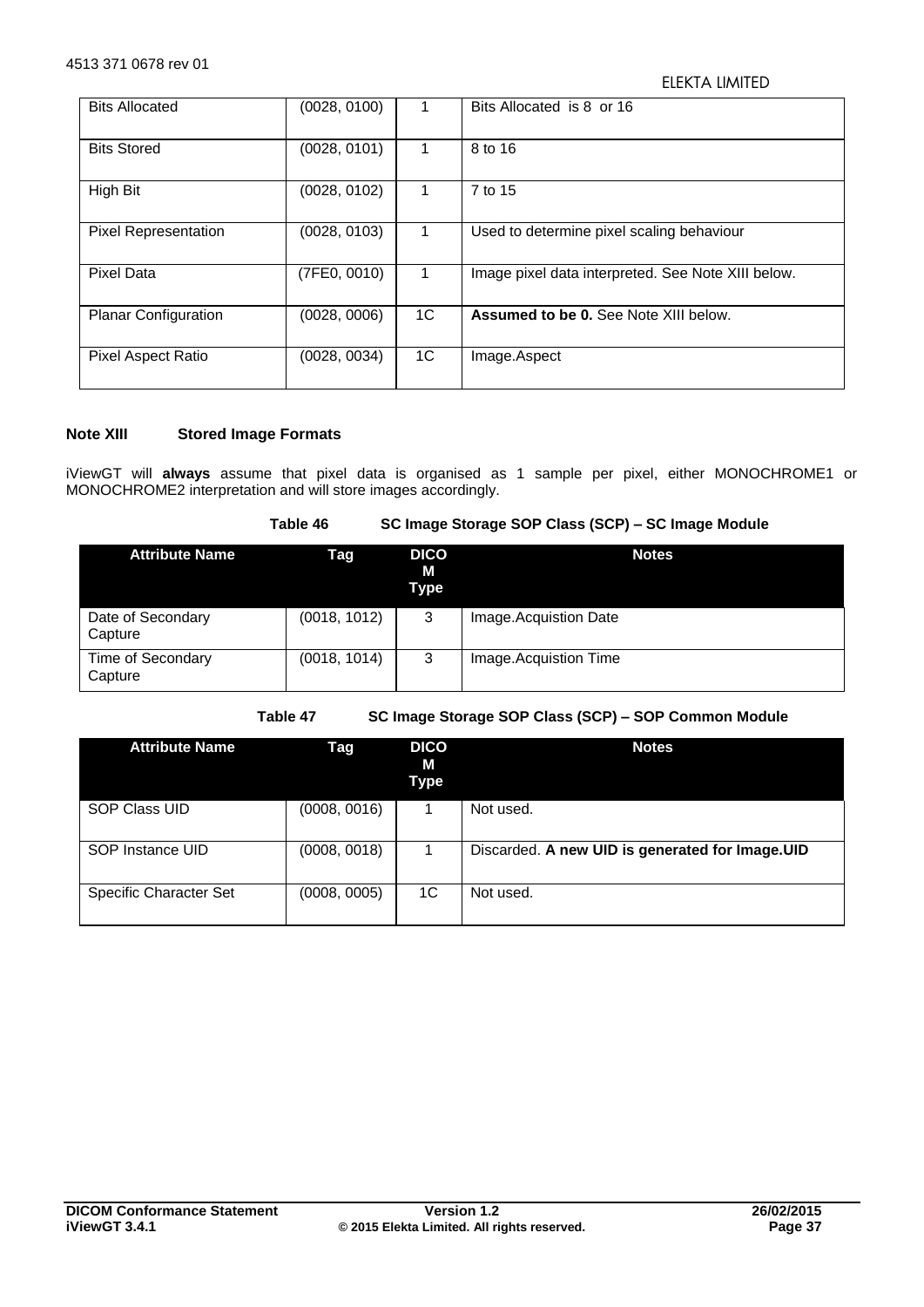# <span id="page-37-0"></span>**APPENDIX C Applied RT Plan IOD and Mapping to iViewGT Database**

## <span id="page-37-1"></span>**C.1 Import of RT Plans**

<span id="page-37-2"></span>The modules selected from the RT Plan IOD table of DICOM for image import are given in [Table 40](#page-33-1) above. If a module is not listed, none of the attributes in that module is stored by iViewGT.

**Table 48 Applied Modules in the RT Plan IOD for Import (SCP Role)** 

| 13      | Module           |
|---------|------------------|
| Patient | Patient          |
| Series  | <b>RT</b> Series |
| Image   | General Plan     |
|         | SOP Common       |

[Table 41](#page-33-2) to [Table 47](#page-36-1) above specify, for each of the applied modules above, the attributes stored by iViewGT, and their mapping onto the iViewGT database.

| Table 49 |  |  |  |  |  | RT Plan Storage SOP Class (SCP) - Patient Module |  |
|----------|--|--|--|--|--|--------------------------------------------------|--|
|----------|--|--|--|--|--|--------------------------------------------------|--|

<span id="page-37-3"></span>

| <b>Attribute Name</b>   | Tag          | <b>DICO</b><br>м<br><b>Type</b> | <b>Notes</b>                                                                                        |
|-------------------------|--------------|---------------------------------|-----------------------------------------------------------------------------------------------------|
| <b>Patients Name</b>    | (0010, 0010) | 2                               | Split into Patient.Last, Patient.First, Patient.Middle<br>(Prefix, Suffix not stored). See Note XIV |
| Patient ID              | (0010, 0020) | $\mathfrak{p}$                  | Patient.ID TRUNCATED TO 20 CHARS MAX. See<br>Note XIV                                               |
| Patient's Birth Date    | (0010, 0030) | 2                               |                                                                                                     |
| <b>Patients Sex</b>     | (0010, 0040) | 2                               |                                                                                                     |
| <b>Patient Comments</b> | (0010, 4000) | 3                               |                                                                                                     |

## **Note XIV Handling of Empty Patient Identification Attributes**

The Patient ID (0010, 0020) and Patient Name (0010, 0010) attributes of the Patient Module are specified by DICOM as Type 2 and so may legally have zero length.

As a safety measure, incoming images are stored into a local database dedicated to DICOM Import purposes. An iViewGT function allows the interactive viewing, editing and, at the iViewGT operators discretion, deleting or relocation of the data into the main iViewGT clinical database.

**Extreme caution is advised when handling data with limited Patient identification information present. It is the responsibility of the iViewGT operator to ensure that incoming image data containing empty Patient ID and/or Patient Name attributes is correctly identified and qualified before relocation into the main iViewGT Clinical database.**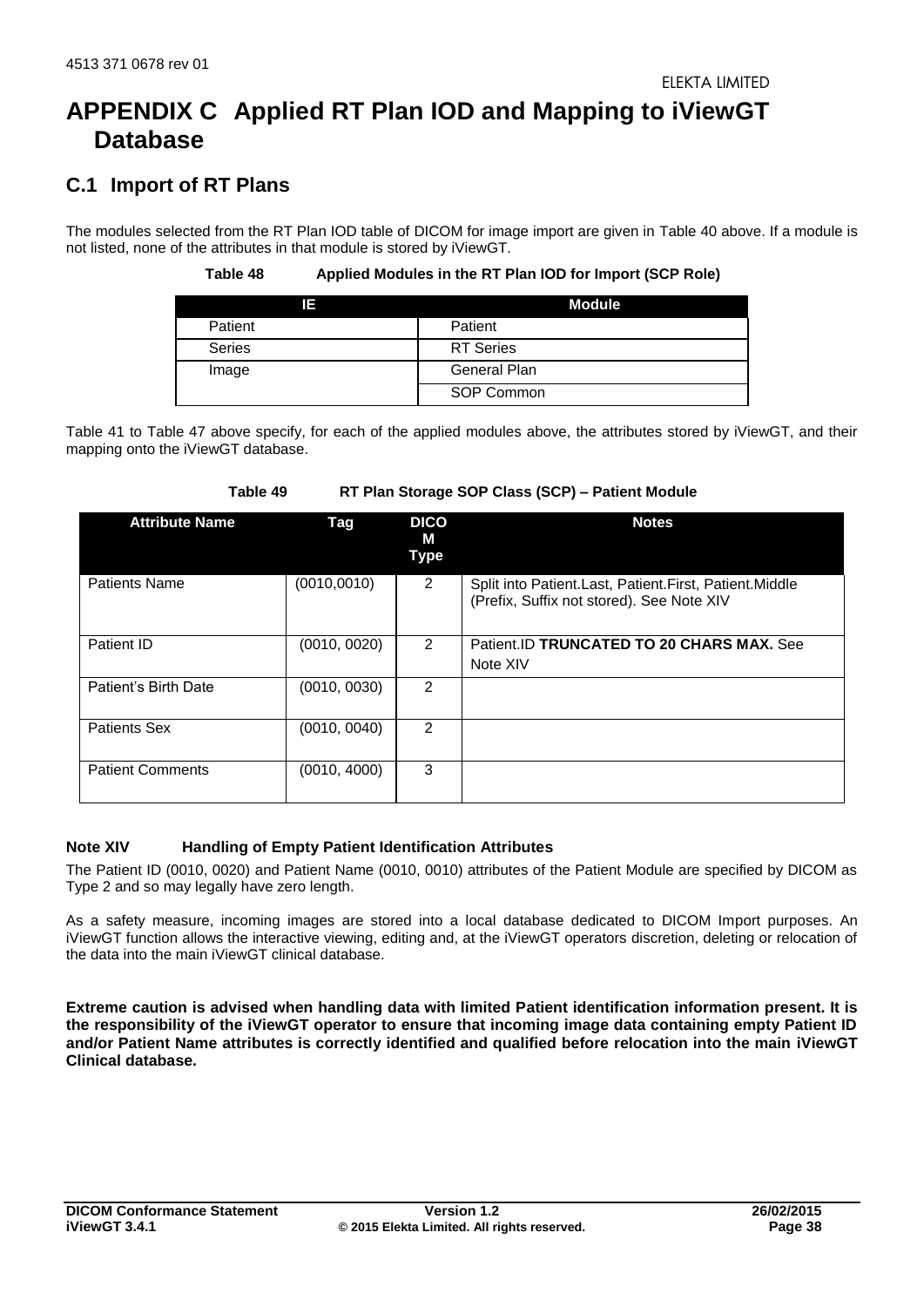## **Table 50 RT Plan Storage SOP Class (SCP) – RT Series Module**

<span id="page-38-0"></span>

| <b>Attribute Name</b>     | Tag          | <b>DICO</b><br>М<br>Type | <b>Notes</b>           |
|---------------------------|--------------|--------------------------|------------------------|
| Series Instance UID       | (0020, 000E) | 1                        | Field.UID.             |
| Laterality                | (0020, 0060) | 2C                       | Appended to Field.Site |
| <b>Body Part Examined</b> | (0018, 0015) | 3                        | Field Site             |

## **Table 51 RT Plan Storage SOP Class (SCP) – RT General Plan Module**

<span id="page-38-1"></span>

| <b>Attribute Name</b> | Tag          | <b>DICO</b><br>м<br>Type | <b>Notes</b>                                                |
|-----------------------|--------------|--------------------------|-------------------------------------------------------------|
| RT Plan label         | (300A, 0002) | 1                        | Used for Treatment ID. See Note XV                          |
| RT Plan name          | (300A, 0003) | 3                        | Used for Treatment ID. See Note XV                          |
| RT Plan description   | (300A, 0004) | 3                        | Treatment. description = "DICOM :" + RT Plan<br>description |
| RT Plan date          | (300A, 0006) | 2                        | Appended to Treatment.description                           |
| RT plan time          | (300A, 0007) | 2                        | Appended to Treatment.description                           |

## **Note XV Treatment ID:**

The treatment Id is a concatenation of the plan label and the plan name. If a plan previously imported had the same name and label, iViewGT will add a numeric prefix, incrementing the prefix until a unique treatment ID is found.

## **Table 52 RT Plan Storage SOP Class (SCP) – SOP Common Module**

<span id="page-38-2"></span>

| <b>Attribute Name</b> | Tag          | <b>DICO</b><br>М<br><b>Type</b> | <b>Notes</b>       |
|-----------------------|--------------|---------------------------------|--------------------|
| SOP Instance UID      | (0008, 0018) |                                 | Treatment.DicomUID |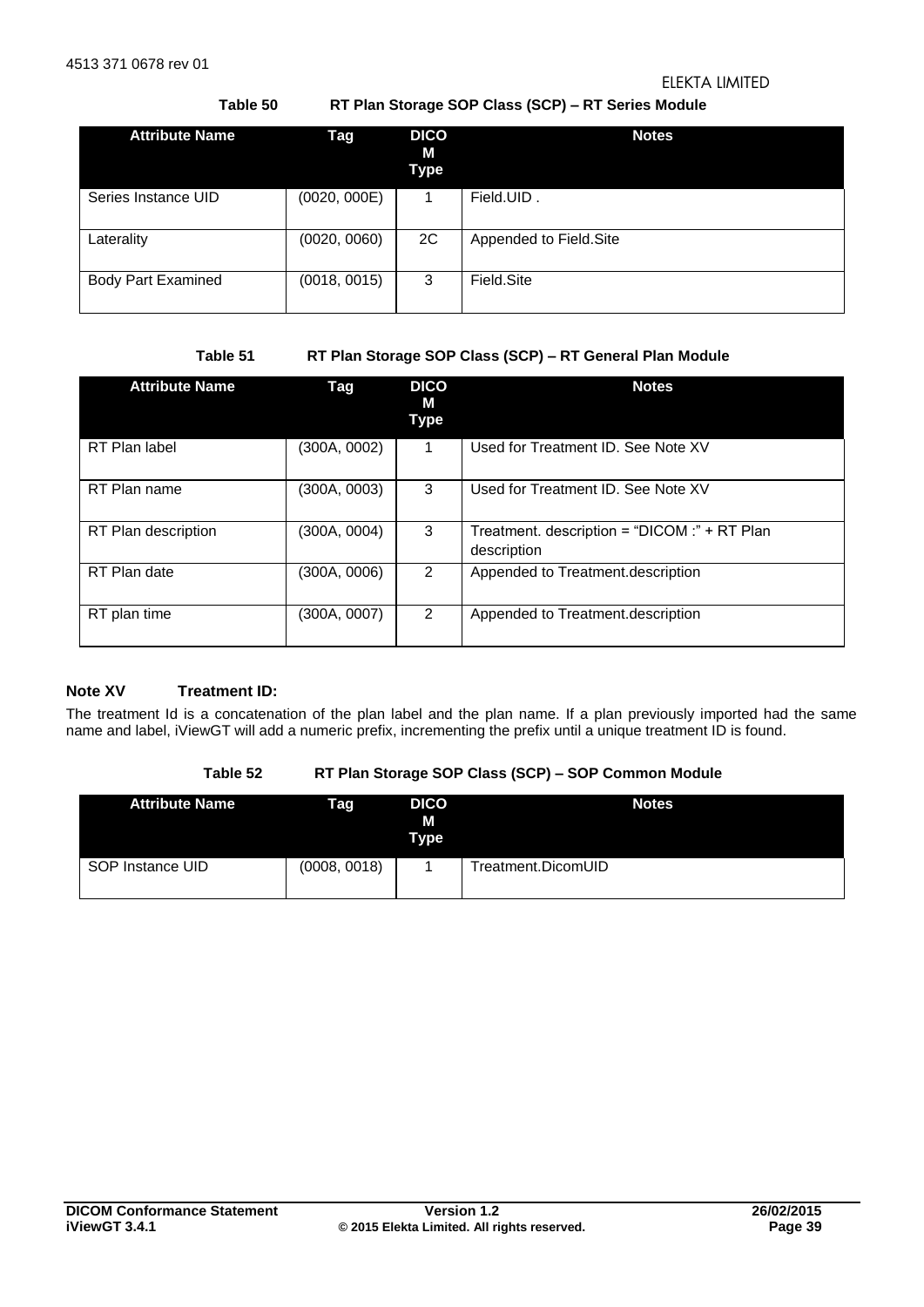# <span id="page-39-0"></span>**APPENDIX D Extended Image Import Capability**

In addition to the SOP classes supported by iViewGT as SCP listed in [Table 2](#page-8-5) on page [9](#page-8-5) above, the iViewGT AE has the optional ability to store images of types other than Secondary Capture and RT Image.

This feature is provided to extend the potential usefulness of the system as a general-purpose image viewing station, and is configurable to be enabled or disabled.

**NOTE**: The viewing, analysis, processing and printing functions within iViewGT are primarily designed for portal images acquired by the iViewGT system. When applied to images that are sent to iViewGT by means of DICOM, in particular from modalities other than Portal Imagers, some of these functions may not perform optimally or may not be relevant.

When the capability is enabled the following additional SOP classes are supported by iViewGT as SCP:

<span id="page-39-2"></span>**Table 53 Additional SOP Classes supported by iViewGT as SCP (Extended Import Option Enabled)** 

| <b>SOP Class Name</b>    | UID                       |
|--------------------------|---------------------------|
| CR Image Storage - STORE | 1.2.840.10008.5.1.4.1.1.1 |
| CT Image Storage - STORE | 1.2.840.10008.5.1.4.1.1.2 |
| MR Image Storage - STORE | 1.2.840.10008.5.1.4.1.1.4 |

<span id="page-39-3"></span>The modules selected from the Image IOD's for Extended Image Import are given in [Table 54](#page-39-3) below. If a module is not listed, none of the attributes in that module is stored by iViewGT.

## **Table 54 Applied Modules in the Image IOD for Import (SCP Role: Extended Import)**

| 13      | <b>Module</b>         |
|---------|-----------------------|
| Patient | Patient               |
| Study   | <b>General Study</b>  |
| Series  | <b>General Series</b> |
| Image   | General Image         |
|         | Image Pixel           |
|         | SOP Common            |

For the modules listed in [Table 54,](#page-39-3) the attributes stored by iViewGT, and their mapping onto the iViewGT database are as listed in the respective tables in Section [A.2 above.](#page-24-0)

## <span id="page-39-1"></span>**D.1 C-STORE Conformance when Extended Import is Enabled.**

With Extended Import enabled, iViewGT will provide standard conformance as a Conformance Level 0 Storage SCP for Secondary Capture.

For the additional SOP classes listed in [Table 53](#page-39-2) above, however, note the following:

 Should the images be re-exported, they will be exported as Secondary Capture, not as the original SOP class (the new SOP Instance UID generated at Storage time will be used).